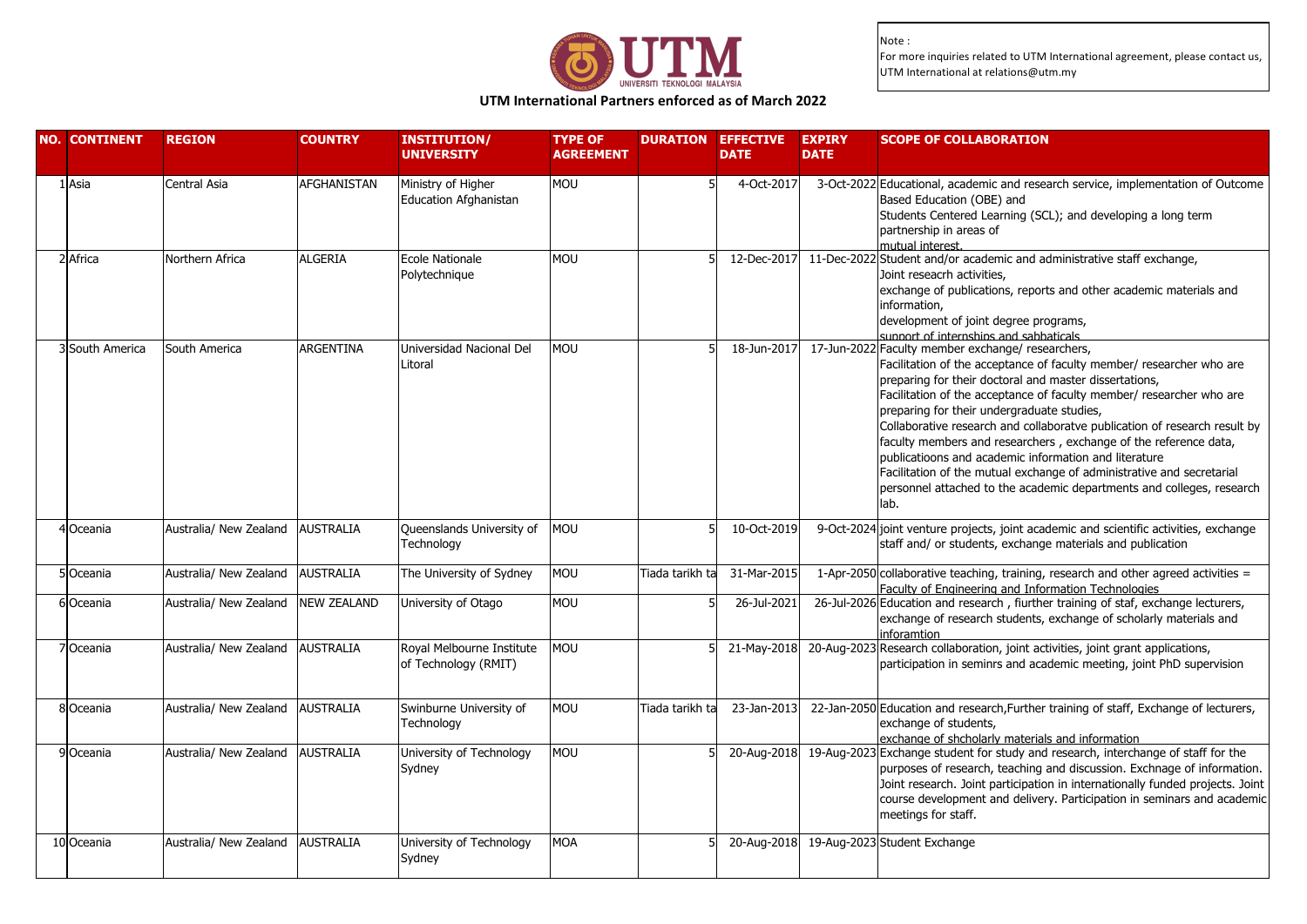

# **UTM International Partners enforced as of March 2022**

| <b>NO. CONTINENT</b> | <b>REGION</b>         | <b>COUNTRY</b>    | <b>INSTITUTION/</b><br><b>UNIVERSITY</b>                                     | <b>TYPE OF</b><br><b>AGREEMENT</b> | <b>DURATION EFFECTIVE</b><br><b>DATE</b> | <b>EXPIRY</b><br><b>DATE</b> | <b>SCOPE OF COLLABORATION</b>                                                                                                                                                                                                   |
|----------------------|-----------------------|-------------------|------------------------------------------------------------------------------|------------------------------------|------------------------------------------|------------------------------|---------------------------------------------------------------------------------------------------------------------------------------------------------------------------------------------------------------------------------|
| 11 Europe            | Western Europe        | <b>AUSTRIA</b>    | <b>International Atomic</b><br>Agency (IAEA)                                 | <b>MOA</b>                         | 1-Oct-2020                               |                              | 30-Sep-2023 Research Project Green Radiation Grafted Functional Membrances for<br>Fuel Cell and CO2 Capture                                                                                                                     |
| 12 Europe            | <b>Western Europe</b> | <b>AUSTRIA</b>    | The International Institute<br>for Applied Systems<br>Analysis (IIASA)       | <b>MOU</b>                         | 17-May-2019                              |                              | 16-May-2024 Visit, exchange of information, joint research, joint collaborative research<br>projects, Joint course development and delivety, joint organization of<br>meetings                                                  |
| 13 Asia              | South Asia            | <b>BANGLADESH</b> | Bangladesh University of<br>Engineering and<br>Technology                    | <b>MOU</b>                         | 1-Mar-2020                               |                              | 28-Feb-2025 Collaborative research projects, collaborative students supervision<br>projects, student and staff exchange, joint conferences and seminar.<br>exchange information and publication, sharing pf research facilities |
| 14 Europe            | Western Europe        | <b>BELGIUM</b>    | Education, Audiovisual and MOA<br><b>Culture Executive Agency</b><br>(EACEA) |                                    | 15-Jan-2021                              |                              | 15-Jan-2024 Education, Audiovisual and Cultural Executive Agency (EACEA, European<br>Commission) & Anggota Korsortium ERASMUS+. ANGEL (629421-EPP-1-<br>2020-1-MY-EPPKA2-CBHE)                                                  |
| 15 Asia              | Southeast Asia        | <b>BRUNEI</b>     | Kolej Universiti Perguruan<br>Ugama Seri Begawan<br>(KUPU)                   | <b>MOU</b>                         | 9-Aug-2017                               |                              | 8-Aug-2022 Education and research, Further training of staff, Exchange of<br>lecturers, Exchange of students, Exchange of shcholarly materials and<br>information                                                               |
| 16 Asia              | Southeast Asia        | <b>BRUNEI</b>     | Universiti Sultan Sharif Ali                                                 | <b>MOU</b>                         | 27-Oct-2021                              |                              | 26-Oct-2026 Exchange of Students, Joint workshops and training programs, Joint<br>research and development projects, Joint education programs, exchange<br>staff, Exchange of Publication, Cooperation in Other Areas,          |
| $17$ Asia            | Southeast Asia        | <b>CAMBODIA</b>   | Institute of Technology of<br>Cambodia                                       | <b>MOA</b>                         | 30-May-2019                              |                              | 29-May-2022 European Union for Capacity-building Project-MSc in Food Processing<br>and Innovation (FOODI)                                                                                                                       |
| 18 Asia              | Southeast Asia        | CAMBODIA          | Ministry of Education,<br>Youth and Sport                                    | <b>MOA</b>                         | 27-Mar-2019                              |                              | 26-Mar-2022 European Union for Capacity-building Project-MSc in Food Processing<br>and Innovation (FOODI)                                                                                                                       |
| 19 Asia              | Southeast Asia        | CAMBODIA          | National University of<br>Management                                         | <b>MOA</b>                         | 15-Nov-2020                              |                              | 14-Nov-2023 Capacity Building Project in the field of Higher Education (E+CBHE) :                                                                                                                                               |
| 20 Asia              | Southeast Asia        | <b>CAMBODIA</b>   | Svay Rieng University                                                        | <b>MOA</b>                         | 27-Mar-2019                              |                              | 26-Mar-2022 European Union for Capacity-building Project-MSc in Food Processing<br>and Innovation (FOODI)                                                                                                                       |
| 21 Asia              | Southeast Asia        | CAMBODIA          | University of Battambang                                                     | <b>MOA</b>                         | 27-Mar-2019                              |                              | 26-Mar-2022 European Union for Capacity-building Project-MSc in Food Processing<br>and Innovation (FOODI)                                                                                                                       |
| 22 Asia              | Southeast Asia        | CAMBODIA          | University of Heng Samrin<br>Thbongkhmum                                     | <b>MOA</b>                         | 27-Mar-2019                              |                              | 26-Mar-2022 European Union for Capacity-building Project-MSc in Food Processing<br>and Innovation (FOODI)                                                                                                                       |
| 23 Asia              | East Asia             | CHINA             | Beijing Guangxinruitong<br>Education Consultancy Co.<br>Ltd.                 | <b>MOA</b>                         | 4-May-2017                               |                              | 3-May-2022 Student Recruitment                                                                                                                                                                                                  |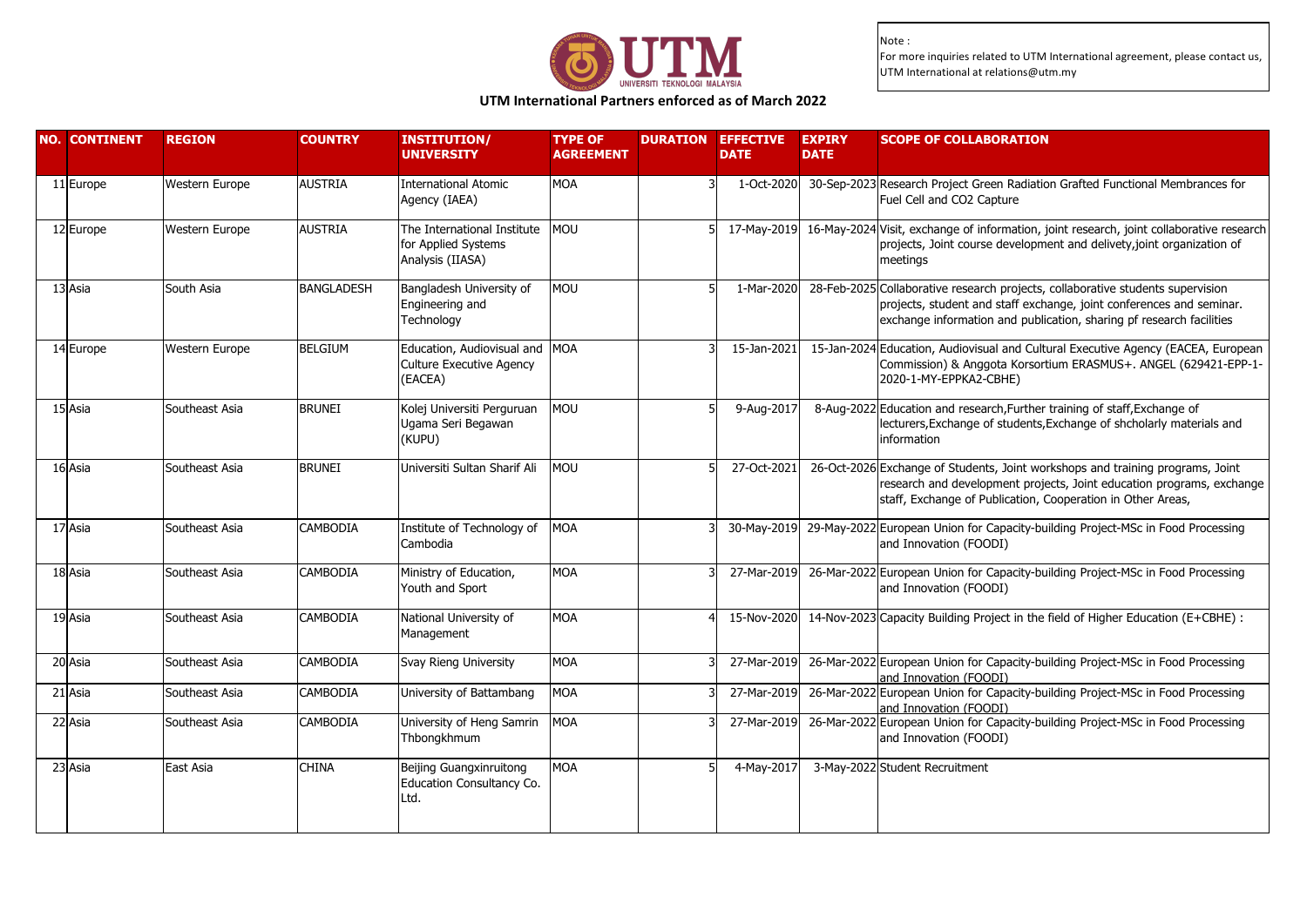

# **UTM International Partners enforced as of March 2022**

| <b>NO. CONTINENT</b> | <b>REGION</b> | <b>COUNTRY</b> | <b>INSTITUTION/</b><br><b>UNIVERSITY</b>                             | <b>TYPE OF</b><br><b>AGREEMENT</b> | <b>DURATION</b> | <b>EFFECTIVE</b><br><b>DATE</b> | <b>EXPIRY</b><br><b>DATE</b> | <b>SCOPE OF COLLABORATION</b>                                                                                                                                                                                                                                                        |
|----------------------|---------------|----------------|----------------------------------------------------------------------|------------------------------------|-----------------|---------------------------------|------------------------------|--------------------------------------------------------------------------------------------------------------------------------------------------------------------------------------------------------------------------------------------------------------------------------------|
| 24 Asia              | East Asia     | <b>CHINA</b>   | Cangzhou Normal<br>University                                        | LOC                                |                 | 17-Jul-2019                     |                              | 16-Jul-2024 Exchanges of information, knowledge and material, research student<br>excahnges, staff exchanges, joint research, joint supervision, joint<br>research training, joint service activity and development of educational<br>services, community profiles and international |
| 25 Asia              | East Asia     | <b>CHINA</b>   | Chengdu University                                                   | LOC                                |                 | 2-Sep-2021                      |                              | 1-Sep-2024 Exchanges of information, , research student excahnges, staff<br>exchanges, joint research, development of educational services,<br>community profiles and international                                                                                                  |
| 26 Asia              | East Asia     | <b>CHINA</b>   | Chongging University                                                 | LOC                                |                 | 1-May-2020                      |                              | 30-Apr-2022 student exchange, staff exchange, exchange information adn publication<br>joint research and teaching programmes, joint student supervision, joint<br>seminars, conference, joint seminars                                                                               |
| 27 Asia              | East Asia     | <b>CHINA</b>   | Fujian Jingxia University                                            | LOC                                |                 | 12-Apr-2019                     |                              | 11-Apr-2024 Education & research, exchange professors and lecturers, training of<br>staffs, exchange students, exchange of scholarly materials and<br>information, joint publication, conferences and seminars, collaboration on<br>joint school or programmes                       |
| 28 Asia              | East Asia     | <b>CHINA</b>   | Guizhou University of<br>Finance and Economics                       | LOC                                |                 | 12-Jan-2021                     |                              | 11-Jan-2024 Student Exchange, staff exchange, exchange of information and<br>publication, joint research activitiesjoint student supervision, joint<br>seminars                                                                                                                      |
| 29 Asia              | East Asia     | <b>CHINA</b>   | Hainan University                                                    | <b>LOC</b>                         |                 | 15-Jun-2019                     |                              | 14-Jun-2022 Education and research, Further training of staff, Exchange of lecturers,<br>exchange of students, exchange of shcholarly materials and information                                                                                                                      |
| 30 Asia              | East Asia     | <b>CHINA</b>   | Hebei Geo University                                                 | LOC                                |                 | 17-Jul-2019                     |                              | 16-Jul-2024 Exchanges of information, knowledge and material, research student<br>excahnges, staff exchanges, joint research, joint supervision, joint<br>research training, joint service activity and development of educational<br>services, community profiles and international |
| 31 Asia              | East Asia     | <b>CHINA</b>   | Hebei Institute of<br><b>International Business and</b><br>Economics | LOC                                |                 | 17-Jul-2019                     |                              | 16-Jul-2024 Exchanges of information, knowledge and material, research student<br>excahnges, staff exchanges, joint research, joint supervision, joint<br>research training, joint service activity and development of educational<br>services, community profiles and international |
| 32 Asia              | East Asia     | CHINA          | Hebei Normal University for LOC<br><b>Nationalities</b>              |                                    |                 | 4-Sep-2019                      |                              | 3-Sep-2024 Exchanges of information, knowledge and material, research student<br>excahnges, staff exchanges, joint research, joint supervision, joint<br>research training, joint service activity and development of educational<br>services, community profiles and international  |
| 33 Asia              | East Asia     | CHINA          | Hunan University                                                     | MOU                                |                 | 16-Feb-2020                     |                              | 15-Feb-2025 Education and reserach, further training to staff, exchange of lecturers,<br>exchange of students, exchange f scholarly materials and information                                                                                                                        |
| 34 Asia              | East Asia     | <b>CHINA</b>   | Hunan University of<br>Humanities, Science and<br>Technology         | LOC                                |                 | 24-Apr-2019                     |                              | 23-Apr-2022 Exchanges of information, knowledge and material, research student<br>excahnges, staff exchanges, joint research, joint supervision, joint<br>research training, joint service activity and development of educational<br>services, community profiles and international |
| 35 Asia              | East Asia     | CHINA          | National Ocean Technology MOU<br>Centre                              |                                    |                 | 25-Jul-2019                     |                              | 24-Jul-2022 Training and research support, further training of staff, exchange of<br>lecturers, exchange of scholarly material and information,                                                                                                                                      |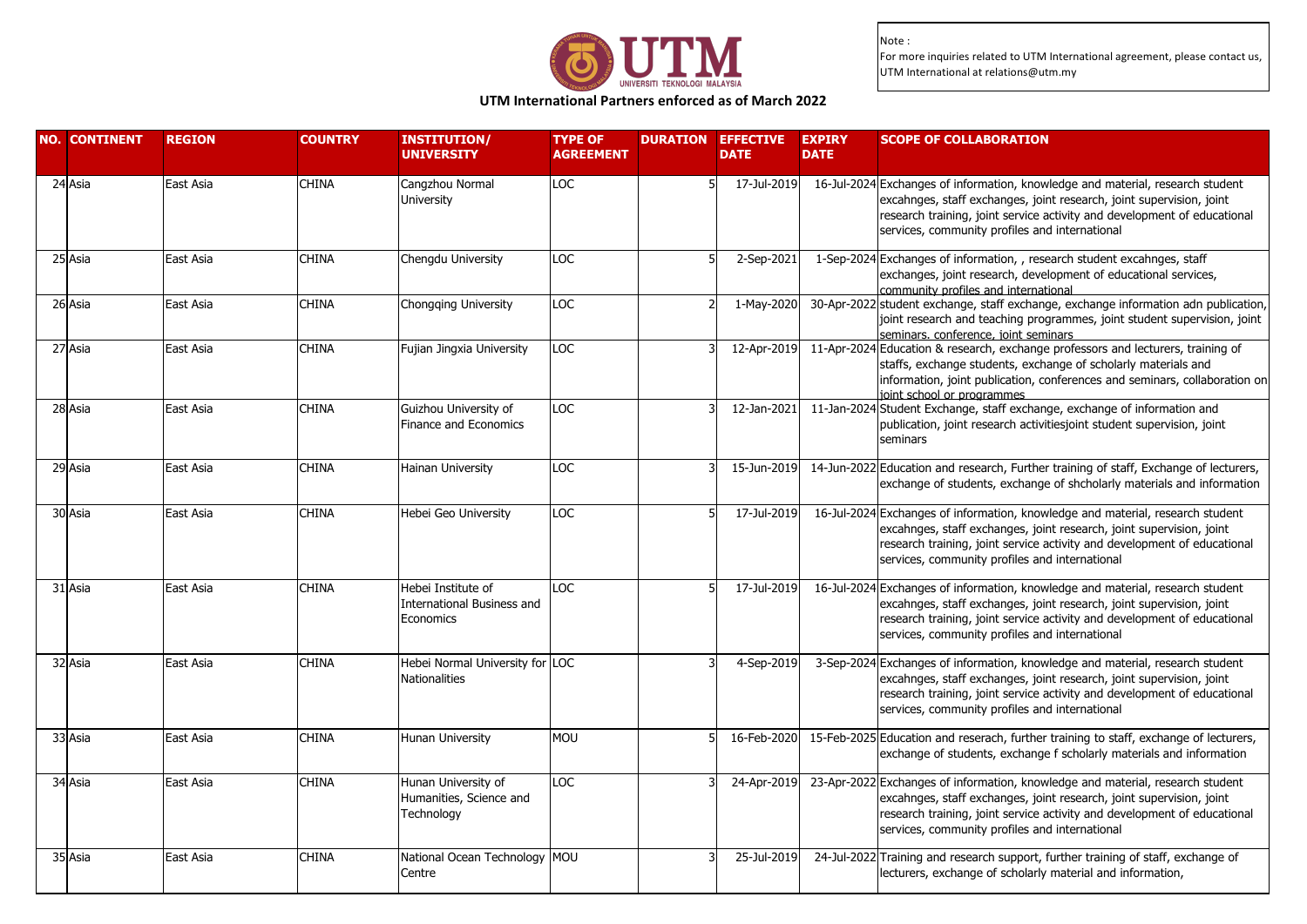

### **UTM International Partners enforced as of March 2022**

| <b>NO. CONTINENT</b> | <b>REGION</b>   | <b>COUNTRY</b>        | <b>INSTITUTION/</b><br><b>UNIVERSITY</b>                                                 | <b>TYPE OF</b><br><b>AGREEMENT</b> | <b>DURATION</b> | <b>EFFECTIVE</b><br><b>DATE</b> | <b>EXPIRY</b><br><b>DATE</b> | <b>SCOPE OF COLLABORATION</b>                                                                                                                                                                                                                                                        |
|----------------------|-----------------|-----------------------|------------------------------------------------------------------------------------------|------------------------------------|-----------------|---------------------------------|------------------------------|--------------------------------------------------------------------------------------------------------------------------------------------------------------------------------------------------------------------------------------------------------------------------------------|
| 36 Asia              | East Asia       | <b>CHINA</b>          | North China Institute of<br>Science and Technology<br>(NCIST)                            | <b>LOC</b>                         |                 | 23-Jul-2019                     |                              | 22-Jul-2024 Exchanges of information, knowledge and material, research student<br>excahnges, staff exchanges, joint research, joint supervision, joint<br>research training, joint service activity and development of educational<br>services, community profiles and international |
| 37 Asia              | East Asia       | <b>CHINA</b>          | Qiongtai Normal University                                                               | LOC                                |                 | 22-Mar-2019                     |                              | 21-Mar-2022 Exchanges of information, knowledge and material, research student<br>excahnges, staff exchanges, joint research, joint supervision, joint<br>research training, joint service activity and development of educational<br>services, community profiles and international |
| 38 Asia              | East Asia       | <b>CHINA</b>          | Tongren Polytechnic<br>College                                                           | LOC                                |                 | 11-Mar-2019                     |                              | 10-Mar-2022 Exchanges of information, knowledge and material, research student<br>excahnges, staff exchanges, joint research, joint supervision, joint<br>research training, joint service activity and development of educational<br>services, community profiles and international |
| 39 Asia              | East Asia       | <b>CHINA</b>          | Tsinghua University                                                                      | LOC                                |                 | 16-Oct-2018                     |                              | 15-Oct-2023 Promotion of collaborative research and publication, facilitation of mutual<br>exchange on research lab, joint research and development, organising<br>academic activities.student and staff exchange                                                                    |
| 40 Asia              | East Asia       | <b>CHINA</b>          | Xingtai University                                                                       | LOC                                |                 | 11-Mar-2019                     |                              | 10-Mar-2022 Exchanges of information, knowledge and material, research student<br>excahnges, staff exchanges, joint research, joint supervision, joint<br>research training, joint service activity and development of educational<br>services, community profiles and international |
| 41 Asia              | East Asia       | <b>CHINA</b>          | Yanshan University                                                                       | LOC                                |                 | 22-Oct-2019                     |                              | 21-Oct-2024 Exchanges of information, knowledge and material, research student<br>excahnges, staff exchanges, joint research, joint supervision, joint<br>research training, joint service activity and development of educational<br>services, community profiles and international |
| 42 Asia              | East Asia       | <b>CHINA</b>          | Yantze University College of LOC<br>Technology and<br>Engineering                        |                                    |                 | 2-Jul-2019                      |                              | 1-Jul-2024 Exchanges of information, knowledge and material, research student<br>excahnges, staff exchanges, joint research, joint supervision, joint<br>research training, joint service activity and development of educational<br>services, community profiles and international  |
| 43 Europe            | Eastern Europe  |                       | CZECH REPUBLIC Institute of Technology and LOC<br><b>Business in Ceske</b><br>Budejovice |                                    |                 | 10-Jun-2020                     |                              | 9-Jun-2023 Exchange of Information, knowledge and material, student exchanges,<br>staff exchanges, joint research, joint supervision, joint research training,<br>joint service activity                                                                                             |
| 44 Europe            | Eastern Europe  |                       | CZECH REPUBLIC University of Hradec<br>Kralove                                           | <b>MOA</b>                         |                 | 4-Jan-2021                      |                              | 3-Jan-2023 Erasmus+ Programme - Staff and Student Mobility/ Exchange                                                                                                                                                                                                                 |
| 45 Europe            | Eastern Europe  | <b>CZECH REPUBLIC</b> | University of Hradec<br>Kralove                                                          | <b>MOU</b>                         |                 | 9-Mar-2021                      |                              | 8-Mar-2026 Education and research, Further training of staff, exchange of staff,<br>exchange of students, exchange of scholarly materials and information                                                                                                                            |
| 46 Africa            | Northern Africa | <b>EGYPT</b>          | Academy of Scientific of<br>Research and Technology                                      | <b>MOU</b>                         |                 | 31-Dec-2018                     |                              | 30-Dec-2023 Research and Development Collaborations, joint development of<br>international postgraduate programme                                                                                                                                                                    |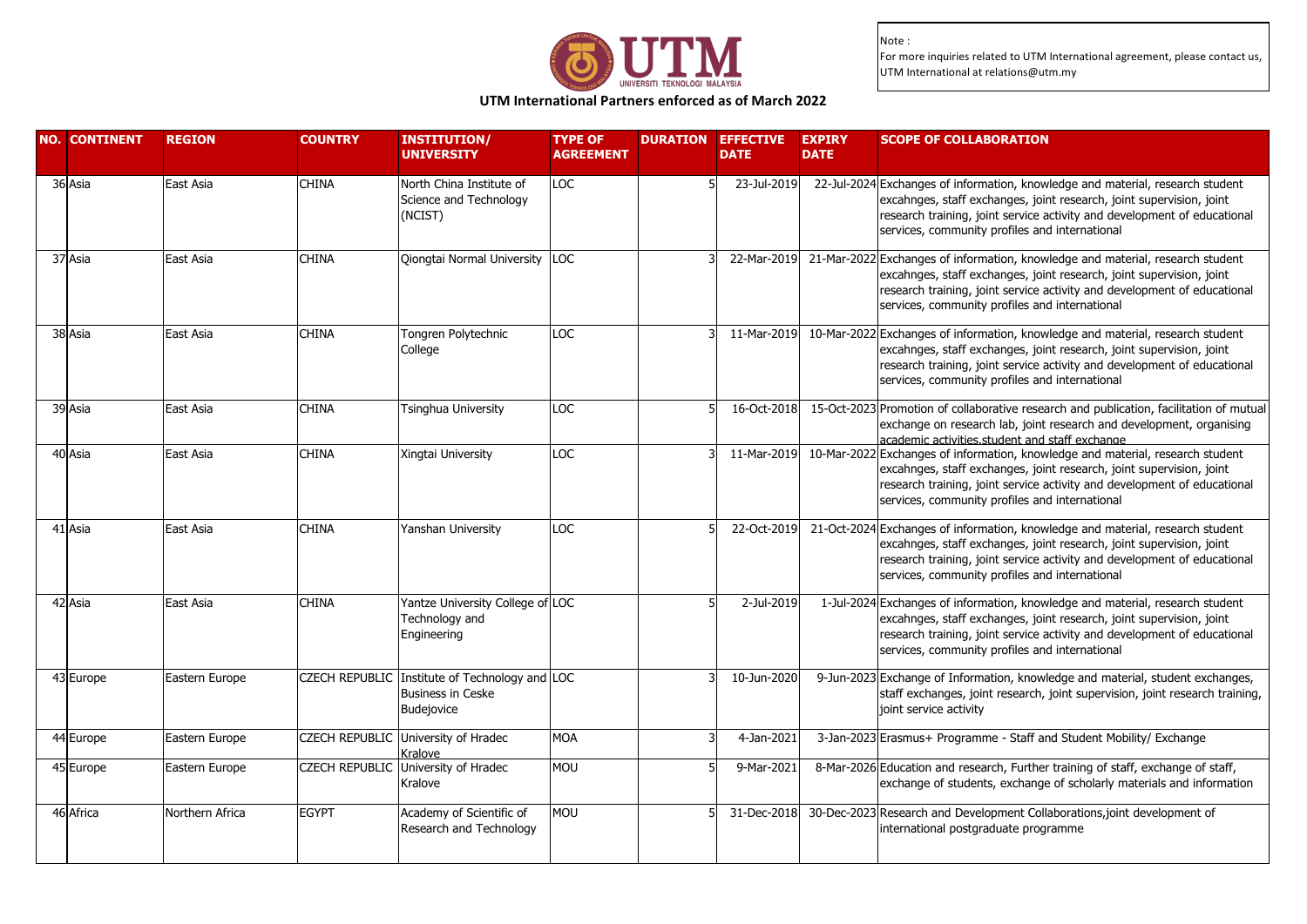

### **UTM International Partners enforced as of March 2022**

| <b>NO. CONTINENT</b> | <b>REGION</b>   | <b>COUNTRY</b> | <b>INSTITUTION/</b><br><b>UNIVERSITY</b>                                            | <b>TYPE OF</b><br><b>AGREEMENT</b> | <b>DURATION</b> | <b>EFFECTIVE</b><br><b>DATE</b> | <b>EXPIRY</b><br><b>DATE</b> | <b>SCOPE OF COLLABORATION</b>                                                                                                                                                                                                                                                                                                                                                                                                          |
|----------------------|-----------------|----------------|-------------------------------------------------------------------------------------|------------------------------------|-----------------|---------------------------------|------------------------------|----------------------------------------------------------------------------------------------------------------------------------------------------------------------------------------------------------------------------------------------------------------------------------------------------------------------------------------------------------------------------------------------------------------------------------------|
| 47 Africa            | Northern Africa | <b>EGYPT</b>   | Arab Academy for Science, MOA<br>Technology & Maritime<br>Transport (AASTMT)        |                                    |                 | 12-Sep-2017                     |                              | 11-Sep-2022 Transnational Education Program (TNE) covers an undergraduate<br>student undertaking a graduating program at host institution and non-<br>degree program at home institution. Student mobility inbound and<br>outbound                                                                                                                                                                                                     |
| 48 Africa            | Northern Africa | <b>EGYPT</b>   | Arab Academy for Science, MOU<br>Technology & Maritime<br>Transport (AASTMT)        |                                    |                 | 18-Jun-2019                     |                              | 17-Jun-2024 education and research, further training staff, exchange of lecturers,<br>exchange of students, exchange of scholarly materials and informations                                                                                                                                                                                                                                                                           |
| 49 Africa            | Northern Africa | <b>EGYPT</b>   | City of Scientific Research<br>and Technological<br><b>Applications</b>             | <b>MOA</b>                         |                 | 14-Sep-2020                     |                              | 13-Sep-2023 research and development collaboration in the area of natural products,<br>agriculture and sustainable biotechnology, explore potential for joint<br>development of international of international postgraduate programme                                                                                                                                                                                                  |
| 50 Europe            | Northern Europe | <b>FINLAND</b> | Helsinki Metropolia<br>University of Applied<br><b>Sciences</b>                     | <b>MOA</b>                         | 2               | 22-Oct-2021                     |                              | 21-Oct-2023 Erasmus+ Programme - Staff and Student Mobility/ Exchange                                                                                                                                                                                                                                                                                                                                                                  |
| 51 Europe            | Western Europe  | <b>FRANCE</b>  | Ecole Nationale Superieure MOU<br>de Techniques Avancees<br>Bretagne France (ENSTA) |                                    |                 | 29-Nov-2017                     |                              | 28-Nov-2022 Education and research, further traning of staff, exchange of<br>researchers, exchange of PhD students and post doctoral, exchange of<br>scholarly materials and information                                                                                                                                                                                                                                               |
| 52 Europe            | Western Europe  | <b>FRANCE</b>  | <b>IESEG School of</b><br>Management Lille and Paris<br>(IESEG)                     | <b>LOC</b>                         |                 | 28-May-2017                     |                              | 24-May-2022 Student Exchange                                                                                                                                                                                                                                                                                                                                                                                                           |
| 53 Europe            | Western Europe  | <b>FRANCE</b>  | Institut supérieur de<br>l'électronique et du<br>numérique (ISEN Lille)             | <b>MOA</b>                         |                 | 17-May-2018                     |                              | 16-May-2023 Exchange Student, Exchange staff, colloborative research, instructional<br>and cultural program including execution of activities of mutual interest                                                                                                                                                                                                                                                                       |
| 54 Europe            | Western Europe  | <b>FRANCE</b>  | Universite Catholique de<br>Lille                                                   | <b>MOA</b>                         |                 | 17-May-2018                     |                              | 16-May-2023 Exchange Student, Exchange staff, colloborative research, instructional<br>and cultural program including execution of activities of mutual interest                                                                                                                                                                                                                                                                       |
| 55 Europe            | Western Europe  | <b>FRANCE</b>  | Universite de Haute-Alsace MOU                                                      |                                    |                 | 20-Nov-2018                     |                              | 19-Nov-2023 exchange faculty members or researchers, collaborative research and<br>collaborative publication of research result by faculty members/<br>researchers, exchange students, exchange of scholarly materials,<br>facilitaion of mutual exchange in the use of research laboratories and<br>centers, joint research (R&D), exchange staff, supervision of student<br>project, attending seminars, colloqium, student exchange |
| 56 Europe            | Western Europe  | <b>FRANCE</b>  | Universite Lumiere Lyon 2                                                           | <b>MOA</b>                         |                 | 20-Jun-2019                     |                              | 19-Jun-2022 Capacity Building Project in the field of Higher Education (E+CBHE) :<br>Building Skills 4.0 through UniversitY and Enterprise CollaboraTion                                                                                                                                                                                                                                                                               |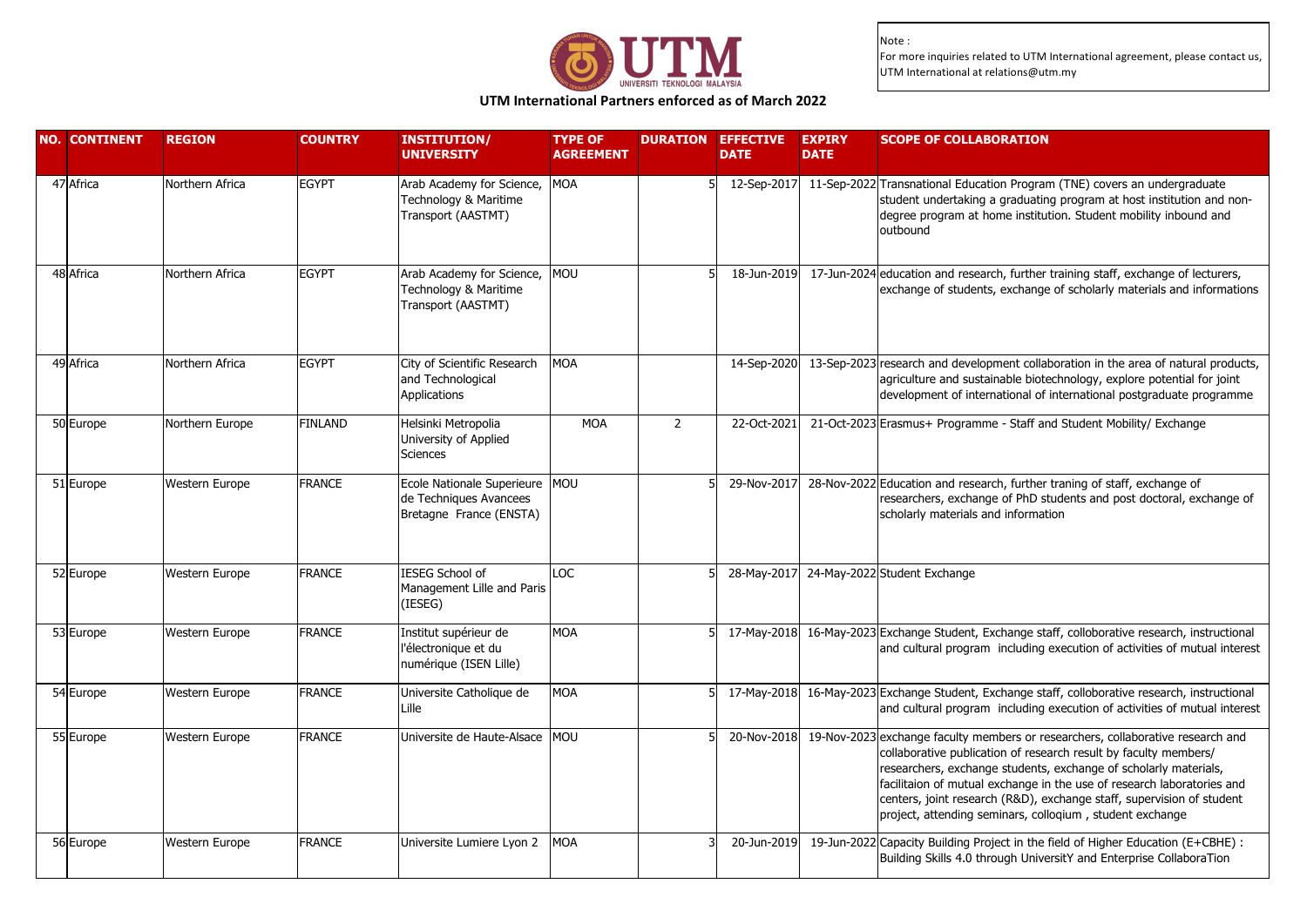

# **UTM International Partners enforced as of March 2022**

| <b>NO. CONTINENT</b> | <b>REGION</b>      | <b>COUNTRY</b>   | <b>INSTITUTION/</b><br><b>UNIVERSITY</b>                         | <b>TYPE OF</b><br><b>AGREEMENT</b> |           | <b>DURATION EFFECTIVE</b><br><b>DATE</b> | <b>EXPIRY</b><br><b>DATE</b> | <b>SCOPE OF COLLABORATION</b>                                                                                                                                                                                                                                                                                                           |
|----------------------|--------------------|------------------|------------------------------------------------------------------|------------------------------------|-----------|------------------------------------------|------------------------------|-----------------------------------------------------------------------------------------------------------------------------------------------------------------------------------------------------------------------------------------------------------------------------------------------------------------------------------------|
| 57 Europe            | Western Europe     | <b>FRANCE</b>    | University de Rennes 1                                           | <b>MOU</b>                         |           | 2-Feb-2021                               |                              | 1-Feb-2026 Exchange student, exchange staff, collaboration in research                                                                                                                                                                                                                                                                  |
| 58 Europe            | Western Europe     | <b>FRANCE</b>    | University of Burgundy                                           | MOU                                |           | 21-Dec-2017                              |                              | 20-Dec-2022 exchange academc materials and information, mutually receive<br>educational visits by faculty members and researhers, exchange<br>students, hold join international conferences, conduct joint reseacrh<br>projects, engage in other activities to better enhance mutual<br>understanding and cooperation, student exchange |
| 59 Europe            | Western Europe     | <b>FRANCE</b>    | University of Burgundy                                           | <b>MOA</b>                         |           | 16-Jan-2019                              |                              | 15-Jan-2024 Master Double Degree Program                                                                                                                                                                                                                                                                                                |
| 60 Africa            | West Africa        | <b>GAMBIA</b>    | The University of Gambia                                         | MOU                                |           | 2-May-2019                               |                              | 1-May-2022 Development of curriculum and exchange scholarly, publications subject<br>to the approval, joint research and develoment, staff UTG for further<br>Undergraduate and postgraduate, staff exchange                                                                                                                            |
| 61 Europe            | Western Europe     | <b>GERMANY</b>   | Hochschule Darmstadt<br>University of Applied<br><b>Sciences</b> | MOU                                |           | 12-Dec-2018                              |                              | 11-Dec-2023 Exchange student, exchange scientist, faculty led short term program,<br>joint specific publications, mutual support in the implemetation of third<br>party funded projects, supervising ginal thesis                                                                                                                       |
| 62 Europe            | Western Europe     | <b>GERMANY</b>   | Ilmenau Univerity of<br>Technology (TUIL)                        | <b>MOA</b>                         |           | 7-Jan-2021                               |                              | 6-Jan-2023 Erasmus+ Programme - Staff and Student Mobility/ Exchange                                                                                                                                                                                                                                                                    |
| 63 Europe            | Western Europe     | <b>GERMANY</b>   | University of Bremen                                             | <b>MOA</b>                         |           | 16-Feb-2020                              |                              | 14-Jan-2023 Capacity Building Project in the Field of Higher Education (E-CBHE) :<br>Marine Coastal and Delta Sustainability for Southeast Asia Marie2020                                                                                                                                                                               |
| 64 Africa            | <b>West Africa</b> | <b>GHANA</b>     | Eros Institute                                                   | <b>MOA</b>                         |           |                                          |                              | 18-Aug-2020 17-Aug-2022 Student Recruitment                                                                                                                                                                                                                                                                                             |
| 65 Europe            | Southern Europe    | <b>GREECE</b>    | Metropolitan College SA                                          | <b>MOA</b>                         |           | 27-Mar-2019                              |                              | 26-Mar-2022 European Union for Capacity-building Project-MSc in Food Processing<br>and Innovation (FOODI)                                                                                                                                                                                                                               |
| 66 Europe            | Southern Europe    | <b>GREECE</b>    | Research Innovation and<br>Development Lab PC                    | <b>MOA</b>                         |           | 27-Mar-2019                              |                              | 26-Mar-2022 European Union for Capacity-building Project-MSc in Food Processing<br>and Innovation (FOODI)                                                                                                                                                                                                                               |
| 67 Europe            | Southern Europe    | GREECE           | University of The Aegean                                         | <b>MOA</b>                         |           | 27-Mar-2019                              |                              | 26-Mar-2022 European Union for Capacity-building Project-MSc in Food Processing<br>and Innovation (FOODI)                                                                                                                                                                                                                               |
| 68 Asia              | East Asia          | <b>HONG KONG</b> | Global Agro Innovation<br>(HK) Limited                           | MOA                                | 72 Months | 6-Sep-2020                               |                              | 5-Sep-2026 Collaboration reserach and development . Project title ISolation,<br>identification and Biomass Production of Rhizophere Microbes and ric<br>Microbiota in semi-industrial scale                                                                                                                                             |
| 69 Asia              | South Asia         | <b>INDIA</b>     | Arus Mr Tech Pvt Ltd                                             | <b>NDA</b>                         |           | 22-Jun-2020                              |                              | 21-Jun-2025 Research Project Advanced Material Development for Vehicle<br>Manufacturing Industry                                                                                                                                                                                                                                        |
| 70 Asia              | South Asia         | <b>INDIA</b>     | Chandigarh University                                            | <b>LOC</b>                         |           | 20-Jul-2020                              |                              | 19-Jul-2023 Staff Exchange, student exchange, joint supervision, joint service activity                                                                                                                                                                                                                                                 |
| 71 Asia              | South Asia         | <b>INDIA</b>     | Guru Jambheshwar<br>University of Science and<br>Technology      | <b>MOU</b>                         |           | 20-Oct-2020                              |                              | 19-Oct-2023 Joint Conference Joint research and suervision, jooint publication,<br>reseacher/ faculty/ student attachment and exchange, summer school,<br>short course nd training                                                                                                                                                      |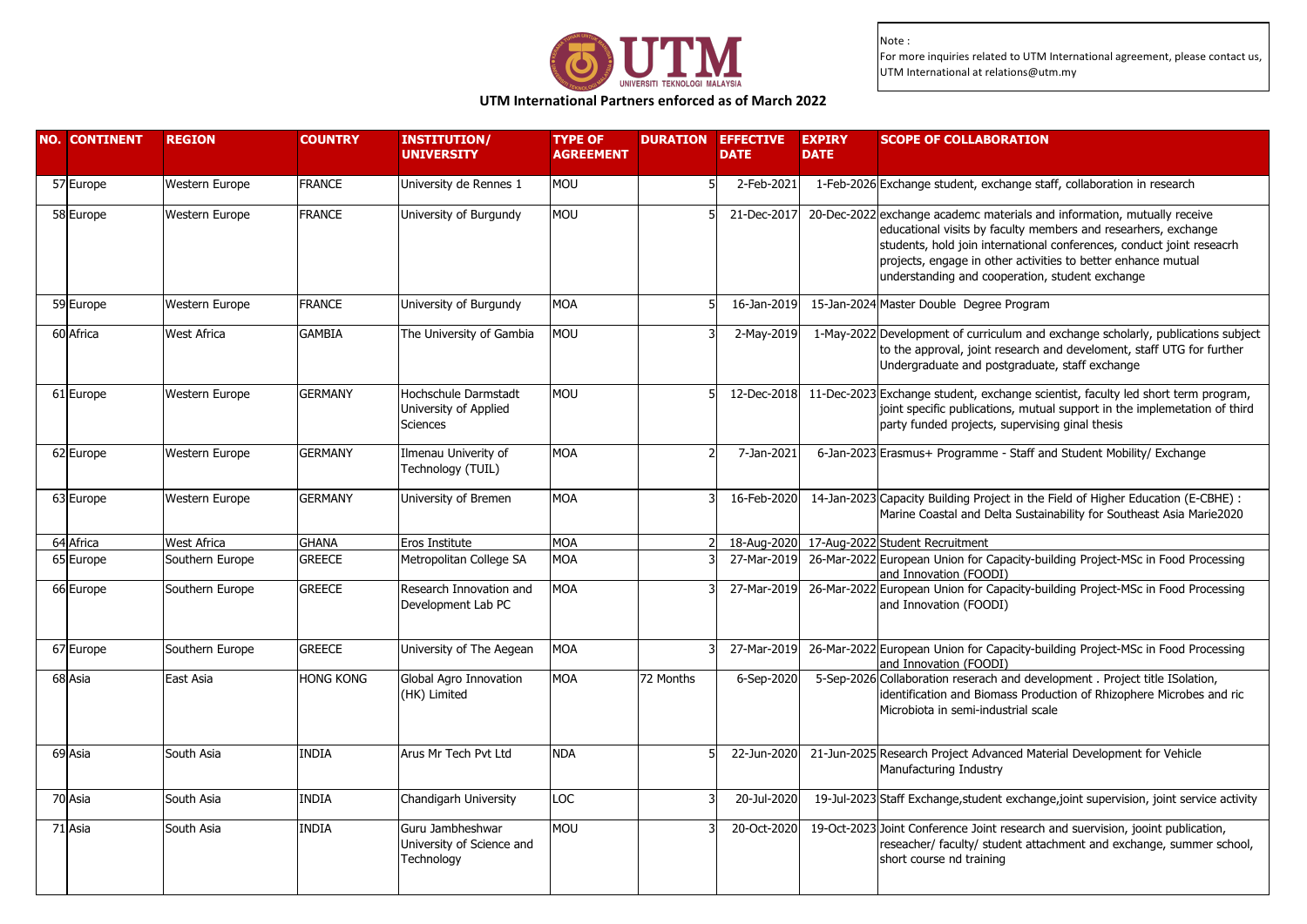

### **UTM International Partners enforced as of March 2022**

| <b>NO. CONTINENT</b> | <b>REGION</b> | <b>COUNTRY</b> | <b>INSTITUTION/</b><br><b>UNIVERSITY</b>                                                                   | <b>TYPE OF</b><br><b>AGREEMENT</b> | <b>DURATION EFFECTIVE</b><br><b>DATE</b> | <b>EXPIRY</b><br><b>DATE</b> | <b>SCOPE OF COLLABORATION</b>                                                                                                                                                                                                                                                                                                                                                                                                                                                                                 |
|----------------------|---------------|----------------|------------------------------------------------------------------------------------------------------------|------------------------------------|------------------------------------------|------------------------------|---------------------------------------------------------------------------------------------------------------------------------------------------------------------------------------------------------------------------------------------------------------------------------------------------------------------------------------------------------------------------------------------------------------------------------------------------------------------------------------------------------------|
| 72 Asia              | South Asia    | <b>INDIA</b>   | Indian Institute of<br>Technology Bombay                                                                   | <b>LOC</b>                         | 5-Oct-2021                               |                              | 4-Oct-2024 Visits by and exchange of faculty members and research scholars;<br>Exchange of information including, but not limited to, research<br>publications of faculty members; Joint research activities and joint<br>supervision of research work; Joint conferences or symposia on subjects<br>of mutual interest; and Other related fields as mutual agreed in the<br>future                                                                                                                           |
| 73 Asia              | South Asia    | <b>INDIA</b>   | Indian Institute of<br>Technology Delhi                                                                    | <b>MOU</b>                         | 1-Nov-2020                               |                              | 30-Oct-2025 2.1.1 Collaborative research projects;<br>2.1.2 Collaborative students' supervision projects;<br>2.1.3 Joint conferences and seminar;<br>2.1.4 Exchange and joint information, publication and materials for<br>academic and research purposes;<br>2.1.5 Exchange of raw materials and research facilities between<br>universities.<br>2.1.6 Exchange of students, visiting professors and researchers; and<br>2.1.7 Any other activities which are mutually agreed by both parties in<br>future. |
| 74 Asia              | South Asia    | <b>INDIA</b>   | Indian Institute of<br><b>Technology Madras</b>                                                            | <b>MOU</b>                         | 28-Nov-2018                              |                              | 27-Nov-2023 Collaboration ain academic, student and staff exchange and research                                                                                                                                                                                                                                                                                                                                                                                                                               |
| 75 Asia              | South Asia    | <b>INDIA</b>   | Manav Rachna International MOA<br>Institute of Research &<br>Studies and Manav Rachna<br><b>University</b> |                                    | 11-Jul-2019                              |                              | 10-Jul-2024 Exchange of graduate and graduate students, Exchange of faculty and<br>staff members, joint research and consultancy activities, participations in<br>seminarsand academic meetings, exchange of academic materials and<br>other information, special short term academic programs and projects,<br>cooperation in curriculum development, collaboration in international<br>seminars and conferences, cooperation in quality assurance,<br>collaboration in education expert                     |
| 76 Asia              | South Asia    | <b>INDIA</b>   | O.P. Jindal Global<br><b>University</b>                                                                    | LOC                                | 2-Sep-2019                               |                              | 1-Sep-2022 Exchanges of information, knowledge and material, student exchange,<br>staff exchange, joint research, joint supervision, joint research training,<br>joint service activity and development of educational services,<br>community profiles and international activities                                                                                                                                                                                                                           |
| 77 Asia              | South Asia    | <b>INDIA</b>   | Sathyabama Institute of<br>Science and technology                                                          | MOU                                | 7-Nov-2018                               |                              | 6-Nov-2023 Education and research, Further training of staff, Exchange of lecturers,<br>exchange of students, exchange of shcholarly materials and information                                                                                                                                                                                                                                                                                                                                                |
| 78 Asia              | South Asia    | <b>INDIA</b>   | Thangal Kunju Musaliah<br>College of Engineering                                                           | LOC                                | 2-May-2019                               |                              | 1-May-2024 Promotion of collaboration research and publication by researhers,<br>facilitations of the mutual exchange in the use of research laboratories<br>and literature, joint research and develpmnet for international research<br>funding, promotion of the exchange of academic activities insluding<br>academic discussions, seminars, conducting research and r supervision<br>student project                                                                                                      |
| 79 Asia              | South Asia    | <b>INDIA</b>   | The Northcap University                                                                                    | MOU                                |                                          |                              | 17-Aug-2020 16-Aug-2023 Joint conference, joint research and supervision, joint publication,<br>reseachers/ faculty/ student attachment and exchange, summer school,<br>short course and training                                                                                                                                                                                                                                                                                                             |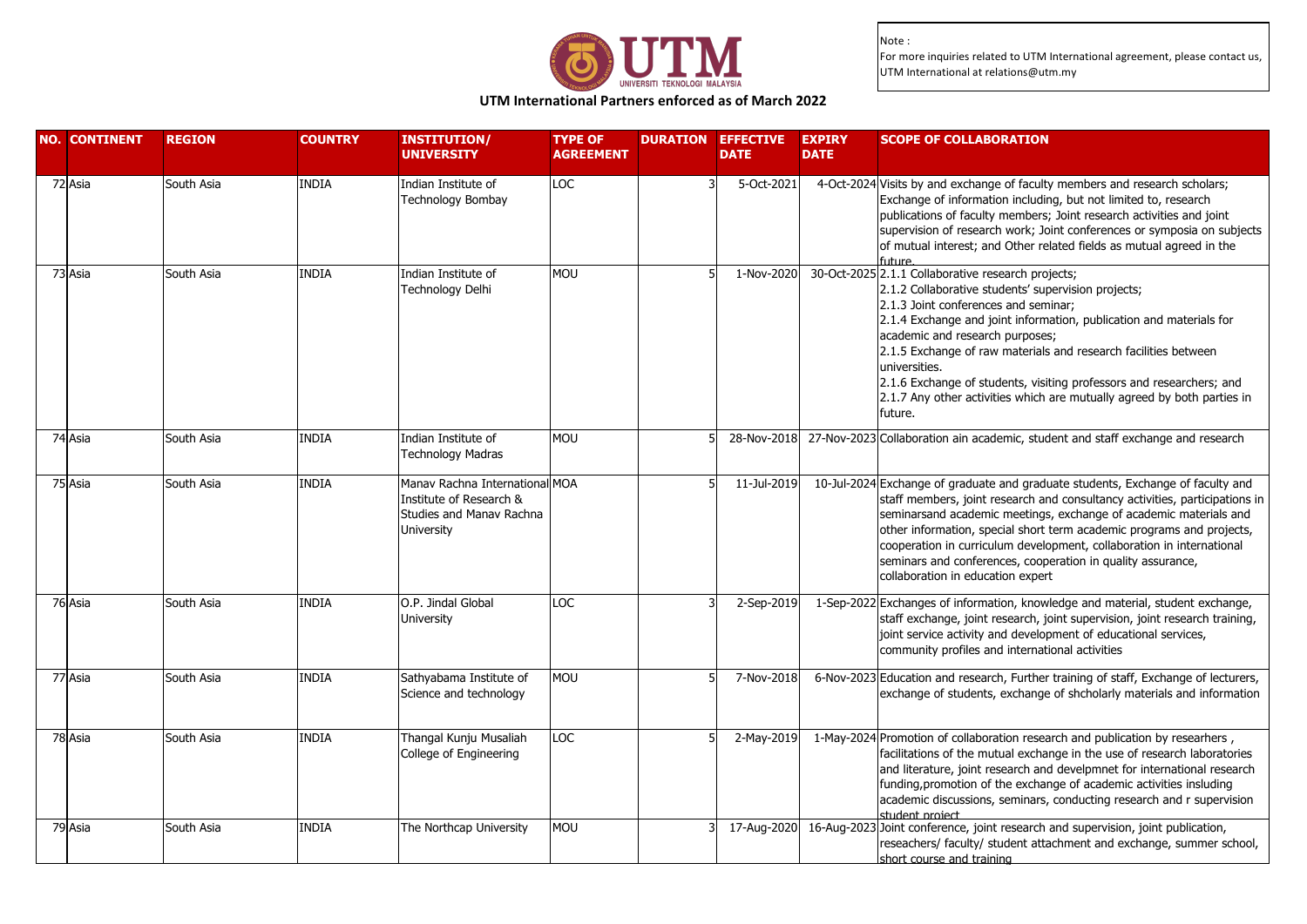

**UTM International Partners enforced as of March 2022**

| <b>NO. CONTINENT</b> | <b>REGION</b>  | <b>COUNTRY</b>   | <b>INSTITUTION/</b><br><b>UNIVERSITY</b>                 | <b>TYPE OF</b><br><b>AGREEMENT</b> |                 | <b>DURATION EFFECTIVE</b><br><b>DATE</b> | <b>EXPIRY</b><br><b>SCOPE OF COLLABORATION</b><br><b>DATE</b>                                                                                                                                                                                                                                                                                                                                                 |
|----------------------|----------------|------------------|----------------------------------------------------------|------------------------------------|-----------------|------------------------------------------|---------------------------------------------------------------------------------------------------------------------------------------------------------------------------------------------------------------------------------------------------------------------------------------------------------------------------------------------------------------------------------------------------------------|
| 80 Asia              | South Asia     | <b>INDIA</b>     | Veltech Dr. RR & DR. SR.<br>University                   | LOC                                |                 | 12-Mar-2018                              | 11-Mar-2023 Staff Exchange, Student Exchnage, Exchange information and<br>publications, joint research activities and teaching programmes, joint<br>student supervision, joint seminars/ conference                                                                                                                                                                                                           |
| 81 Asia              | Southeast Asia | <b>INDONESIA</b> | Asia Pacific Centre for<br>Ecohydrology (APCE)           | <b>MOU</b>                         |                 | 5-Dec-2018                               | 4-Dec-2023 promote regional cooperation on water management and technological<br>innovations in water related fields and the environment. Promote<br>networking, knowledge sharing and engage joint research, promote and<br>facilitate the exchange of relevant information, expertise, technology and<br>know-how between both parties to counter negative impacts of<br>anthropogenic and natural disaster |
| 82 Asia              | Southeast Asia | INDONESIA        | Asia Pacific Centre for<br>Ecohydrology (APCE)           | <b>MOA</b>                         |                 | 1-Dec-2020                               | 30-Nov-2022 the performance of the Climate Change Impact Assessment Considering<br>Malaysia-Indonesia Homogeneous Regions (Extreme Rainfall Estimates)                                                                                                                                                                                                                                                        |
| 83 Asia              | Southeast Asia | INDONESIA        | Aulia Nur Zhahran                                        | <b>MOA</b>                         |                 | 3-Mar-2020                               | 2-Mar-2022 Student Recruitment                                                                                                                                                                                                                                                                                                                                                                                |
| 84 Asia              | Southeast Asia | <b>INDONESIA</b> | Bina Nusantara University<br>(BINUS)                     | <b>MOA</b>                         |                 | 12-Apr-2017                              | 11-Apr-2022 Student exchange                                                                                                                                                                                                                                                                                                                                                                                  |
| 85 Asia              | Southeast Asia | <b>INDONESIA</b> | CV. Sigma S&T                                            | <b>MOA</b>                         |                 | 6-Nov-2019                               | 5-Nov-2022 Student Recruitment                                                                                                                                                                                                                                                                                                                                                                                |
| 86 Asia              | Southeast Asia | <b>INDONESIA</b> | Institut Agama Islam<br>Negeri Sulthan Thaha<br>Saifudin | <b>MOU</b>                         | Tiada tarikh ta | 3-Dec-2012                               | 2-Dec-2050 Further trianing of staff, education, research and seminars/ conferences,<br>exchange of scholarly materials and information                                                                                                                                                                                                                                                                       |
| 87 Asia              | Southeast Asia | <b>INDONESIA</b> | Institut Teknologi Bandung MOU                           |                                    |                 | 13-Jul-2020                              | 12-Jul-2025 Education and research, further training of staff, excahnge lecturers,<br>excahnge of students, excahnge of scholarly materials and information                                                                                                                                                                                                                                                   |
| 88 Asia              | Southeast Asia | INDONESIA        | Institut Teknologi Sepuluh<br>Nopember                   | <b>MOU</b>                         |                 | 17-Dec-2018                              | 16-Dec-2023 Staff and student development, collaboration on research projects,<br>organisation of joint academic and scientific programmes, exchange of<br>publications and other materials of agreed common interest, exchange of<br>staff and students in the form of general academic collaboration                                                                                                        |
| 89 Asia              | Southeast Asia | <b>INDONESIA</b> | Sekolah Tinggi Ilmu<br>Ekonomi Dr Khez.<br>Muttagien     | LOC                                |                 | 21-Nov-2019                              | 20-Nov-2022 Student Exchange, Staff exchange, exchange of information and<br>publications, joint research activities and teaching programmes,joint<br>student supervision, jint seminars/ conference                                                                                                                                                                                                          |
| 90 Asia              | Southeast Asia | <b>INDONESIA</b> | Sigit Ferdianto                                          | <b>MOA</b>                         |                 | 3-Mar-2020                               | 2-Mar-2022 Student Recruitment                                                                                                                                                                                                                                                                                                                                                                                |
| 91 Asia              | Southeast Asia | <b>INDONESIA</b> | Stiem Bongaya Makassar                                   | LOI                                |                 | 7-May-2018                               | 6-May-2023 Exchange staff, exchange students, collaborative research, seminar,<br>workshop and conference, training and development, community<br>development and community services                                                                                                                                                                                                                          |
| 92 Asia              | Southeast Asia | <b>INDONESIA</b> | Universitas Ahmad Dahlan                                 | <b>MOU</b>                         |                 | 20-Jul-2020                              | 19-Jun-2025 Education and research, Further training of staff, Exchange of lecturers,<br>exchange of students, exchange of shcholarly materials and information                                                                                                                                                                                                                                               |
|                      |                |                  |                                                          |                                    |                 |                                          |                                                                                                                                                                                                                                                                                                                                                                                                               |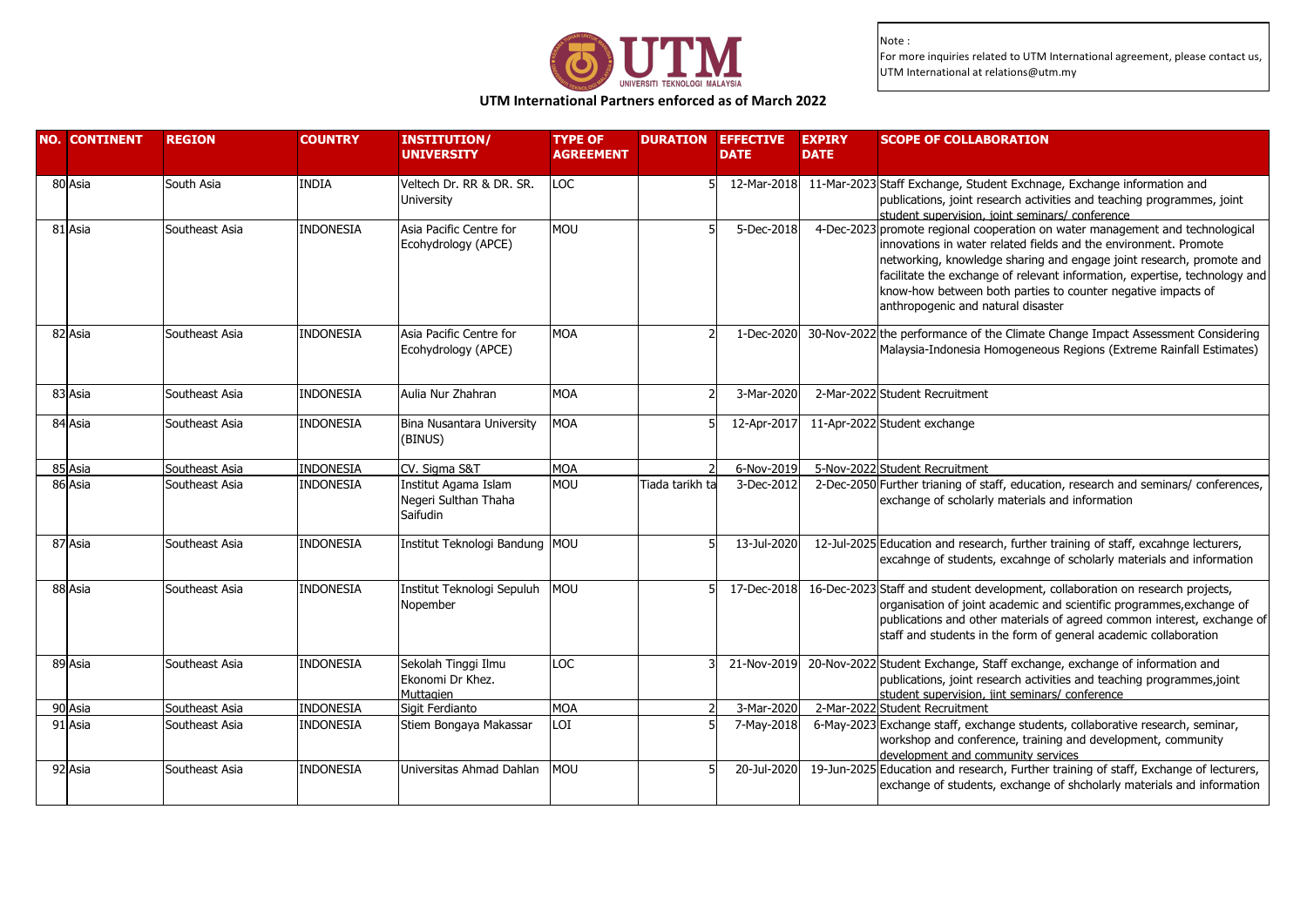

# **UTM International Partners enforced as of March 2022**

| <b>NO. CONTINENT</b> | <b>REGION</b>  | <b>COUNTRY</b>   | <b>INSTITUTION/</b><br><b>UNIVERSITY</b>                                      | <b>TYPE OF</b><br><b>AGREEMENT</b> | <b>DURATION EFFECTIVE</b> | <b>DATE</b> | <b>EXPIRY</b><br><b>DATE</b> | <b>SCOPE OF COLLABORATION</b>                                                                                                                                                                                                                                                                                                                                                                                                                        |
|----------------------|----------------|------------------|-------------------------------------------------------------------------------|------------------------------------|---------------------------|-------------|------------------------------|------------------------------------------------------------------------------------------------------------------------------------------------------------------------------------------------------------------------------------------------------------------------------------------------------------------------------------------------------------------------------------------------------------------------------------------------------|
| 93 Asia              | Southeast Asia | <b>INDONESIA</b> | Universitas Airlangga                                                         | <b>MOU</b>                         |                           | 4-Dec-2020  |                              | 3-Dec-2025 1. Joint conference;<br>2. Joint research and supervision (to be mutually agreed);<br>3. Joint publication;<br>4. Researcher/faculty/student attachment and exchange;<br>5. Summer School, Short Courses and Training; and<br>6. Any other areas of co-operation to be mutually agreed upon by the<br>Parties.                                                                                                                            |
| 94 Asia              | Southeast Asia | <b>INDONESIA</b> | Universitas Andalas                                                           | <b>MOU</b>                         | $\overline{2}$            | 23-Jul-2018 |                              | 22-Jul-2023 Exchange Staffs, research students, resources abd research collaboration<br>in areas of mutual interest                                                                                                                                                                                                                                                                                                                                  |
| 95 Asia              | Southeast Asia | <b>INDONESIA</b> | Universitas Bung Hatta                                                        | MOU                                |                           | 2-Apr-2018  |                              | 1-Apr-2023 Education and Research, Exchange of Professors and Lecturers,<br>Training Staff,<br>Exchange of students, Exchange of scholarly materials and information,<br>joint publication, conferences and seminar                                                                                                                                                                                                                                  |
| 96 Asia              | Southeast Asia | <b>INDONESIA</b> | Universitas Dian<br>Nuswantoro                                                | <b>MOU</b>                         |                           | 28-Jul-2019 |                              | 27-Jul-2022 exchange academic staff, exchange students, student internship and<br>research attachment                                                                                                                                                                                                                                                                                                                                                |
| $\overline{97}$ Asia | Southeast Asia | <b>INDONESIA</b> | Universitas Diponegoro                                                        | MOU                                |                           | 21-Feb-2018 |                              | 20-Feb-2023 Faculty of Science and Mathematics- Faculty member exchange/<br>researchers, Collaborative research and publication, exchange<br>students, promotions of the exchange of reference data, publication,<br>academic information and literature, facilitation of the mutual exchange<br>in the use of research labboratories and centers, libraries and assorted<br>adminitrative bodies of each institution, Jointly organized conferences |
| 98 Asia              | Southeast Asia | <b>INDONESIA</b> | Universitas Gadjah Mada                                                       | <b>MOU</b>                         |                           | 28-Jan-2019 |                              | 27-Jan-2024 Exchange of students and professors and research scholars, conducting<br>collaborative researchers, holding joint lectures, conferences, seminars,<br>and symposia, interchange of guest faculties to increase the benefits and<br>efficiency of institutioal management                                                                                                                                                                 |
| 99 Asia              | Southeast Asia | <b>INDONESIA</b> | Universitas Hamzanwadi                                                        | <b>MOU</b>                         |                           | 1-Oct-2020  |                              | 30-Sep-2025 education and research, further training of staff, exchange of lecturers,<br>exchange of students, exchange of scholarly materials and information                                                                                                                                                                                                                                                                                       |
| 100 Asia             | Southeast Asia | <b>INDONESIA</b> | Universitas Hasanuddin                                                        | <b>MOU</b>                         |                           | 29-Mar-2021 |                              | 28-Mar-2026 Academic, research and Innovation, publications, staff exchange, student<br>exchange, conferences and seminars                                                                                                                                                                                                                                                                                                                           |
| 101 Asia             | Southeast Asia | <b>INDONESIA</b> | Universitas Indonesia                                                         | MOU                                |                           | 15-Sep-2020 |                              | 14-Sep-2025 Collaboration in academic, education and research                                                                                                                                                                                                                                                                                                                                                                                        |
| 102 Asia             | Southeast Asia | <b>INDONESIA</b> | Universitas Jember                                                            | LOC                                |                           | 26-Nov-2021 |                              | 25-Nov-2024 Promotion of joint research and joint publication, exchange of research<br>group members, exchange of undergraduate and graduate students,<br>exchange of research outcomes, academic publications, other academic                                                                                                                                                                                                                       |
| 103 Asia             | Southeast Asia | INDONESIA        | Universitas Katolik<br>Indonesia Atma Jaya (Atma<br>Jaya Catholic University) | LOC                                |                           | 15-Apr-2021 |                              | 14-Apr-2024 Exchange of students and staff, exchange of informatiion, knowledge<br>and materials, joint research and academic activities, joint conferences,<br>lioint cultural activities                                                                                                                                                                                                                                                           |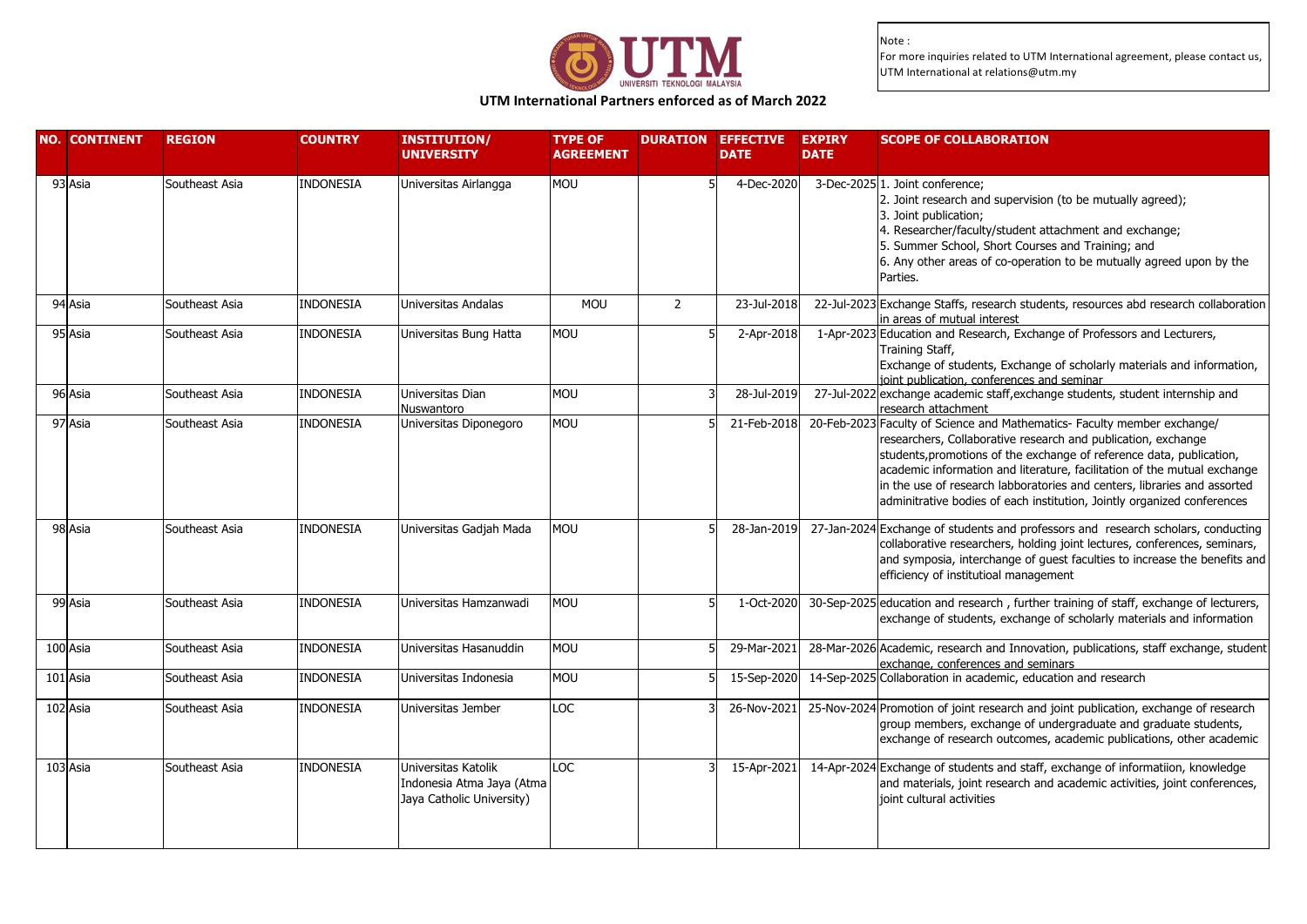

**UTM International Partners enforced as of March 2022**

| <b>NO. CONTINENT</b> | <b>REGION</b>  | <b>COUNTRY</b>   | <b>INSTITUTION/</b><br><b>UNIVERSITY</b>                | <b>TYPE OF</b><br><b>AGREEMENT</b> |                 | <b>DURATION EFFECTIVE</b><br><b>DATE</b> | <b>EXPIRY</b><br><b>DATE</b> | <b>SCOPE OF COLLABORATION</b>                                                                                                                                                                                                                                                                                                                                                                                                                                                                                                              |
|----------------------|----------------|------------------|---------------------------------------------------------|------------------------------------|-----------------|------------------------------------------|------------------------------|--------------------------------------------------------------------------------------------------------------------------------------------------------------------------------------------------------------------------------------------------------------------------------------------------------------------------------------------------------------------------------------------------------------------------------------------------------------------------------------------------------------------------------------------|
| 104 Asia             | Southeast Asia | <b>INDONESIA</b> | Universitas Islam Negeri<br>Syarif Hidayatullah Jakarta | LOI                                | Tiada tarikh ta | 24-Jan-2011                              | 23-Jan-2050                  | Faculty of Economics and Business -Collaboration in academic, student<br>exchnage and staff exchange (Internship Program), Cultural and<br>research                                                                                                                                                                                                                                                                                                                                                                                        |
| 105 Asia             | Southeast Asia | <b>INDONESIA</b> | Universitas Islam Negeri<br>Walisongo                   | <b>MOU</b>                         |                 | 5-Nov-2020                               |                              | 4-Nov-2025 Education and research, further training staff, exchange of scholarly<br>materials and information, exchange student and staff                                                                                                                                                                                                                                                                                                                                                                                                  |
| 106 Asia             | Southeast Asia | <b>INDONESIA</b> | Universitas Islam Raden<br>Rahmat                       | LOC                                |                 | 20-Aug-2019                              |                              | 19-Aug-2024 Education and research, further training of staff, exchange of lecturers,<br>exchange of student, exchange of scholarly materials and informations                                                                                                                                                                                                                                                                                                                                                                             |
| 107 Asia             | Southeast Asia | <b>INDONESIA</b> | Universitas Islam Riau                                  | <b>MOU</b>                         |                 |                                          |                              | 26-Aug-2019 25-Aug-2024 Developing the curriculum and exchanging of scholarly publications,<br>develupoing the academic and training courses and programs, joint<br>research and development in renewable ebergy or potential field and<br>topics, facilitate the students/ academics to further postgraduate studies<br>at UIR or at UTM from time to time as part ofthe individual students<br>academic progression / programme undertaken by the said students,<br>activities of excahnge of academics, activities of students exchange |
| 108 Asia             | Southeast Asia | <b>INDONESIA</b> | Universitas Islam Sultan<br>Agung                       | <b>MOU</b>                         |                 | 28-Oct-2018                              |                              | 27-Oct-2023 Exchange and research, exchange of professors and lecturers.training of<br>staffs, exchange students, community services activities, exchange of<br>ssholarly materials and informations                                                                                                                                                                                                                                                                                                                                       |
| 109 Asia             | Southeast Asia | <b>INDONESIA</b> | Universitas Ma Chung                                    | <b>MOA</b>                         |                 | 14-Feb-2018                              |                              | 13-Feb-2023 Academic, research and other scientific and educational activities, Joint<br>Publication                                                                                                                                                                                                                                                                                                                                                                                                                                       |
| 110 Asia             | Southeast Asia | <b>INDONESIA</b> | Universitas Ma Chung                                    | <b>MOU</b>                         |                 | 14-Feb-2018                              |                              | 13-Feb-2023 Exchange of faculty members/ reseachers. Collaboration inresearch,<br>exchange student, mutual exchange in the use of laboratories and<br>centers, libraries, and admninitrative, joint organized conference                                                                                                                                                                                                                                                                                                                   |
| 111 Asia             | Southeast Asia | <b>INDONESIA</b> | Universitas Muhammadiyah MOU<br>Jakarta                 |                                    |                 | 29-Jun-2020                              |                              | 28-Jun-2025 Education and research, further training of staff, exchange of lecturers,<br>exchange of student, exchange of scholarly materials and informations                                                                                                                                                                                                                                                                                                                                                                             |
| 112 Asia             | Southeast Asia | <b>INDONESIA</b> | Universitas Muhammadiyah LOC<br>Magelang                |                                    |                 | 5-Oct-2021                               |                              | 4-Oct-2023 exchange of information, knowledge and material, student exchhange,<br>staff exchanges, joint research, joint supervision, joint research training,<br>joint service and development of educational services, community<br>profiles and international activities.                                                                                                                                                                                                                                                               |
| 113 Asia             | Southeast Asia | <b>INDONESIA</b> | Universitas Muhammadiyah MOU<br>Purwokerto              |                                    |                 | 6-Nov-2020                               |                              | 5-Nov-2025 Education and research, further training staff, exchange of scholarly<br>materials and information                                                                                                                                                                                                                                                                                                                                                                                                                              |
| 114 Asia             | Southeast Asia | <b>INDONESIA</b> | Universitas Muhammadiyah MOA<br>Purwokerto              |                                    |                 | 1-Nov-2021                               |                              | 31-Oct-2026 Sustainable Environment in the Twenty First Century Education - 5<br>research project from UTM and 5 research projects by UMP. Research<br>Grant by UTM RM 50000 (each projects RM10000) and IDR180,000,00<br>(each project IDR 36,000,00                                                                                                                                                                                                                                                                                      |
| 115 Asia             | Southeast Asia | INDONESIA        | Universitas Muhammadiyah MOA<br>Purwokerto              |                                    |                 | 1-Nov-2021                               |                              | 31-Oct-2026 Student Exchange program                                                                                                                                                                                                                                                                                                                                                                                                                                                                                                       |
| 116 Asia             | Southeast Asia | <b>INDONESIA</b> | Universitas Muhammadiyah MOU<br>Purworejo               |                                    |                 | 17-Mar-2020                              |                              | 16-Mar-2025 Education and research, further training of staff, exchange of lecturers,<br>exchange of students, exchange of scholarly materials and information                                                                                                                                                                                                                                                                                                                                                                             |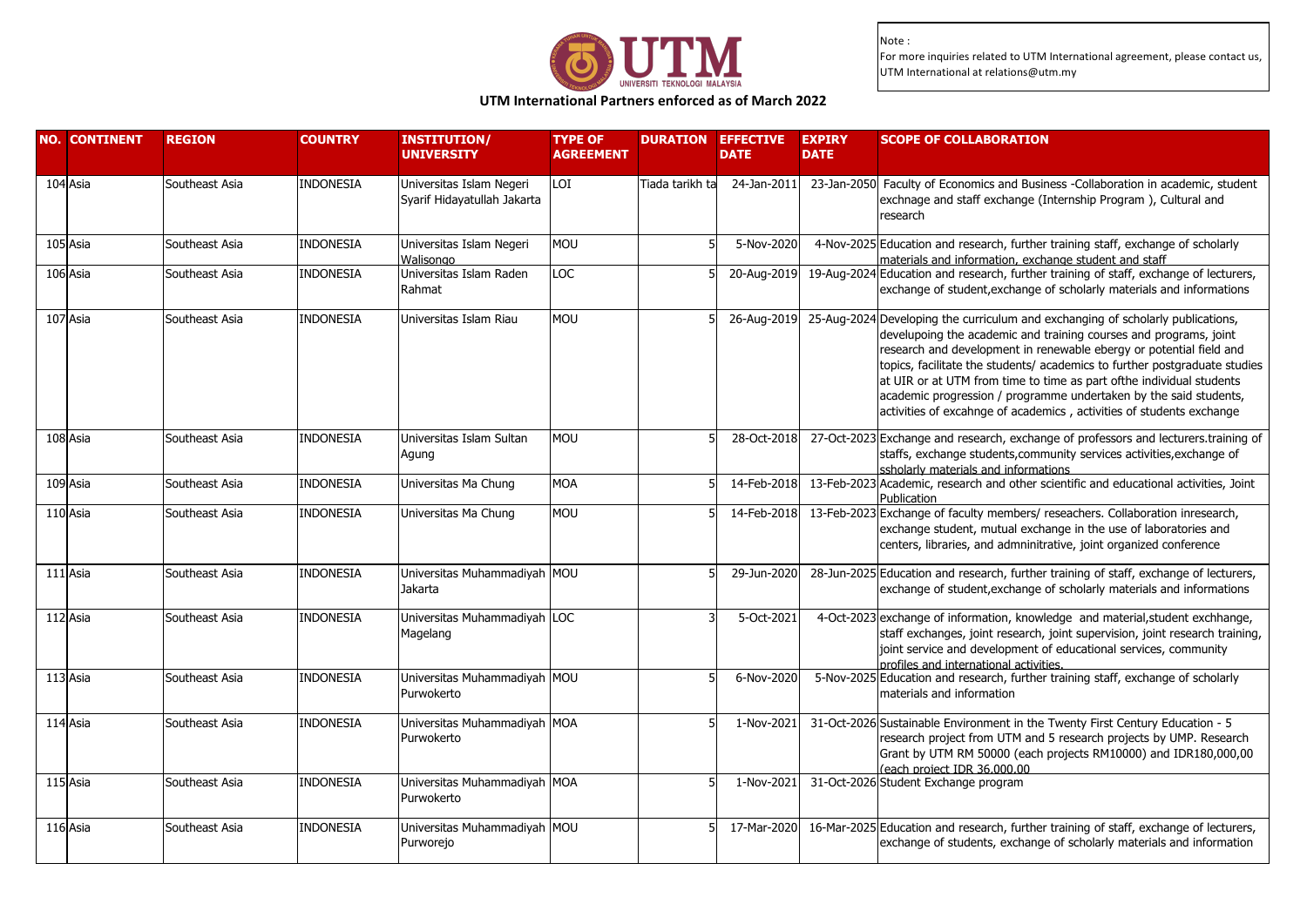

### **UTM International Partners enforced as of March 2022**

| <b>NO. CONTINENT</b> | <b>REGION</b>  | <b>COUNTRY</b>   | <b>INSTITUTION/</b><br><b>UNIVERSITY</b> | <b>TYPE OF</b><br><b>AGREEMENT</b> | <b>DURATION</b> | <b>EFFECTIVE</b><br><b>DATE</b> | <b>EXPIRY</b><br><b>DATE</b> | <b>SCOPE OF COLLABORATION</b>                                                                                                                                                                                                                                                                                                                                                                                                                                                                                                                     |
|----------------------|----------------|------------------|------------------------------------------|------------------------------------|-----------------|---------------------------------|------------------------------|---------------------------------------------------------------------------------------------------------------------------------------------------------------------------------------------------------------------------------------------------------------------------------------------------------------------------------------------------------------------------------------------------------------------------------------------------------------------------------------------------------------------------------------------------|
| 117 Asia             | Southeast Asia | <b>INDONESIA</b> | Universitas Negeri Jakarta               | MOU                                |                 | 25-Aug-2020                     |                              | 24-Aug-2025 Exchanges of information, knowledge and material, research student<br>exchanges, staff exchanges, jointly research and publication, jointly<br>supervision, jointly research training, jointly service activity, development<br>of educational services, community profiles and international activities, to<br>jointly conduct research in areas of natural products and sustainable<br>biotechnology, to conduct joint research workshop and conference,<br>coordinatiing students and researchers exchange program in the relevant |
| 118 Asia             | Southeast Asia | <b>INDONESIA</b> | Universitas Negeri Malang                | MOU                                |                 | 24-Jan-2020                     |                              | 23-Jan-2025 Joint conference, joint research and supervision, joint publication,<br>researcher/ faculty/ student attachment and exchange, summer school,<br>short course and training                                                                                                                                                                                                                                                                                                                                                             |
| 119 Asia             | Southeast Asia | INDONESIA        | Universitas Negeri Padang                | MOU                                |                 | 3-Apr-2019                      |                              | 2-Apr-2024 Education and research, further training staff, exchange students,<br>exchange lecturers, exchange of scholarly materials and informations                                                                                                                                                                                                                                                                                                                                                                                             |
| 120 Asia             | Southeast Asia | <b>INDONESIA</b> | Universitas Negeri<br>Semarang           | <b>MOA</b>                         |                 | 6-Sep-2018                      |                              | 5-Sep-2023 Fakultas Matematik dan Ilmu Pengetahuan Alam - Collaboration in<br>research, supervision, student exchange, support of student activities in<br>sports & cultural activities                                                                                                                                                                                                                                                                                                                                                           |
| 121 Asia             | Southeast Asia | <b>INDONESIA</b> | Universitas Riau                         | <b>MOU</b>                         |                 | 31-Dec-2020                     |                              | 30-Dec-2025 Education & research, Further training of staff, exchange of lecturers,<br>exchange students, exchange of scholarly materials and information                                                                                                                                                                                                                                                                                                                                                                                         |
| 122 Asia             | Southeast Asia | <b>INDONESIA</b> | Universitas Sawerigading<br>Makassar     | MOU                                |                 | 3-May-2018                      |                              | 2-May-2023 Education & research, Further training of staff, exchange of lecturers,<br>exchange students, exchange of scholarly materials and information                                                                                                                                                                                                                                                                                                                                                                                          |
| 123 Asia             | Southeast Asia | <b>INDONESIA</b> | Universitas Pendidikan<br>Indonesia      | <b>LOC</b>                         |                 | 4-Oct-2021                      |                              | 3-Oct-2024 student exchange, staff exchange, exchange information ansd<br>publication, joint research and teaching programmes, joint student<br>supervision, joint seminars, conference, joint seminars                                                                                                                                                                                                                                                                                                                                           |
| 124 Asia             | Southeast Asia | <b>INDONESIA</b> | <b>Universitas Semarang</b>              | <b>LOC</b>                         |                 | 13-Jul-2020                     |                              | 12-Jul-2023 Exchanges of information, knowledge and material, student exchange,<br>staff exchange, joint research, joint supervision, joint research training,<br>joint service activity and development of educational services,<br>community profiles and international activities                                                                                                                                                                                                                                                              |
| 125 Asia             | Southeast Asia | INDONESIA        | Universitas Sriwijaya                    | <b>MOU</b>                         |                 | 9-Aug-2017                      |                              | 8-Aug-2022 Education and Research, Exchange of Professors and Lecturers, Training<br>Staff,<br>Exchange of students, Exchange of scholarly materials and information,<br>joint publication, conferences and seminar                                                                                                                                                                                                                                                                                                                               |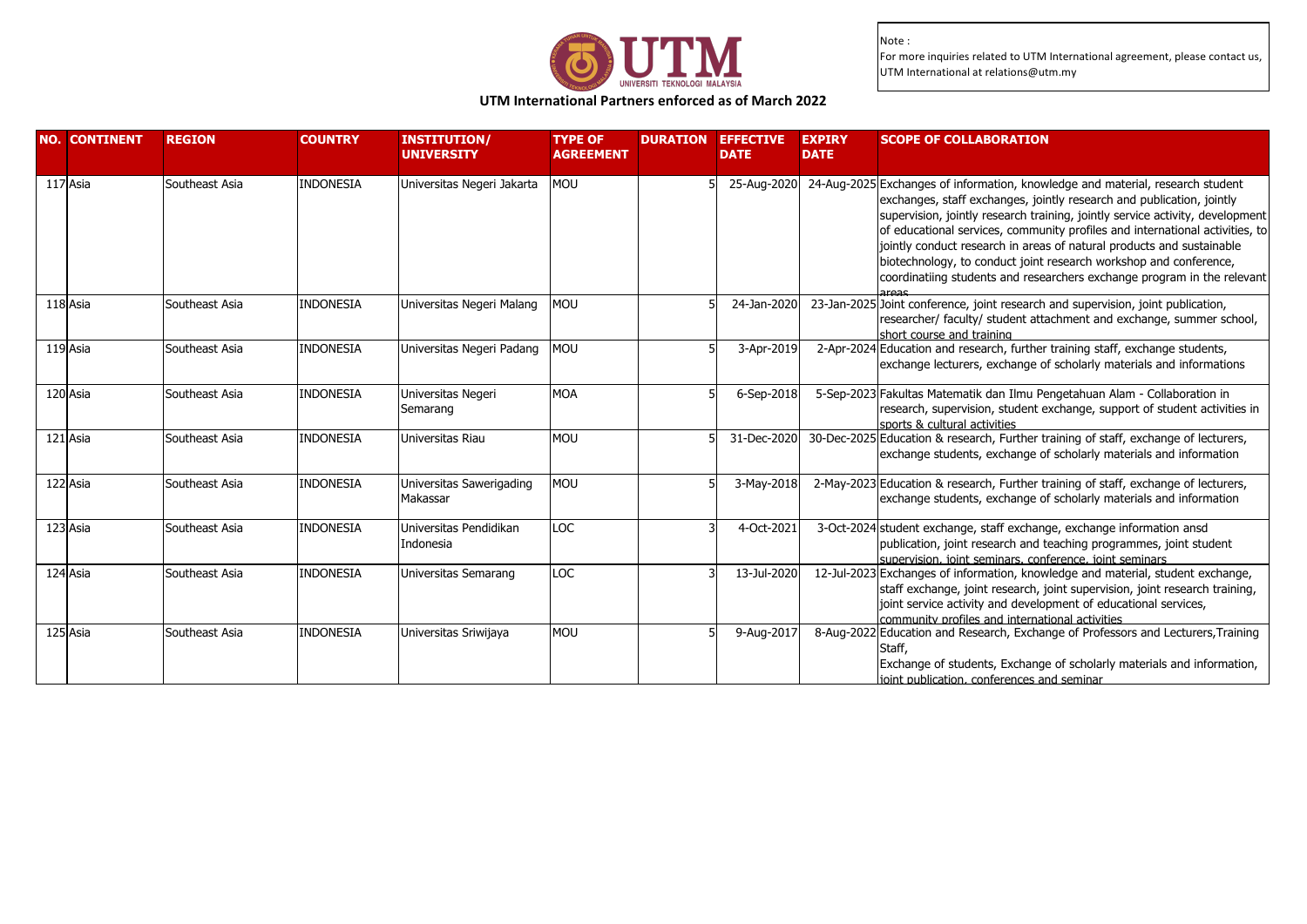

**UTM International Partners enforced as of March 2022**

| <b>NO. CONTINENT</b> | <b>REGION</b>  | <b>COUNTRY</b>   | <b>INSTITUTION/</b><br><b>UNIVERSITY</b> | <b>TYPE OF</b><br><b>AGREEMENT</b> | <b>DURATION EFFECTIVE</b><br><b>DATE</b> | <b>EXPIRY</b><br><b>DATE</b> | <b>SCOPE OF COLLABORATION</b>                                                                                                                                                                                                                                                                                                                                                                                                                                                                                                                                                                                                                                                                                                                                      |
|----------------------|----------------|------------------|------------------------------------------|------------------------------------|------------------------------------------|------------------------------|--------------------------------------------------------------------------------------------------------------------------------------------------------------------------------------------------------------------------------------------------------------------------------------------------------------------------------------------------------------------------------------------------------------------------------------------------------------------------------------------------------------------------------------------------------------------------------------------------------------------------------------------------------------------------------------------------------------------------------------------------------------------|
| 126 Asia             | Southeast Asia | INDONESIA        | Universitas Sriwijaya                    | <b>MOA</b>                         |                                          |                              | 17-Oct-2019 16-Oct-2024 1. Research Collaboration in Project title Celluloosic Aerogel-Carbon<br>Based Nanocomposites for Reinforcement of Cementitious Matrix led by<br>prof Dr Mohammad Ismail<br>Research Grant Amount: RM 40,000<br>2. Project title Potentioal Use of Fly Ash and Bottom Ash For Green<br>Structural Lightweight Concrete led by Assoc Prof r Abdul Rahman Mohd<br>Sam.<br>Research Grant Amount: RM 40,000<br>3. Project Title Sustainable utilization od coal ash for quality pavement<br>material led by Assoc Prof Dr Norhisham Bukhary<br>Research Grant Amount: RM 40,000<br>4. Project Title Food Analsis risk and control approaches toward<br>sustainability led by Assoc Prof Sr Tarmizi Ismail<br>Research Grant Amount: RM 40,000 |
| 127 Asia             | Southeast Asia | INDONESIA        | Universitas Syiah Kuala                  | <b>MOU</b>                         | 1-Nov-2021                               |                              | 30-Oct-2026 joint activities and programs in other areas of mutual interest, where<br>such sharing shall redult in benefit to both parties, student and/or<br>academic and administrative staff exchange, exchange of publcations,<br>reports and other academic materials and information, collaborative<br>reserach activities, exchange of publications, reports and other academic<br>materials and inforamtion, sharing of other activities and programmes in<br>areas of mutual interest, where such sharing shall result in bebefit to<br>both parties                                                                                                                                                                                                      |
| 128 Asia             | Southeast Asia | <b>INDONESIA</b> | Universitas Subang                       | <b>LOC</b>                         | 17-Jul-2019                              |                              | 16-Jul-2022 exchange of information, knowledge and material, student exchhange,<br>staff exchanges, joint research, joint supervision, joint research training,<br>joint service and development of educational services, community<br>profiles and international activities.                                                                                                                                                                                                                                                                                                                                                                                                                                                                                      |
| 129 Asia             | Southeast Asia | <b>INDONESIA</b> | Universitas Sultan Ageng<br>Tirtayasa    | LOC                                | 1-Jul-2019                               |                              | 30-Jun-2022 exchange of information, knowledge and material, student exchhange,<br>staff exchanges, joint research, joint supervision, joint research training,<br>joint service and development of educational services, community<br>profiles and international activities.                                                                                                                                                                                                                                                                                                                                                                                                                                                                                      |
| 130 Asia             | Southeast Asia | <b>INDONESIA</b> | Universitas Tanjungpura                  | <b>MOU</b>                         | 3-Mar-2020                               |                              | 2-Mar-2025 the provision of assured high-quality education through joint initiatives in<br>curriculum development, joint research activities and programmes,<br>enhancing staff and students development opportunities by faculty<br>exploiting the strengths to the parties to the benefit of all concewrned,<br>including the interchange of members of taff and students, opportunities<br>for further developmens to ensure the academic protfolio continues to<br>supprot the needs and demands of the student                                                                                                                                                                                                                                                |
| 131 Asia             | Southeast Asia | INDONESIA        | Universiti Islam Negeri<br>Raden Fatah   | <b>LOC</b>                         | 19-Sep-2019                              |                              | 18-Sep-2022 exchange of information and publication, joint reseach activities, joint<br>exchange student, joint seminar and conference,                                                                                                                                                                                                                                                                                                                                                                                                                                                                                                                                                                                                                            |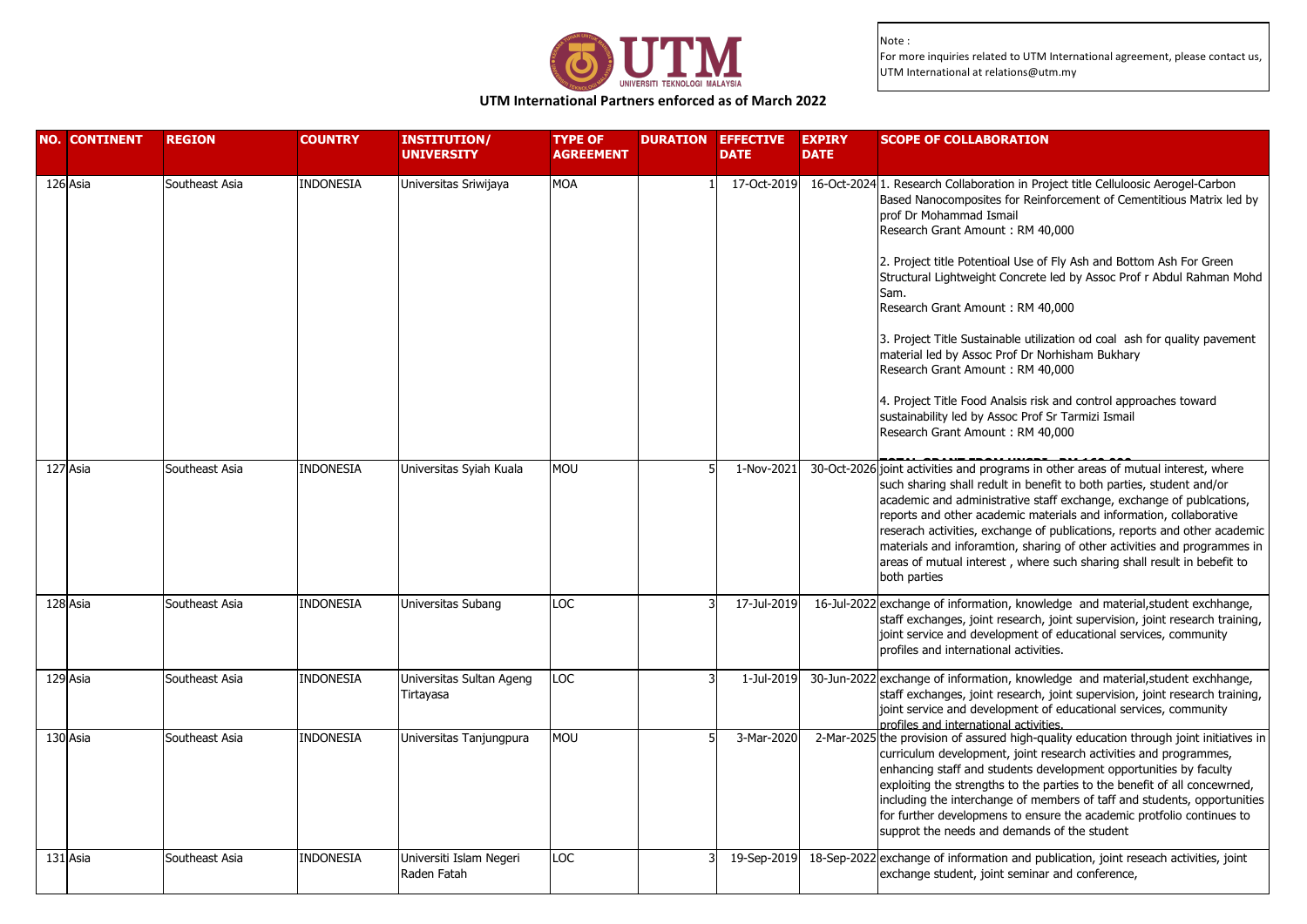

**UTM International Partners enforced as of March 2022**

| <b>NO. CONTINENT</b>                | <b>REGION</b>   | <b>COUNTRY</b>   | <b>INSTITUTION/</b><br><b>UNIVERSITY</b>       | <b>TYPE OF</b><br><b>AGREEMENT</b> |          | <b>DURATION EFFECTIVE</b><br><b>DATE</b> | <b>EXPIRY</b><br><b>DATE</b> | <b>SCOPE OF COLLABORATION</b>                                                                                                                                                                                                                                                                  |
|-------------------------------------|-----------------|------------------|------------------------------------------------|------------------------------------|----------|------------------------------------------|------------------------------|------------------------------------------------------------------------------------------------------------------------------------------------------------------------------------------------------------------------------------------------------------------------------------------------|
| 132 Asia                            | Southeast Asia  | <b>INDONESIA</b> | Yayasan Amanah Pelalawan MOA                   |                                    |          | 18-Dec-2018                              |                              | 17-Dec-2024 collaboration in research project in Electromagnetic risk management in<br>critical environment                                                                                                                                                                                    |
| 133 Middle East / Asia Western Asia |                 | <b>IRAN</b>      | Ilam University                                | LOC                                |          | 2-Feb-2020                               |                              | 1-Feb-2023 Education & research, Further training of staff, exchange of lecturers,<br>exchange students, exchange of scholarly materials and information                                                                                                                                       |
| 134 Middle East / Asia Western Asia |                 | <b>IRAN</b>      | Islamic World Science<br>Citation Center (ISC) | <b>MOU</b>                         |          | 1-Mar-2018                               |                              | 28-Feb-2023 Academic Collaboration/ Citation                                                                                                                                                                                                                                                   |
| 135 Middle East / Asia Western Asia |                 | <b>IRAN</b>      | Materials and Energy<br>Research Centre (MERC) | <b>MOU</b>                         |          | 14-May-2018                              |                              | 13-May-2023 Research and Joint Research Project on subjects related to advancement<br>materials develeopment and sustainble energy development based on<br>mutual interest,<br><b>Exchange Students</b><br>Professional and Training Exchange                                                  |
| 136 Middle East / Asia Western Asia |                 | IRAQ             | Mohammed Ali Ageel Salim MOA                   |                                    |          | 14-Oct-2020                              |                              | 13-Oct-2022 Student Recruitment                                                                                                                                                                                                                                                                |
| 137 Middle East / Asia Western Asia |                 | IRAQ             | Qaiwan University                              | <b>MOA</b>                         |          | 18-Jan-2018                              |                              | 17-Jan-2025 Francise Agreement for Academic Programmes<br>1. bachelor of Computer Science (Software Engineering)<br>2. Bachelor of Computer Science (Computer Network and Security)<br>3. Bachelor of Science (Human Resource Management)<br>4. Bachelor of Management (Technology Management) |
| 138 Middle East / Asia Western Asia |                 | IRAQ             | Salahaddin University - Erbil MOU              |                                    |          | 20-Apr-2021                              |                              | 19-Apr-2024 Joint conference, joint research and supervision, joint publication,<br>researcher/ faculty/ student attachment and exchange, summer school,<br>short course and training                                                                                                          |
| 139 Europe                          | Northern Europe | <b>IRELAND</b>   | University College Dublin                      | <b>MOA</b>                         |          | 27-Mar-2019                              |                              | 26-Mar-2022 European Union for Capacity-building Project-MSc in Food Processing<br>and Innovation (FOODI)                                                                                                                                                                                      |
| 140 Europe                          | Southern Europe | <b>ITALY</b>     | University of Salerno                          | <b>MOA</b>                         |          | 27-Mar-2019                              |                              | 26-Mar-2022 European Union for Capacity-building Project-MSc in Food Processing<br>and Innovation (FOODI)                                                                                                                                                                                      |
| 141 Asia                            | East Asia       | <b>JAPAN</b>     | <b>Bunkyo University</b>                       | <b>MOU</b>                         |          | 25-Jun-2018                              |                              | 24-Jun-2023 The exchange of material in education and research, publications and<br>academic information<br>The exchange of faculty, research scholars, and staff<br>The exchange of students,<br>Joint research and meetings for education and research                                       |
| 142 Asia                            | East Asia       | <b>JAPAN</b>     | Delightex Pte Ltd                              | <b>MOA</b>                         |          | 1-Jul-2020                               |                              | 30-Jun-2023 Joint Laboratory                                                                                                                                                                                                                                                                   |
| 143 Asia                            | East Asia       | <b>JAPAN</b>     | <b>E&amp;E Solutions Inc.</b>                  | <b>NON</b>                         | 5 months | 31-Dec-2020                              |                              | 30-Dec-2023 research collaboration                                                                                                                                                                                                                                                             |
| 144 Asia                            | East Asia       | <b>JAPAN</b>     | Kanazawa Institute of<br>Technology            | MOU                                |          | 8-Jun-2018                               |                              | 7-Jun-2023 The School System - Student Exchange, Faculty and Staff exchange, and<br>other collaborators                                                                                                                                                                                        |
| 145 Asia                            | East Asia       | <b>JAPAN</b>     | Kindai University (Kinki<br>University)        | <b>MOU</b>                         |          | 1-Sep-2017                               |                              | 31-Aug-2022 Education and research, further training of staff, exchange of lecturers,<br>exchange students, exchange of scholarly materials and information                                                                                                                                    |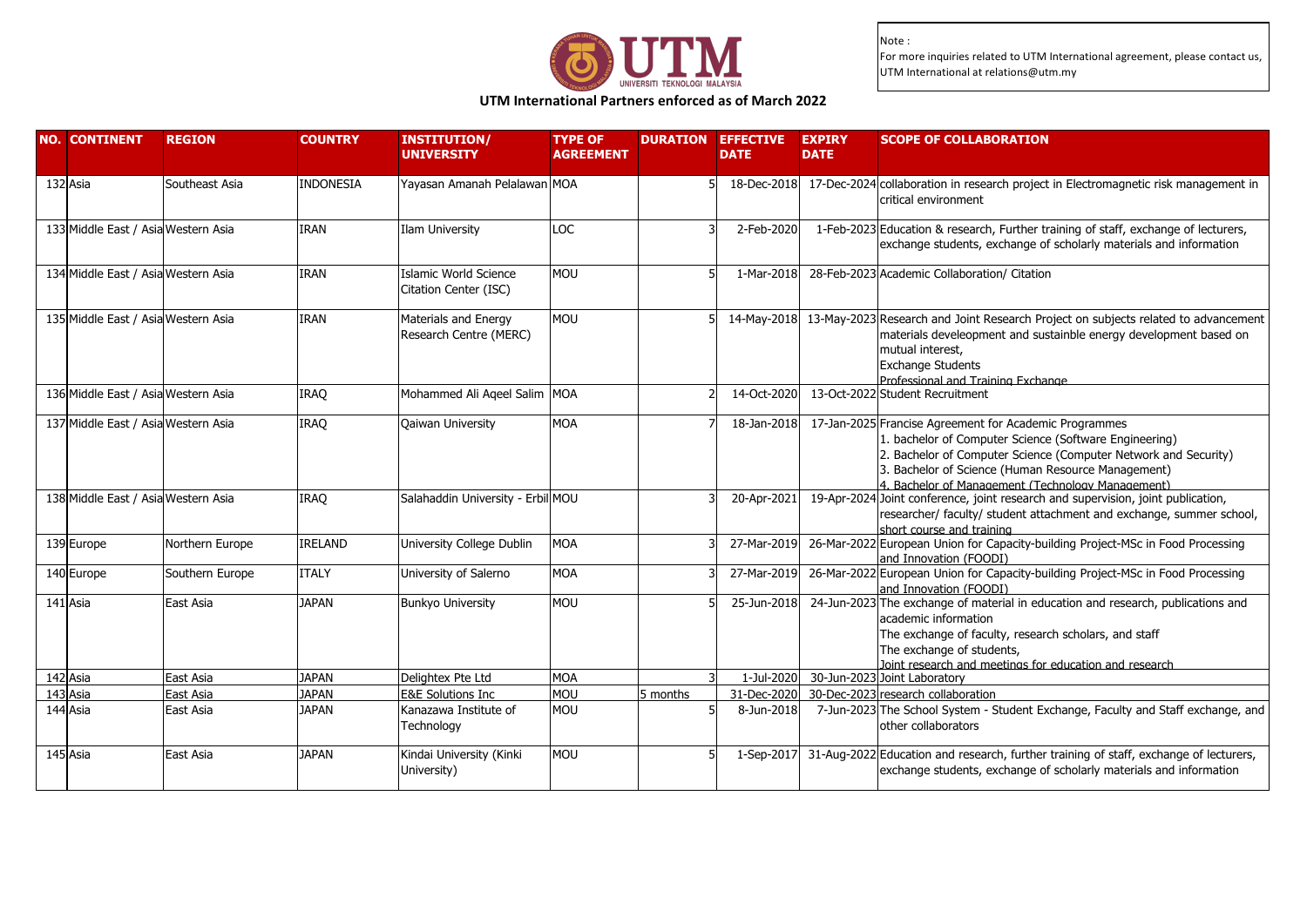

# **UTM International Partners enforced as of March 2022**

| <b>NO. CONTINENT</b> | <b>REGION</b> | <b>COUNTRY</b> | <b>INSTITUTION/</b><br><b>UNIVERSITY</b>                                                                     | <b>TYPE OF</b><br><b>AGREEMENT</b> | <b>DURATION</b> | <b>EFFECTIVE</b><br><b>DATE</b> | <b>EXPIRY</b><br><b>DATE</b> | <b>SCOPE OF COLLABORATION</b>                                                                                                                                                                                                                                                                                                                                                             |
|----------------------|---------------|----------------|--------------------------------------------------------------------------------------------------------------|------------------------------------|-----------------|---------------------------------|------------------------------|-------------------------------------------------------------------------------------------------------------------------------------------------------------------------------------------------------------------------------------------------------------------------------------------------------------------------------------------------------------------------------------------|
| 146 Asia             | East Asia     | <b>JAPAN</b>   | Kumamoto University -<br>Center for Water Cycle,<br>Marine Environemnt, and<br>Disaster Management<br>(CWMD) | <b>MOU</b>                         |                 | 27-Nov-2018                     |                              | 26-Nov-2023 Joint proposal for international fundings agencies, to encourage joint<br>upervision and publication in areas of mutual intererst, to promote the<br>exchnage o scientific materials, publication and inform, to ptomote and<br>facilitate the exchange of researchers,, teaching taff adn students, to<br>organize interantional conferenes, seminar and aareness activities |
| 147 Asia             | East Asia     | <b>JAPAN</b>   | Kyushu Institute of<br>Technology                                                                            | <b>MOU</b>                         |                 | 9-Jun-2017                      |                              | 8-Jun-2022 Joint research, exchange of academic material and academic<br>publications, exchange of faculty members for research, discussion and<br>lectures, exchange of undergraduate and gradutae students for study<br>and research                                                                                                                                                    |
| 148 Asia             | East Asia     | <b>JAPAN</b>   | Kyushu Institute of<br>Technoloav                                                                            | MOA                                |                 | 9-Jun-2017                      |                              | 8-Jun-2022 Staff and Student Exchange                                                                                                                                                                                                                                                                                                                                                     |
| 149 Asia             | East Asia     | <b>JAPAN</b>   | Meiji University                                                                                             | LOI                                | Tiada tarikh ta | 18-May-2012                     |                              | 17-May-2050 Twinning Program (Degree), Double Degree Program, Short-term<br>student exchange program with credit transfer                                                                                                                                                                                                                                                                 |
| 150 Asia             | East Asia     | <b>JAPAN</b>   | Metabologenics Inc                                                                                           | MOA                                |                 | 1-Sep-2019                      |                              | 31-Aug-2022 to conduct examination regarding the investigation on intestinal<br>environment in Malaysia                                                                                                                                                                                                                                                                                   |
| 151 Asia             | East Asia     | <b>JAPAN</b>   | Muroran Institute of<br>Technology                                                                           | LoI                                |                 | 15-Jan-2020                     |                              | 15-Jan-2025 Joint Research activities and meetings for education and research,<br>exchange of faculty members and researchers for the development of<br>both parties, exchange of students, joint collaboration of visiting<br>professor, exchange of academic information and material                                                                                                   |
| 152 Asia             | East Asia     | <b>JAPAN</b>   | National Insitute of<br>Information and<br>Communications<br>Technology(NICT)                                | <b>MOU</b>                         |                 | 13-Aug-2020                     |                              | 12-Aug-2025 Exchange of information, exchange of staff and researchers, joint<br>research, joint organization of technical meetings and wrokshops                                                                                                                                                                                                                                         |
| 153 Asia             | East Asia     | <b>JAPAN</b>   | National Institute For<br>Materials Sciences (NIMS)                                                          | <b>MOU</b>                         |                 | 5-Sep-2019                      |                              | 4-Sep-2024 Exchange of public information, intellectual property                                                                                                                                                                                                                                                                                                                          |
| 154 Asia             | East Asia     | <b>JAPAN</b>   | National Institute For<br>Materials Sciences (NIMS)                                                          | <b>MOA</b>                         |                 | 9-Oct-2019                      |                              | 8-Oct-2024 Cooperative graduate program                                                                                                                                                                                                                                                                                                                                                   |
| 155 Asia             | East Asia     | <b>JAPAN</b>   | National Institute of<br>Technology Gifu College                                                             | <b>MOU</b>                         |                 | 22-Apr-2018                     |                              | 21-Apr-2023 Education and research, further training of staff, exchange of lecturers,<br>exchange students, exchange of scholarly materials and information                                                                                                                                                                                                                               |
| 156 Asia             | East Asia     | <b>JAPAN</b>   | National University<br>Corporation Kyushu<br>University                                                      | <b>MOU</b>                         |                 | 11-Sep-2020                     |                              | 10-Sep-2025 Exchange of academic staff, administrative staff and students, plan for<br>joint research, exchange of academic information and publications                                                                                                                                                                                                                                  |
| 157 Asia             | East Asia     | <b>JAPAN</b>   | National University<br>Corporation Kyushu<br>University                                                      | <b>MOA</b>                         |                 | 11-Sep-2020                     |                              | 10-Sep-2025 Student Exchange                                                                                                                                                                                                                                                                                                                                                              |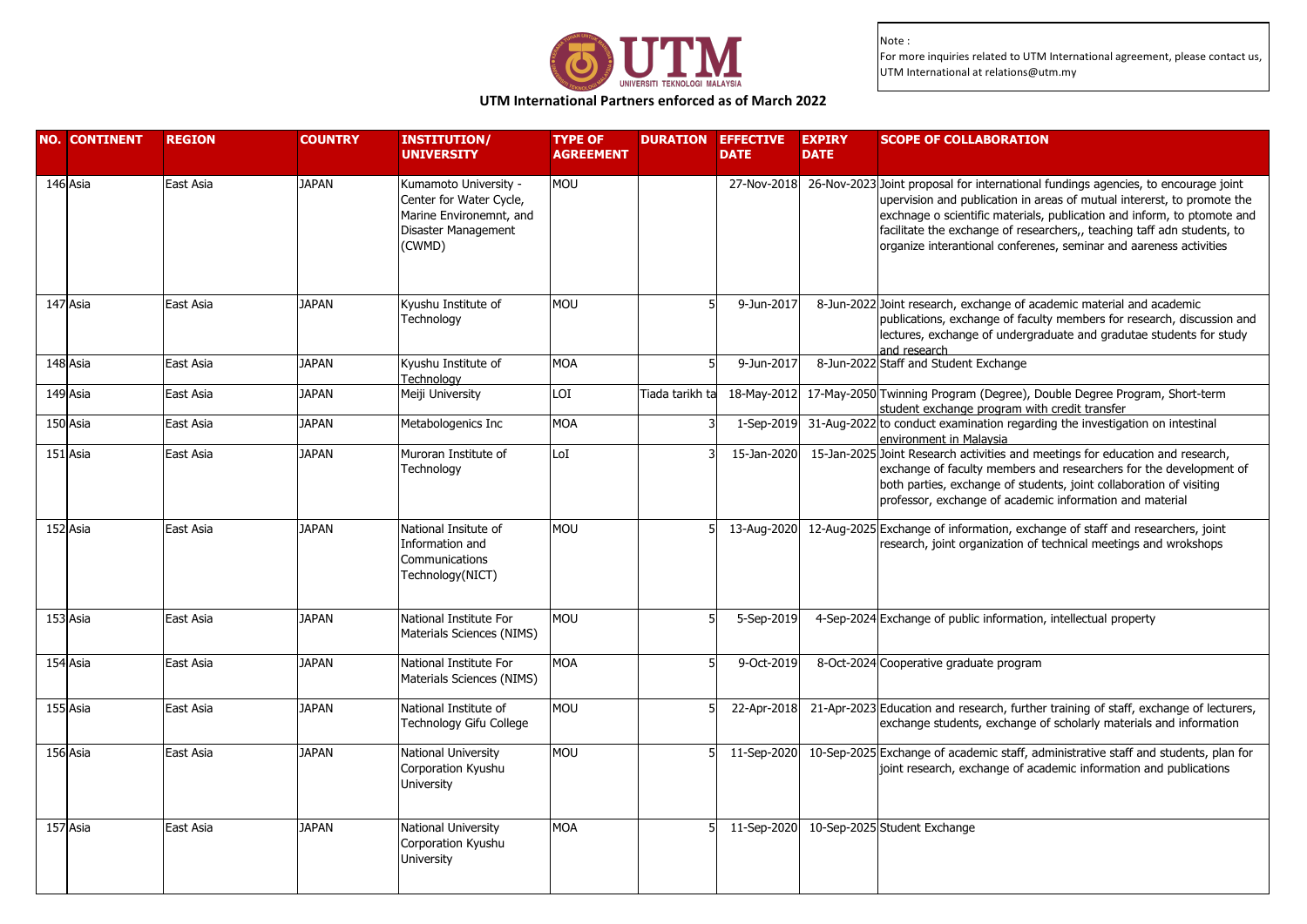

# **UTM International Partners enforced as of March 2022**

| <b>NO. CONTINENT</b> | <b>REGION</b> | <b>COUNTRY</b> | <b>INSTITUTION/</b><br><b>UNIVERSITY</b> | <b>TYPE OF</b><br><b>AGREEMENT</b> |                 | <b>DURATION EFFECTIVE</b><br><b>DATE</b> | <b>EXPIRY</b><br><b>DATE</b> | <b>SCOPE OF COLLABORATION</b>                                                                                                                                                                                                                                                     |
|----------------------|---------------|----------------|------------------------------------------|------------------------------------|-----------------|------------------------------------------|------------------------------|-----------------------------------------------------------------------------------------------------------------------------------------------------------------------------------------------------------------------------------------------------------------------------------|
| 158 Asia             | East Asia     | <b>JAPAN</b>   | Nippon Koei Co Ltd                       | <b>MOU</b>                         |                 | 31-Dec-2018                              |                              | 30-Dec-2023 Research and development, collaborative lecture and training, education<br>and human resource development, industrial and employment                                                                                                                                  |
| 159 Asia             | East Asia     | <b>JAPAN</b>   | Okayama University of<br>Science         | MOU                                |                 | 10-Sep-2018                              |                              | 9-Sep-2023 Collaboration in academic, staff exchange and student exchange,<br>research and training                                                                                                                                                                               |
| 160 Asia             | East Asia     | <b>JAPAN</b>   | Osaka Institute of<br>Technology         | <b>MOU</b>                         |                 | 13-Sep-2019                              |                              | 12-Sep-2024 Research publications, Education and research, further training of staff,<br>Exchange of lecturers, exchange of students, exchange of scholarly<br>materials and information, double degree programs and/or twin degree<br>programs                                   |
| 161 Asia             | East Asia     | <b>JAPAN</b>   | Osaka Prefecture University MOU          |                                    | Tiada tarikh ta | 24-May-2017                              |                              | 23-May-2022 Collaboration in academic, student and staff exchange, research                                                                                                                                                                                                       |
| 162 Asia             | East Asia     | <b>JAPAN</b>   | Osaka University                         | <b>MOU</b>                         |                 | 13-Feb-2018                              |                              | 12-Feb-2023 Graduate School/ School of Engineering - Exchange of lecturers                                                                                                                                                                                                        |
| 163 Asia             | East Asia     | <b>JAPAN</b>   | Osaka University                         | LOC                                |                 | 26-May-2019                              |                              | 25-Feb-2024 Graduate School/ School of Engineering - Collaboration in student<br>exchange, research and seminar                                                                                                                                                                   |
| 164 Asia             | East Asia     | <b>JAPAN</b>   | Osaka University                         | MOU                                |                 | 17-Jan-2020                              |                              | 16-Jan-2025 Graduate School of Science - collaborative research, lectures,<br>symposiums, exchange researchers, exchange information and materials,<br>exchange undergraduate and graduate students                                                                               |
| 165 Asia             | East Asia     | <b>JAPAN</b>   | Ritsumeikan University                   | <b>MOA</b>                         |                 | 27-Sep-2017                              |                              | 26-Sep-2022 Graduate School of ritsumeikan University - Student Exchange                                                                                                                                                                                                          |
| 166 Asia             | East Asia     | <b>JAPAN</b>   | Saga University                          | <b>MOA</b>                         |                 | 1-Apr-2019                               |                              | 31-Mar-2024 Collaborative research under this agreement is to undertake research on<br>the Development of advanced hyrid ocean thermal Energy Conversion<br>(OTEC) Technology for Low Carbon Society and Sustainable Energy<br>System: First Experimental OTEC Plant of Malaysia. |
| 167 Asia             | East Asia     | <b>JAPAN</b>   | Saitama University                       | <b>MOU</b>                         |                 | 13-Feb-2018                              |                              | 12-Feb-2023 Education and research, further training of staff, exchange of lecturers,<br>exchange students, exchange of scholarly materials and information                                                                                                                       |
| 168 Asia             | East Asia     | JAPAN          | Shibaura Institute Of<br>Technology      | MOU                                | Tiada tarikh ta | 9-Feb-2012                               |                              | 8-Sep-2050 Exchange of professors and researchers, exchange student, collaborative<br>research and joint academic meetings, exchange information,<br>publications and materials for academic purposes                                                                             |
| 169 Asia             | East Asia     | <b>JAPAN</b>   | Shibaura Institute Of<br>Technology      | <b>MOA</b>                         | Tiada tarikh ta | 17-Feb-2021                              |                              | 8-Sep-2050 Global Project-Based Learning Program (GPBL)                                                                                                                                                                                                                           |
| 170 Asia             | East Asia     | <b>JAPAN</b>   | Shizuoka University                      | <b>MOU</b>                         |                 | 12-Sep-2019                              |                              | 11-Sep-2024 Education and research, further traning of staff, exchange of<br>researchers, exchange of PhD students and post doctoral, exchange of<br>scholarly materials and information                                                                                          |
| 171 Asia             | East Asia     | <b>JAPAN</b>   | Takasago Thermal<br>Engineering Co. Ltd  | <b>MOA</b>                         |                 | 30-Mar-2020                              |                              | 29-Mar-2024 the cooperation of TAKASGAGO Thermal / Environment Sytems IKohza,<br>Student Industrial training                                                                                                                                                                      |
| 172 Asia             | East Asia     | <b>JAPAN</b>   | The University Of Tokyo                  | <b>MOU</b>                         |                 | 1-May-2018                               |                              | 30-Apr-2023 Centre for Spatial Information Centre - research collaboration concerning<br>activities related to research development of Precise GNSS Data<br>Collection and analysis methodologies for engineering applications                                                    |
| 173 Asia             | East Asia     | <b>JAPAN</b>   | The University Of Tokyo                  | <b>MOA</b>                         |                 | 7-Aug-2017                               |                              | 6-Aug-2022 School of Engineering - Exchange of faculty and administrative staff and<br>researchers, exchnage students, conductiong collaborative research,<br>holding joint lectures and symposia and exchange of academic<br>information and materials                           |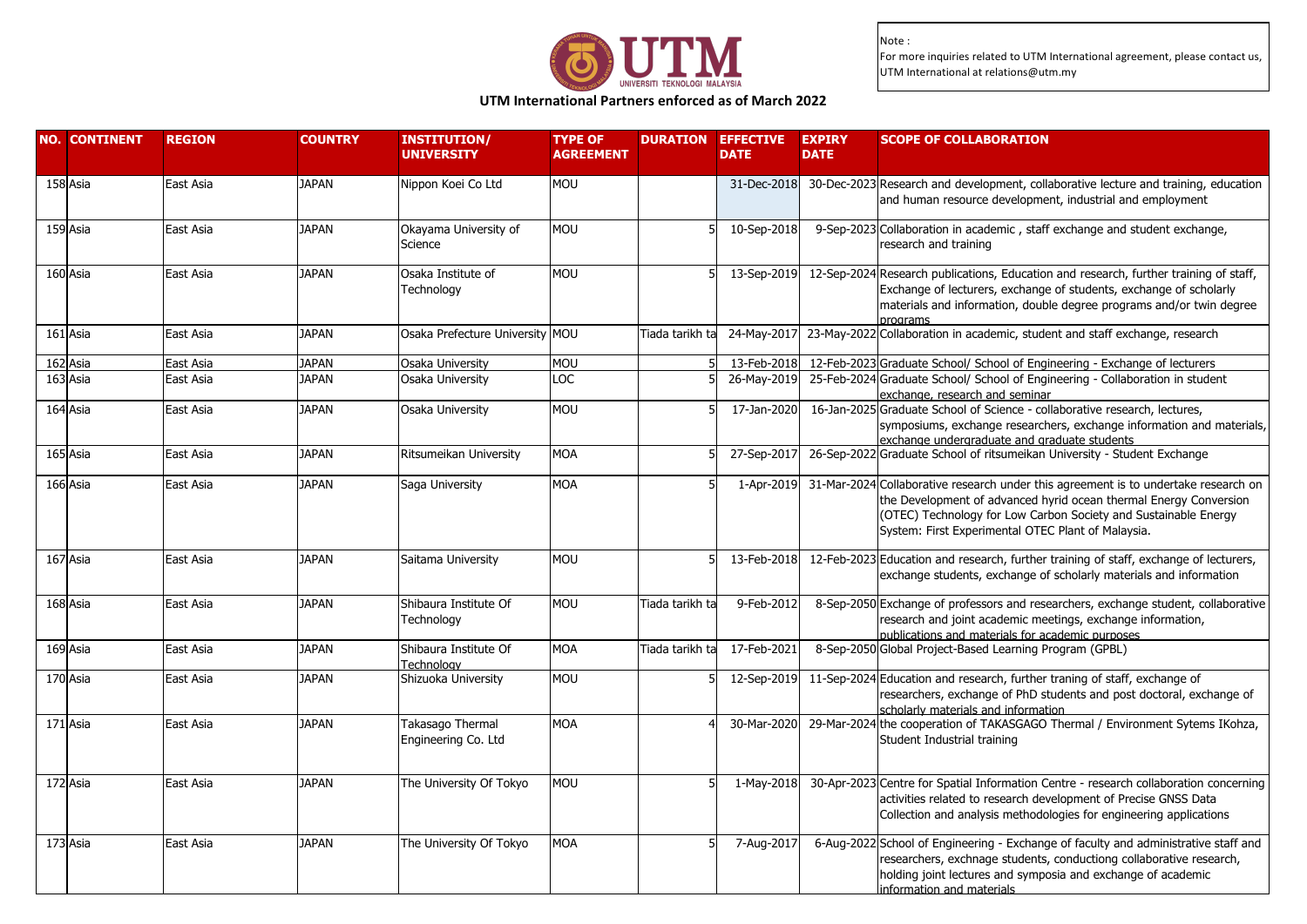

**UTM International Partners enforced as of March 2022**

| 174 Asia<br>1-Apr-2021 31-Mar-2022 Overseas Satellite Office<br><b>JAPAN</b><br>The University of Tsukuba<br><b>MOA</b><br>East Asia<br>175 Asia<br>East Asia<br>The University of Tsukuba<br>LOA<br>29-Aug-2017<br>28-Aug-2022 Joint Master's Degree Program<br>JAPAN<br>176 Asia<br><b>MOU</b><br>13-May-2019 12-May-2024 Education and research, further training of staff, exchange of lecturers,<br>East Asia<br>JAPAN<br>Tokushima University<br>exchange students, exchange of scholarly materials and information<br>177 Asia<br><b>JAPAN</b><br>Tokyo Denki University<br>MOU<br>26-Feb-2019<br>27-Feb-2024 Education and research, futher training of staff, exchange of lecturers,<br>East Asia<br>exchange of students, exchange of scholarly materials and information<br>178 Asia<br><b>MOA</b><br>East Asia<br>JAPAN<br>University of Yamanashi -<br>8-Nov-2017<br>7-Nov-2022 Exchange students, exchange professors, researchers and staffs, to<br>The International Research<br>promote international research collaboration<br>Centre for River Basin<br>Environment (ICRE)<br>179 Asia<br>East Asia<br><b>JAPAN</b><br>WeatherNews Inc.<br><b>MOU</b><br>16-Aug-2018<br>15-Aug-2023 collaboration programmes in the areas hoe to mitigate disasters in<br>Malaysia with utilizing data of WITH Radar<br>180 Asia<br>MOU<br>20-Feb-2023 Exchange of faculty and administrative staff members. Exchange of<br>East Asia<br><b>JAPAN</b><br>21-Feb-2018<br>Yamaguchi University<br>undergraduate and graduate students. Exchange of academic<br>information and publications. Conductiong of colloquia, lecturers,<br>seminars. Cooperation mutually agreed.<br>181 Asia<br><b>MOA</b><br>20-Feb-2023 Exchange of faculty and administrative staff members. Exchange of<br>East Asia<br><b>JAPAN</b><br>Yamaguchi University<br>21-Feb-2018<br>undergraduate and graduate students. Exchange of academic<br>information and publications. Conductiong of colloquia, lecturers,<br>seminars. Cooperation in research and the presentation of its results<br>182 Europe<br>LATVIA<br><b>MOA</b><br>19-Jan-2022<br>18-Jan-2025 Erasmus+ Programme - Staff and Student Mobility/ Exchange<br>Riga Technical University<br>Europe<br>183 Asia<br><b>MOA</b><br>South Asia<br><b>MALDIVES</b><br>30-Nov-2023 UTM Master of Science (Information Technology Entrepreneurship)<br>Avid College<br>1-Dec-2018<br>184 Asia<br>South Asia<br><b>MALDIVES</b><br>The Maldives Police Service MOU<br>2-Sep-2024 The development of collborative research projects and programs, the<br>3-Sep-2019<br>organization of joint academic and scientific activities, such as courses,<br>conferences, seminars, symposia or lectures, the promotion of artistic<br>and cultural activities, the exchange of research and teching staff, the<br>articulation of students to the respective educational programs of the<br>parties by students of the other party, the recognition of advance<br>standing for entry to the respective program of the parties by students<br>common interest, programt o improve awaremenss of international<br>developments in higher education<br>185 North America<br>North America<br>MEXICO<br>Universidad Autonoma de<br>LOI<br>10-May-2018<br>9-May-2023 Academic and research cooperation, exchange program<br>Coahuila<br>186 Africa<br><b>MORROCO</b><br><b>MOA</b><br>18-Aug-2020 17-Aug-2022 Student Recruitment<br>North Africa<br>Study Academy | <b>NO. CONTINENT</b> | <b>REGION</b> | <b>COUNTRY</b> | <b>INSTITUTION/</b><br><b>UNIVERSITY</b> | <b>TYPE OF</b><br><b>AGREEMENT</b> | <b>DURATION EFFECTIVE</b><br><b>DATE</b> | <b>EXPIRY</b><br><b>DATE</b> | <b>SCOPE OF COLLABORATION</b>                                                                                                                     |
|-----------------------------------------------------------------------------------------------------------------------------------------------------------------------------------------------------------------------------------------------------------------------------------------------------------------------------------------------------------------------------------------------------------------------------------------------------------------------------------------------------------------------------------------------------------------------------------------------------------------------------------------------------------------------------------------------------------------------------------------------------------------------------------------------------------------------------------------------------------------------------------------------------------------------------------------------------------------------------------------------------------------------------------------------------------------------------------------------------------------------------------------------------------------------------------------------------------------------------------------------------------------------------------------------------------------------------------------------------------------------------------------------------------------------------------------------------------------------------------------------------------------------------------------------------------------------------------------------------------------------------------------------------------------------------------------------------------------------------------------------------------------------------------------------------------------------------------------------------------------------------------------------------------------------------------------------------------------------------------------------------------------------------------------------------------------------------------------------------------------------------------------------------------------------------------------------------------------------------------------------------------------------------------------------------------------------------------------------------------------------------------------------------------------------------------------------------------------------------------------------------------------------------------------------------------------------------------------------------------------------------------------------------------------------------------------------------------------------------------------------------------------------------------------------------------------------------------------------------------------------------------------------------------------------------------------------------------------------------------------------------------------------------------------------------------------------------------------------------------------------------------------------------------------------------------------------------------------------------------------------------------------------------------------------------------------------------------------------------------------------------------------------------------------------------------------------------------------------------------------|----------------------|---------------|----------------|------------------------------------------|------------------------------------|------------------------------------------|------------------------------|---------------------------------------------------------------------------------------------------------------------------------------------------|
|                                                                                                                                                                                                                                                                                                                                                                                                                                                                                                                                                                                                                                                                                                                                                                                                                                                                                                                                                                                                                                                                                                                                                                                                                                                                                                                                                                                                                                                                                                                                                                                                                                                                                                                                                                                                                                                                                                                                                                                                                                                                                                                                                                                                                                                                                                                                                                                                                                                                                                                                                                                                                                                                                                                                                                                                                                                                                                                                                                                                                                                                                                                                                                                                                                                                                                                                                                                                                                                                                         |                      |               |                |                                          |                                    |                                          |                              |                                                                                                                                                   |
|                                                                                                                                                                                                                                                                                                                                                                                                                                                                                                                                                                                                                                                                                                                                                                                                                                                                                                                                                                                                                                                                                                                                                                                                                                                                                                                                                                                                                                                                                                                                                                                                                                                                                                                                                                                                                                                                                                                                                                                                                                                                                                                                                                                                                                                                                                                                                                                                                                                                                                                                                                                                                                                                                                                                                                                                                                                                                                                                                                                                                                                                                                                                                                                                                                                                                                                                                                                                                                                                                         |                      |               |                |                                          |                                    |                                          |                              |                                                                                                                                                   |
|                                                                                                                                                                                                                                                                                                                                                                                                                                                                                                                                                                                                                                                                                                                                                                                                                                                                                                                                                                                                                                                                                                                                                                                                                                                                                                                                                                                                                                                                                                                                                                                                                                                                                                                                                                                                                                                                                                                                                                                                                                                                                                                                                                                                                                                                                                                                                                                                                                                                                                                                                                                                                                                                                                                                                                                                                                                                                                                                                                                                                                                                                                                                                                                                                                                                                                                                                                                                                                                                                         |                      |               |                |                                          |                                    |                                          |                              |                                                                                                                                                   |
|                                                                                                                                                                                                                                                                                                                                                                                                                                                                                                                                                                                                                                                                                                                                                                                                                                                                                                                                                                                                                                                                                                                                                                                                                                                                                                                                                                                                                                                                                                                                                                                                                                                                                                                                                                                                                                                                                                                                                                                                                                                                                                                                                                                                                                                                                                                                                                                                                                                                                                                                                                                                                                                                                                                                                                                                                                                                                                                                                                                                                                                                                                                                                                                                                                                                                                                                                                                                                                                                                         |                      |               |                |                                          |                                    |                                          |                              |                                                                                                                                                   |
|                                                                                                                                                                                                                                                                                                                                                                                                                                                                                                                                                                                                                                                                                                                                                                                                                                                                                                                                                                                                                                                                                                                                                                                                                                                                                                                                                                                                                                                                                                                                                                                                                                                                                                                                                                                                                                                                                                                                                                                                                                                                                                                                                                                                                                                                                                                                                                                                                                                                                                                                                                                                                                                                                                                                                                                                                                                                                                                                                                                                                                                                                                                                                                                                                                                                                                                                                                                                                                                                                         |                      |               |                |                                          |                                    |                                          |                              |                                                                                                                                                   |
|                                                                                                                                                                                                                                                                                                                                                                                                                                                                                                                                                                                                                                                                                                                                                                                                                                                                                                                                                                                                                                                                                                                                                                                                                                                                                                                                                                                                                                                                                                                                                                                                                                                                                                                                                                                                                                                                                                                                                                                                                                                                                                                                                                                                                                                                                                                                                                                                                                                                                                                                                                                                                                                                                                                                                                                                                                                                                                                                                                                                                                                                                                                                                                                                                                                                                                                                                                                                                                                                                         |                      |               |                |                                          |                                    |                                          |                              |                                                                                                                                                   |
|                                                                                                                                                                                                                                                                                                                                                                                                                                                                                                                                                                                                                                                                                                                                                                                                                                                                                                                                                                                                                                                                                                                                                                                                                                                                                                                                                                                                                                                                                                                                                                                                                                                                                                                                                                                                                                                                                                                                                                                                                                                                                                                                                                                                                                                                                                                                                                                                                                                                                                                                                                                                                                                                                                                                                                                                                                                                                                                                                                                                                                                                                                                                                                                                                                                                                                                                                                                                                                                                                         |                      |               |                |                                          |                                    |                                          |                              |                                                                                                                                                   |
|                                                                                                                                                                                                                                                                                                                                                                                                                                                                                                                                                                                                                                                                                                                                                                                                                                                                                                                                                                                                                                                                                                                                                                                                                                                                                                                                                                                                                                                                                                                                                                                                                                                                                                                                                                                                                                                                                                                                                                                                                                                                                                                                                                                                                                                                                                                                                                                                                                                                                                                                                                                                                                                                                                                                                                                                                                                                                                                                                                                                                                                                                                                                                                                                                                                                                                                                                                                                                                                                                         |                      |               |                |                                          |                                    |                                          |                              |                                                                                                                                                   |
|                                                                                                                                                                                                                                                                                                                                                                                                                                                                                                                                                                                                                                                                                                                                                                                                                                                                                                                                                                                                                                                                                                                                                                                                                                                                                                                                                                                                                                                                                                                                                                                                                                                                                                                                                                                                                                                                                                                                                                                                                                                                                                                                                                                                                                                                                                                                                                                                                                                                                                                                                                                                                                                                                                                                                                                                                                                                                                                                                                                                                                                                                                                                                                                                                                                                                                                                                                                                                                                                                         |                      |               |                |                                          |                                    |                                          |                              |                                                                                                                                                   |
|                                                                                                                                                                                                                                                                                                                                                                                                                                                                                                                                                                                                                                                                                                                                                                                                                                                                                                                                                                                                                                                                                                                                                                                                                                                                                                                                                                                                                                                                                                                                                                                                                                                                                                                                                                                                                                                                                                                                                                                                                                                                                                                                                                                                                                                                                                                                                                                                                                                                                                                                                                                                                                                                                                                                                                                                                                                                                                                                                                                                                                                                                                                                                                                                                                                                                                                                                                                                                                                                                         |                      |               |                |                                          |                                    |                                          |                              |                                                                                                                                                   |
|                                                                                                                                                                                                                                                                                                                                                                                                                                                                                                                                                                                                                                                                                                                                                                                                                                                                                                                                                                                                                                                                                                                                                                                                                                                                                                                                                                                                                                                                                                                                                                                                                                                                                                                                                                                                                                                                                                                                                                                                                                                                                                                                                                                                                                                                                                                                                                                                                                                                                                                                                                                                                                                                                                                                                                                                                                                                                                                                                                                                                                                                                                                                                                                                                                                                                                                                                                                                                                                                                         |                      |               |                |                                          |                                    |                                          |                              | of the other party,, the development of staff development programs, the<br>exchange students, the exchange of publications and other materials of |
|                                                                                                                                                                                                                                                                                                                                                                                                                                                                                                                                                                                                                                                                                                                                                                                                                                                                                                                                                                                                                                                                                                                                                                                                                                                                                                                                                                                                                                                                                                                                                                                                                                                                                                                                                                                                                                                                                                                                                                                                                                                                                                                                                                                                                                                                                                                                                                                                                                                                                                                                                                                                                                                                                                                                                                                                                                                                                                                                                                                                                                                                                                                                                                                                                                                                                                                                                                                                                                                                                         |                      |               |                |                                          |                                    |                                          |                              |                                                                                                                                                   |
|                                                                                                                                                                                                                                                                                                                                                                                                                                                                                                                                                                                                                                                                                                                                                                                                                                                                                                                                                                                                                                                                                                                                                                                                                                                                                                                                                                                                                                                                                                                                                                                                                                                                                                                                                                                                                                                                                                                                                                                                                                                                                                                                                                                                                                                                                                                                                                                                                                                                                                                                                                                                                                                                                                                                                                                                                                                                                                                                                                                                                                                                                                                                                                                                                                                                                                                                                                                                                                                                                         |                      |               |                |                                          |                                    |                                          |                              |                                                                                                                                                   |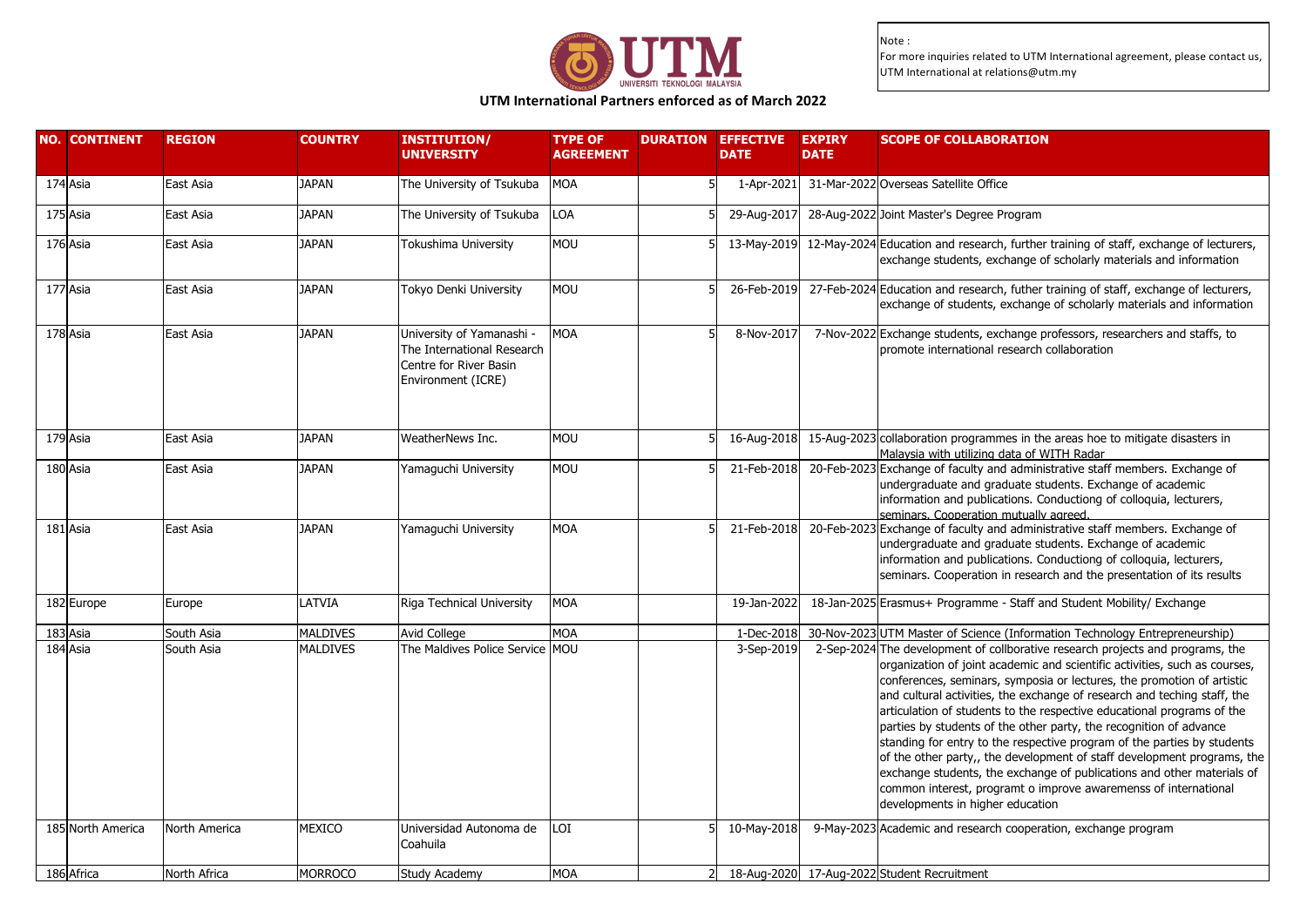

# **UTM International Partners enforced as of March 2022**

| <b>NO. CONTINENT</b>                  | <b>REGION</b>      | <b>COUNTRY</b> | <b>INSTITUTION/</b><br><b>UNIVERSITY</b>                                  | <b>TYPE OF</b><br><b>AGREEMENT</b> |                 | <b>DURATION EFFECTIVE</b><br><b>DATE</b> | <b>EXPIRY</b><br><b>DATE</b> | <b>SCOPE OF COLLABORATION</b>                                                                                                                                                                                                                                                        |
|---------------------------------------|--------------------|----------------|---------------------------------------------------------------------------|------------------------------------|-----------------|------------------------------------------|------------------------------|--------------------------------------------------------------------------------------------------------------------------------------------------------------------------------------------------------------------------------------------------------------------------------------|
| 187 Africa                            | West Africa        | NIGERIA        | Federal University of<br>Kashere                                          | LOC                                |                 | 1-Nov-2019                               |                              | 30-Oct-2022 exchanges of information, student exchange, staff exchange, joint<br>research, joint supervision, joint research training, joint service activities,<br>develop education                                                                                                |
| 188 Africa                            | <b>West Africa</b> | NIGERIA        | Mahisaf Global Services                                                   | <b>MOA</b>                         |                 | 3-Mar-2020                               |                              | 2-Mar-2022 Student Recruitment                                                                                                                                                                                                                                                       |
| 189 Africa                            | <b>West Africa</b> | NIGERIA        | Nigerian Building And Road LOI<br>Research Institute (NBRRI)              |                                    | Tiada tarikh ta | 18-Aug-2010                              |                              | 17-Aug-2050 Student Exchange Program                                                                                                                                                                                                                                                 |
| 190 Africa                            | <b>West Africa</b> | NIGERIA        | The Federal Polytecnic Ede LOC                                            |                                    |                 | 17-Nov-2020                              |                              | 16-Nov-2023 Exchanges of information, knowledge and material, research student<br>excahnges, staff exchanges, joint research, joint supervision, joint<br>research training, joint service activity and development of educational<br>services, community profiles and international |
| 191 Middle East / Asia Western Asia   |                    | <b>OMAN</b>    | University of Nizwa                                                       | <b>MOU</b>                         |                 | 12-Dec-2019                              |                              | 11-Dec-2024 Sponsorship of students, development of new academic programs,<br>exchange of students, internship placements, research projects, exchange<br>of publications including brochures, newsletter, pamhplet and almanacs<br>and seminars, conferences and training programs  |
| 192 Asia                              | South Asia         | PAKISTAN       | Imran Ullah Khan                                                          | <b>MOA</b>                         |                 | 18-Aug-2020                              |                              | 17-Aug-2022 Student Recruitment                                                                                                                                                                                                                                                      |
| 193 Asia                              | South Asia         | PAKISTAN       | Lahore University of<br>Management Sciences                               | LOC                                |                 | 8-Oct-2019                               |                              | 7-Oct-2022 exchanges of information, knowledge and materials, student excahnges,<br>staff exchanges, joint research, joint supervision, joint research training,<br>joint service activity, development of educational services, community<br>profiles and international activities  |
| 194 Asia                              | South Asia         | PAKISTAN       | Lasbela University of<br>Agriculture, Water and<br><b>Marine Sciences</b> | <b>MOU</b>                         |                 |                                          |                              | 16-May-2019 15-May-2022 Education and research, further training of staff and postgraduate<br>students, priority in scholarship, exchange of lecturers, exchange of<br>students, exchange of scholarly materials and information                                                     |
| 195 Asia                              | South Asia         | PAKISTAN       | National University of<br>Science and Technology                          | LOC                                |                 | 10-Aug-2020                              |                              | 9-Aug-2022 Student exchange, staff exchange, exchange of information and<br>publications, joint research activities and teaching programmes, joint<br>student superviision or discussion, joint seminar conferences                                                                  |
| 196 Middle East / Asia Southeast Asia |                    | PALESTINE      | The Islamic University of<br>Gaza                                         | <b>MOA</b>                         |                 | 21-Mar-2018                              |                              | 20-Mar-2023 Joint Master/ PhD Supervision                                                                                                                                                                                                                                            |
| 197 Middle East / Asia Western Asia   |                    | PALESTINE      | University of Gaza                                                        | <b>MOU</b>                         |                 | 21-Jun-2021                              |                              | 20-Jun-2023 Education and research, further training staff, exchange of scholarly<br>materials and information                                                                                                                                                                       |
| 198 Asia                              | Southeast Asia     | PHILIPPINES    | The University of Mindanao LOC                                            |                                    |                 | 11-Aug-2021                              |                              | 10-Aug-2024 Exchange of information, research student exchange, staff exchanges,<br>joint research, joint supervision, joint research training, development of<br>educational services, community profiles and international activities                                              |
| 199 Middle East / Asia Western Asia   |                    | QATAR          | <b>Qatar University</b>                                                   | <b>MOU</b>                         |                 | 16-Oct-2017                              |                              | 15-Oct-2022 Exchange of information on teaching and research field, joint research<br>projects and join courses of study, endeavor to develop and implement<br>research, personnel, student exchange, exchange publications, reports or<br>academic material information             |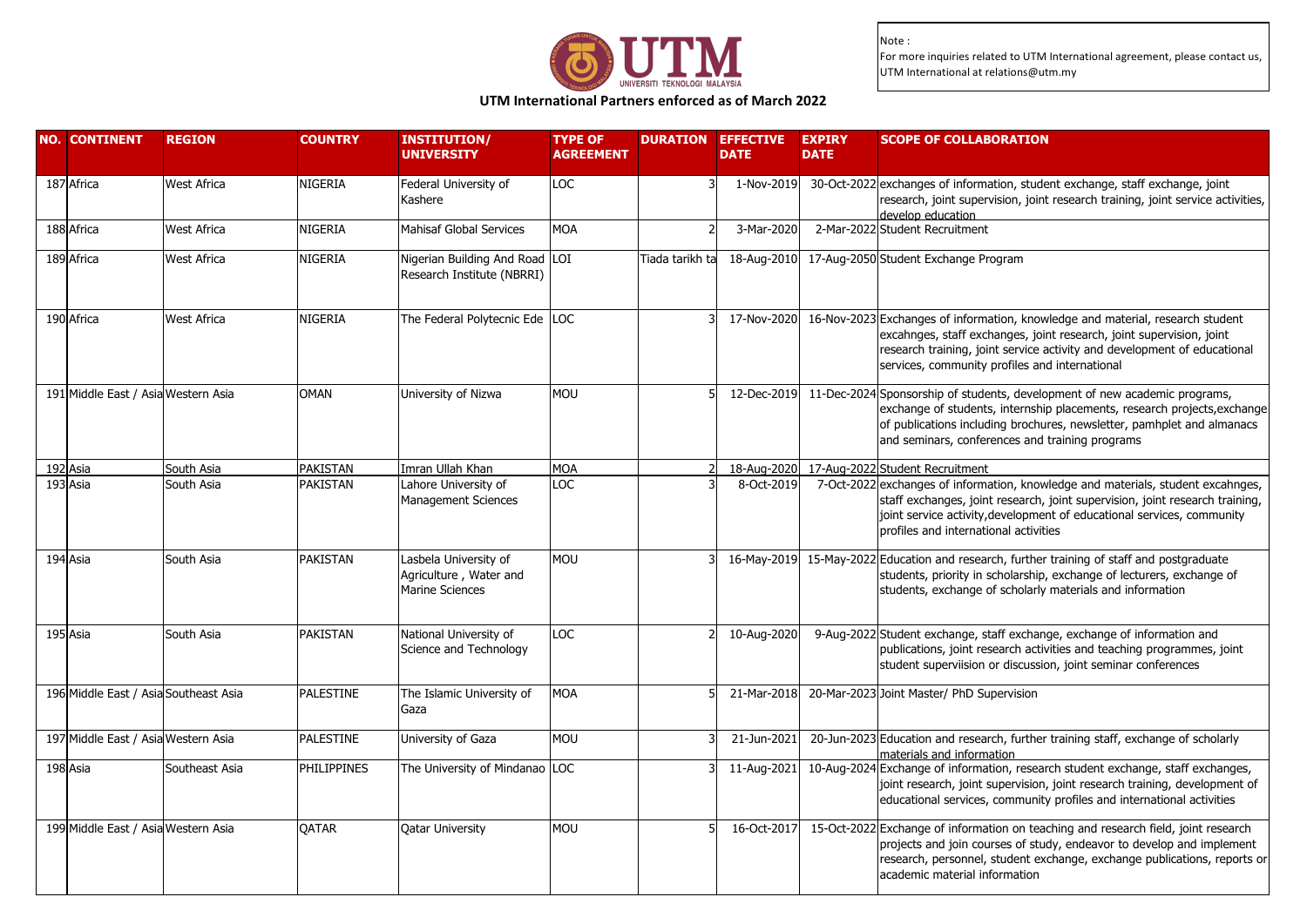

### **UTM International Partners enforced as of March 2022**

| <b>NO. CONTINENT</b> | <b>REGION</b>   | <b>COUNTRY</b>      | <b>INSTITUTION/</b><br><b>UNIVERSITY</b>                               | <b>TYPE OF</b><br><b>AGREEMENT</b> | <b>DURATION EFFECTIVE</b><br><b>DATE</b> | <b>EXPIRY</b><br><b>DATE</b> | <b>SCOPE OF COLLABORATION</b>                                                                                                                                                                                                                                                       |
|----------------------|-----------------|---------------------|------------------------------------------------------------------------|------------------------------------|------------------------------------------|------------------------------|-------------------------------------------------------------------------------------------------------------------------------------------------------------------------------------------------------------------------------------------------------------------------------------|
| 200 Europe           | Eastern Europe  | <b>RUSSIA</b>       | South Ural State University                                            | <b>LOC</b>                         |                                          |                              | 28-Mar-2019 27-Mar-2022 Exchange of information, knowledge and material, student exchange,<br>joint research, joint supervision, joint research training, joint service<br>activity, development of educational services, community profiles and<br>international activities        |
| 201 Europe           | Eastern Europe  | <b>RUSSIA</b>       | St. Petersburg<br>Elecrotechnical University                           | <b>MOU</b>                         | 1-Jul-2019                               |                              | 30-Jun-2022 staff exchange, student exchange, student internship and research<br>lattachment                                                                                                                                                                                        |
| 202 Asia             | Southeast Asia  | <b>SINGAPORE</b>    | Andes Consultants Pte Ltd<br>(Andes)                                   | MOU                                | 29-Jul-2018                              |                              | 28-Jul-2023 Application research collaboration, joint research, joint publication in high<br>impact SCI peer-reviewed journal, organized workshop/ seminars,<br>provide industrial exposure, provide industry orinetation, exchange of<br>technical knowledge in applicaation       |
| 203 Asia             | Southeast Asia  | <b>SINGAPORE</b>    | Institut Pengajian Tinggi Al-MOU<br>Zuhri                              |                                    | 9-Aug-2017                               |                              | 8-Aug-2022 Educational and research in the areas of Islam, Science, Civilization and<br>other discipline offered by CASIS                                                                                                                                                           |
| 204 Asia             | Southeast Asia  | <b>SINGAPORE</b>    | Keysight technologies<br>Singapore (Sales) Pte. Ltd                    | <b>MOU</b>                         | 1-Aug-2020                               |                              | 31-Jul-2023 Staff attachment. Student internship, academic awards, staff project,<br>publicity, talk and workshops                                                                                                                                                                  |
| 205 Asia             | Southeast Asia  | <b>SINGAPORE</b>    | Newcastle Research &<br><b>Innovation Institute Private</b><br>Limited | <b>MOA</b>                         |                                          |                              | 15-Aug-2021 14-Aug-2025 Safer End of Engineered Life-Offshore and Ships                                                                                                                                                                                                             |
| 206 Asia             | Southeast Asia  | <b>SINGAPORE</b>    | Pergas Islamic Studies<br>Institute                                    | <b>MOU</b>                         | 30-Oct-2020                              |                              | 29-Oct-2025 Student Exchange, staff exchange, exchange of information and<br>publication, joint research activities and teaching programmes, joint<br>student supervision, joint seminar conference                                                                                 |
| 207 Africa           | Southern Africa | <b>SOUTH AFRICA</b> | Technology Innovation<br>Agency(TIA)                                   | <b>MOU</b>                         | 31-May-2021                              |                              | 30-Apr-2026 Sponsorship of students, development of new academic programs,<br>exchange of students, internship placements, research projects, exchange<br>of publications including brochures, newsletter, pamhplet and almanacs<br>and seminars, conferences and training programs |
| 208 Asia             | East Asia       | <b>SOUTH KOREA</b>  | Chonnam National<br><b>University</b>                                  | <b>MOU</b>                         |                                          |                              | 18-Feb-2020 17-Feb-2025 Education and reserach, further training to staff, exchange of lecturers,<br>exchange of students, exchange f scholarly materials and informaion                                                                                                            |
| 209 Asia             | East Asia       | <b>SOUTH KOREA</b>  | CK Materials Lab Co Ltd                                                | <b>MOU</b>                         |                                          |                              | 25-May-2021 25-May-2026 as technical partner and cobine resources in the development of new<br>product based on magnetor heological plastomer, exchange of ideas,<br>information on the materials                                                                                   |
| 210 Asia             | East Asia       | <b>SOUTH KOREA</b>  | Dongguk University                                                     | <b>MOU</b>                         | 9-Aug-2018                               |                              | 8-Aug-2023 Education and research, Further training of staff, Exchange of lecturers,<br>exchange of students, exchange of shcholarly materials and information                                                                                                                      |
| 211 Asia             | East Asia       | <b>SOUTH KOREA</b>  | Hanyang University                                                     | <b>MOA</b>                         | 21-Feb-2022                              |                              | 20-Feb-2027 Student Exchange program                                                                                                                                                                                                                                                |
| 212 Asia             | East Asia       | <b>SOUTH KOREA</b>  | Jeju National University                                               | <b>MOU</b>                         |                                          |                              | 29-Sep-2020 28-Sep-2023 collaborative research projects, collaborative students supervision<br>projects, joint conferences and seminar. Exchange raw materials and<br>research facilities, exchage students, visiting professors and researchers                                    |
|                      |                 |                     |                                                                        |                                    |                                          |                              |                                                                                                                                                                                                                                                                                     |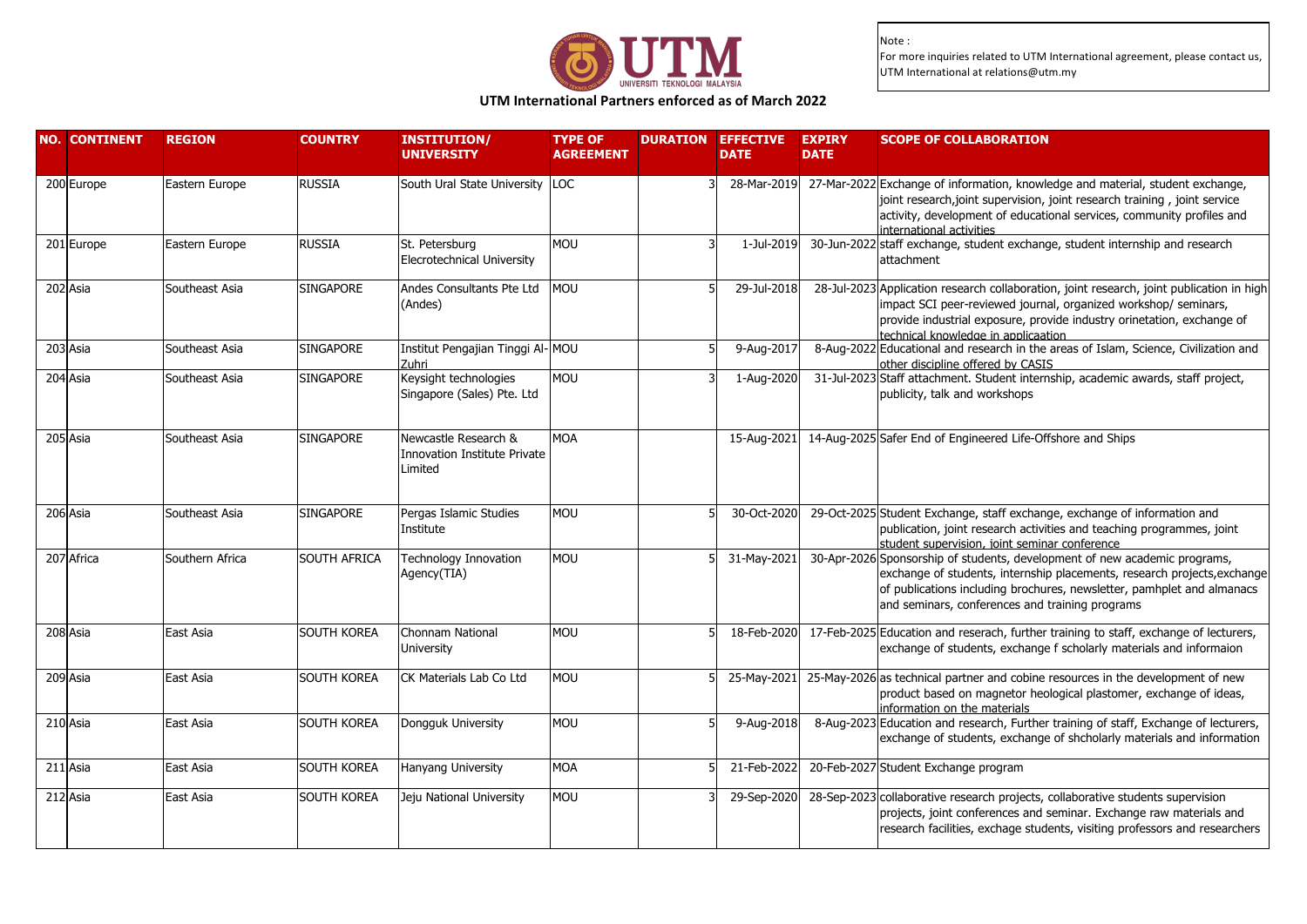

### **UTM International Partners enforced as of March 2022**

| <b>NO. CONTINENT</b> | <b>REGION</b>   | <b>COUNTRY</b>     | <b>INSTITUTION/</b><br><b>UNIVERSITY</b>            | <b>TYPE OF</b><br><b>AGREEMENT</b> | <b>DURATION EFFECTIVE</b> | <b>DATE</b> | <b>EXPIRY</b><br><b>DATE</b> | <b>SCOPE OF COLLABORATION</b>                                                                                                                                                                                                                                                                                                                                                                                                                                                                |
|----------------------|-----------------|--------------------|-----------------------------------------------------|------------------------------------|---------------------------|-------------|------------------------------|----------------------------------------------------------------------------------------------------------------------------------------------------------------------------------------------------------------------------------------------------------------------------------------------------------------------------------------------------------------------------------------------------------------------------------------------------------------------------------------------|
| 213 Asia             | East Asia       | <b>SOUTH KOREA</b> | Kangwon National<br><b>University</b>               | <b>MOA</b>                         |                           | 21-Apr-2021 |                              | 20-Apr-2024 Student Exchange, Exchange of faculty members, development of<br>common research projects, mutual invitation for sminars, symposiums,<br>meeting, mutual sharing of academic materials, publications and<br>informations                                                                                                                                                                                                                                                         |
| 214 Asia             | East Asia       | SOUTH KOREA        | The Linguistic Association<br>of Korea              | LOC                                |                           | 21-Oct-2021 |                              | 20-Oct-2023 Exchange of faculty, staff and researchers for proffessional conferences,<br>exchange of acaemic materials, publications, and information, conducting<br>joint research projects, organizing academic meetings                                                                                                                                                                                                                                                                   |
| 215 Asia             | East Asia       | SOUTH KOREA        | Kookmin University                                  | MOU                                |                           | 1-Jan-2018  |                              | 31-Dec-2023 Exchange of academic materials and publication, exchange of faculty<br>members, conducting joint research activities and organizing<br>symposiums, exchange of both undergraduate and postgraduate<br>students                                                                                                                                                                                                                                                                   |
| 216 Asia             | East Asia       | <b>SOUTH KOREA</b> | Pusan National University                           | MOU                                | Tiada tarikh ta           | 17-Jun-2014 |                              | 16-Jun-2050 College of Engineering-Faculty and administrative staff exchange,<br>student exchange, joint research activities, excahnge of academic<br>material                                                                                                                                                                                                                                                                                                                               |
| 217 Asia             | East Asia       | <b>SOUTH KOREA</b> | Soon Chun Hyang<br><b>University</b>                | LOI                                | Tiada tarikh ta           | 7-Feb-2013  |                              | 1-Jul-2050 Visits and exchanges of Professors, employees and students,<br>collaborative research projects, joint initiatives, exchange of information,<br>publications and other materials, Credit Exchange Program                                                                                                                                                                                                                                                                          |
| 218 Asia             | East Asia       | SOUTH KOREA        | Sungshin University                                 | MOU                                |                           | 3-Jun-2018  |                              | 2-Jun-2023 Exchange of students and faculty members, Promotion of academic<br>activities, exchange of information, and research resources<br>development of mutually beneficial programs                                                                                                                                                                                                                                                                                                     |
| 219 Europe           | Southern Europe | <b>SPAIN</b>       | Ecapture Research and<br>Development SL             | <b>MOA</b>                         |                           | 11-Feb-2019 |                              | 10-Feb-2024 research collaboration in 3D model development in Geoinformation                                                                                                                                                                                                                                                                                                                                                                                                                 |
| 220 Europe           | Southern Europe | <b>SPAIN</b>       | Universidad Catolica De<br>Murcia (UCAM)            | MOU                                |                           | 26-Feb-2018 |                              | 25-Feb-2023 Industrial Training for students, student exchange program, to cooperate<br>in terns of offering lectures to students in related subjects, to collaborate<br>in related research and high impact publications, advisory panel<br>members for academic program and students activities, staff mobility, to<br>organized seminar/convention/colloqium                                                                                                                              |
| 221 Europe           | Southern Europe | <b>SPAIN</b>       | Universitat Politecnica De<br>Catalunya             | <b>MOA</b>                         |                           |             |                              | 23-May-2019 22-May-2022 Erasmus+ Capacity Building in Higher Education-Promoting Modern<br>Talent Management Practices in Asian Higher Education Institutions                                                                                                                                                                                                                                                                                                                                |
| 222 Asia             | South Asia      | <b>SRI LANKA</b>   | National Institute of<br><b>Business Management</b> | <b>MOA</b>                         |                           | 15-Nov-2018 |                              | 14-Nov-2025 Degree Programme                                                                                                                                                                                                                                                                                                                                                                                                                                                                 |
| 223 Africa           | Northern Africa | <b>SUDAN</b>       | Safat Academy                                       | <b>MOA</b>                         |                           | 11-Sep-2019 |                              | 10-Sep-2025 Collaboration on offering UTM Master of Sceince (Engineering Business<br>Management) MBEM                                                                                                                                                                                                                                                                                                                                                                                        |
| 224 Europe           | Northern Europe | <b>SWEDEN</b>      | KTH Royal Institute of<br>Technology                | MOU                                |                           | 1-Jul-2020  |                              | 30-Jun-2025 Joint curricular in education and teaching, collaboration in doctoral<br>students exchange and on writing co-supervised doctoral thesis, joint<br>extra curricular activities in academic and scientific fields, collaborative<br>research projrcts andstudies, collaborative academic andscientific<br>publications, exchange of undergraduate and graduate students,<br>exchange of research and teaching staff, exchange of academic<br>publiciations and scholarly documents |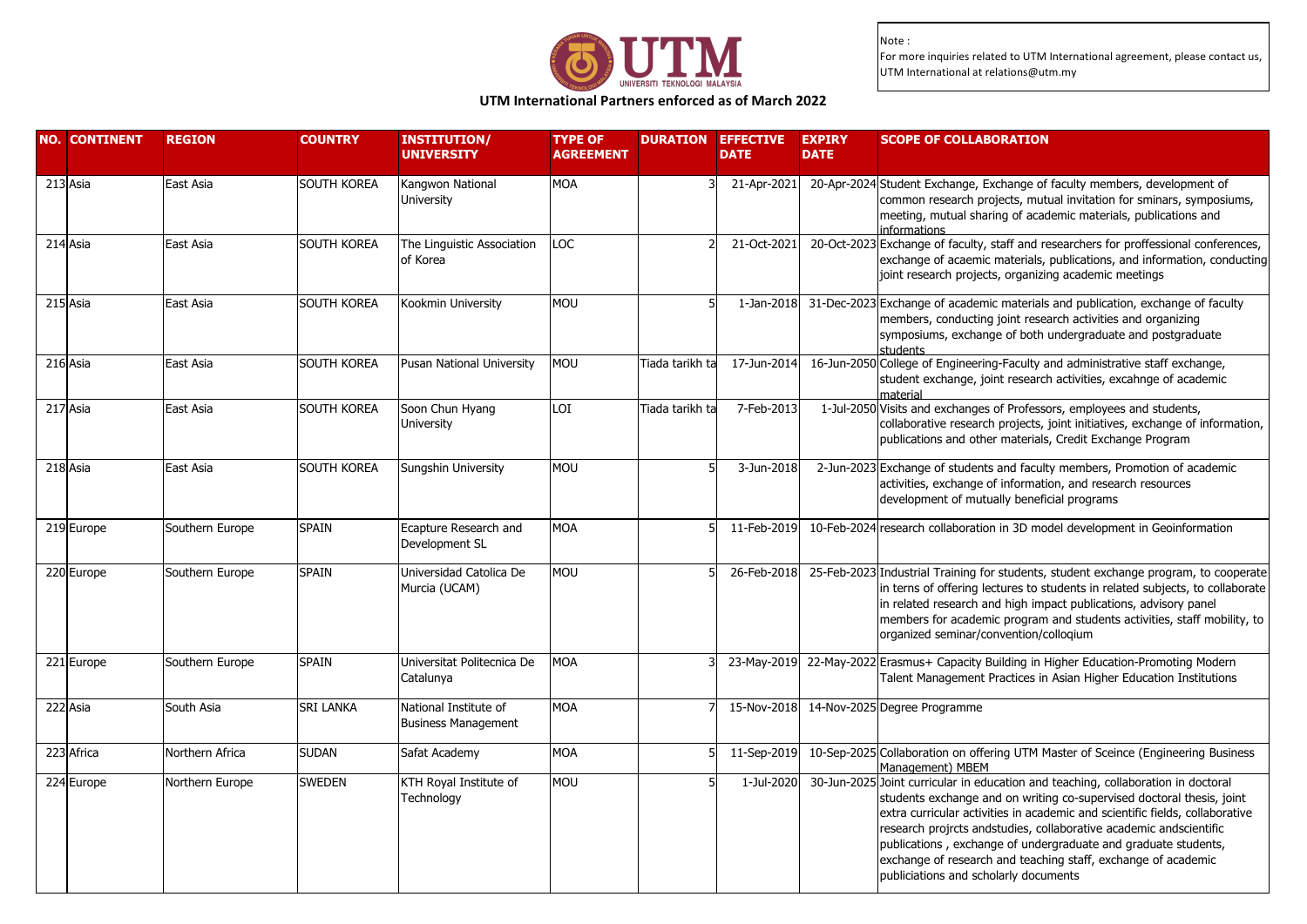

# **UTM International Partners enforced as of March 2022**

| <b>NO. CONTINENT</b> | <b>REGION</b>         | <b>COUNTRY</b>     | <b>INSTITUTION/</b><br><b>UNIVERSITY</b>        | <b>TYPE OF</b><br><b>AGREEMENT</b> | <b>DURATION EFFECTIVE</b> | <b>DATE</b> | <b>EXPIRY</b><br><b>DATE</b> | <b>SCOPE OF COLLABORATION</b>                                                                                                                                                                                                                                                                                                                                                                                                                                                                                                                                                                      |
|----------------------|-----------------------|--------------------|-------------------------------------------------|------------------------------------|---------------------------|-------------|------------------------------|----------------------------------------------------------------------------------------------------------------------------------------------------------------------------------------------------------------------------------------------------------------------------------------------------------------------------------------------------------------------------------------------------------------------------------------------------------------------------------------------------------------------------------------------------------------------------------------------------|
| 225 Europe           | <b>Western Europe</b> | <b>SWITZERLAND</b> | The International<br><b>Communication Union</b> | <b>MOA</b>                         |                           | 12-Jun-2019 |                              | 11-Jun-2023 Joint Capacity-BUilding Activities under the ITU Centres Excellence<br><b>Network</b>                                                                                                                                                                                                                                                                                                                                                                                                                                                                                                  |
| 226 Asia             | East Asia             | TAIWAN             | National Tsing Hua<br>University                | MOA                                |                           | 23-Jan-2022 |                              | 23-Jan-2027 Student Exchange Program                                                                                                                                                                                                                                                                                                                                                                                                                                                                                                                                                               |
| 227 Asia             | East Asia             | TAIWAN             | Da yeh University                               | LOC                                |                           | 21-Dec-2020 |                              | 20-Dec-2023 Exchanges of information, knoawledge and material, resrach student<br>exchanges, staff exchanges, joint research, joint supervision, joint<br>training, joint service activity, development of educational services,<br>commnity profiles and international activities                                                                                                                                                                                                                                                                                                                 |
| 228 Asia             | East Asia             | <b>TAIWAN</b>      | National Cheng Kung<br>University               | <b>MOU</b>                         |                           | 8-Jun-2017  |                              | 7-Jun-2022 Disaster Prevention Education Center (DPEC)-Education and research,<br>further training of staff, exchange of lecturers, exchange students,<br>exchange of scholarly materials and information                                                                                                                                                                                                                                                                                                                                                                                          |
| 229 Asia             | East Asia             | TAIWAN             | National Cheng Kung<br>University               | MOA                                |                           | 17-May-2017 |                              | 16-May-2022 Disaster Prevention Education Center (DPEC)-Student Exchange and<br><b>Staff Exchange</b>                                                                                                                                                                                                                                                                                                                                                                                                                                                                                              |
| 230 Asia             | East Asia             | <b>TAIWAN</b>      | National Chiao Tung<br>University               | MOU                                | Tiada tarikh ta           | 18-Feb-2012 |                              | 17-Feb-2050 Education and research, Further training of staff, Exchange of lecturers,<br>exchange of students, exchange of shcholarly materials and information                                                                                                                                                                                                                                                                                                                                                                                                                                    |
| 231 Asia             | East Asia             | <b>TAIWAN</b>      | National Chiao Tung<br>University               | <b>MOA</b>                         | Tiada tarikh ta           | 18-Feb-2012 |                              | 17-Feb-2050 Student Exchange                                                                                                                                                                                                                                                                                                                                                                                                                                                                                                                                                                       |
| 232 Asia             | East Asia             | TAIWAN             | National Chung Hsing<br>University              | MOU                                |                           | 18-Dec-2018 |                              | 17-Dec-2023 Graduate Institute of Biomedical Engineering, College of Engineering<br>(NCHU-GloBE)-Joint research activities, research co-supervision, conduct<br>joint research workshop and conference, exchange information on the<br>area of scientific education and research which is of mutual interest to<br>both parties, exchange of school members for research, lectures and<br>discussions, exchange of graduate and undergraduate students for study<br>and research, joint development of international postgraduate<br>programme, access to the various facilities of each institute |
| 233 Asia             | East Asia             | <b>TAIWAN</b>      | National Taipei University<br>of Technology     | MOU                                |                           | 29-Apr-2019 |                              | 28-Apr-2024 Collaboration in Undergraduate or postgraduate program, short course,<br>staff mobility and student mobility                                                                                                                                                                                                                                                                                                                                                                                                                                                                           |
| 234 Asia             | East Asia             | <b>TAIWAN</b>      | National Tsing Hua<br>University                | <b>MOU</b>                         |                           | 23-Jun-2020 |                              | 22-Jun-2025 Joint conference, joint research and supervision, joint<br>publication, researcher/ faculty/ student attachment and exchange,<br>summer school/ short course training                                                                                                                                                                                                                                                                                                                                                                                                                  |
| 235 Asia             | East Asia             | <b>TAIWAN</b>      | The National Central<br>University              | LOI                                | Tiada tarikh ta           | 9-Sep-2012  |                              | 8-Sep-2050 Exchange of staff and researchers and student, Joint Research &<br>Development                                                                                                                                                                                                                                                                                                                                                                                                                                                                                                          |
| 236 Asia             | East Asia             | TAIWAN             | The National Central<br>University              | MOU                                | Tiada tarikh ta           | 28-Jan-2013 |                              | 27-Jan-2050 Exchange of staff and researchers and student, Joint Research &<br>Development                                                                                                                                                                                                                                                                                                                                                                                                                                                                                                         |
| 237 Asia             | East Asia             | TAIWAN             | Yuan Ze University                              | MOU                                |                           | 17-May-2019 |                              | 16-May-2022 exchange of academic staff, exchange students, student internship and<br>esearchattachment                                                                                                                                                                                                                                                                                                                                                                                                                                                                                             |
| 238 Asia             | Southeast Asia        | THAILAND           | Asian Institute of<br>Technology                | <b>MOA</b>                         |                           | 27-Mar-2019 |                              | 26-Mar-2022 European Union for Capacity-building Project-MSc in Food Processing<br>and Innovation (FOODI)                                                                                                                                                                                                                                                                                                                                                                                                                                                                                          |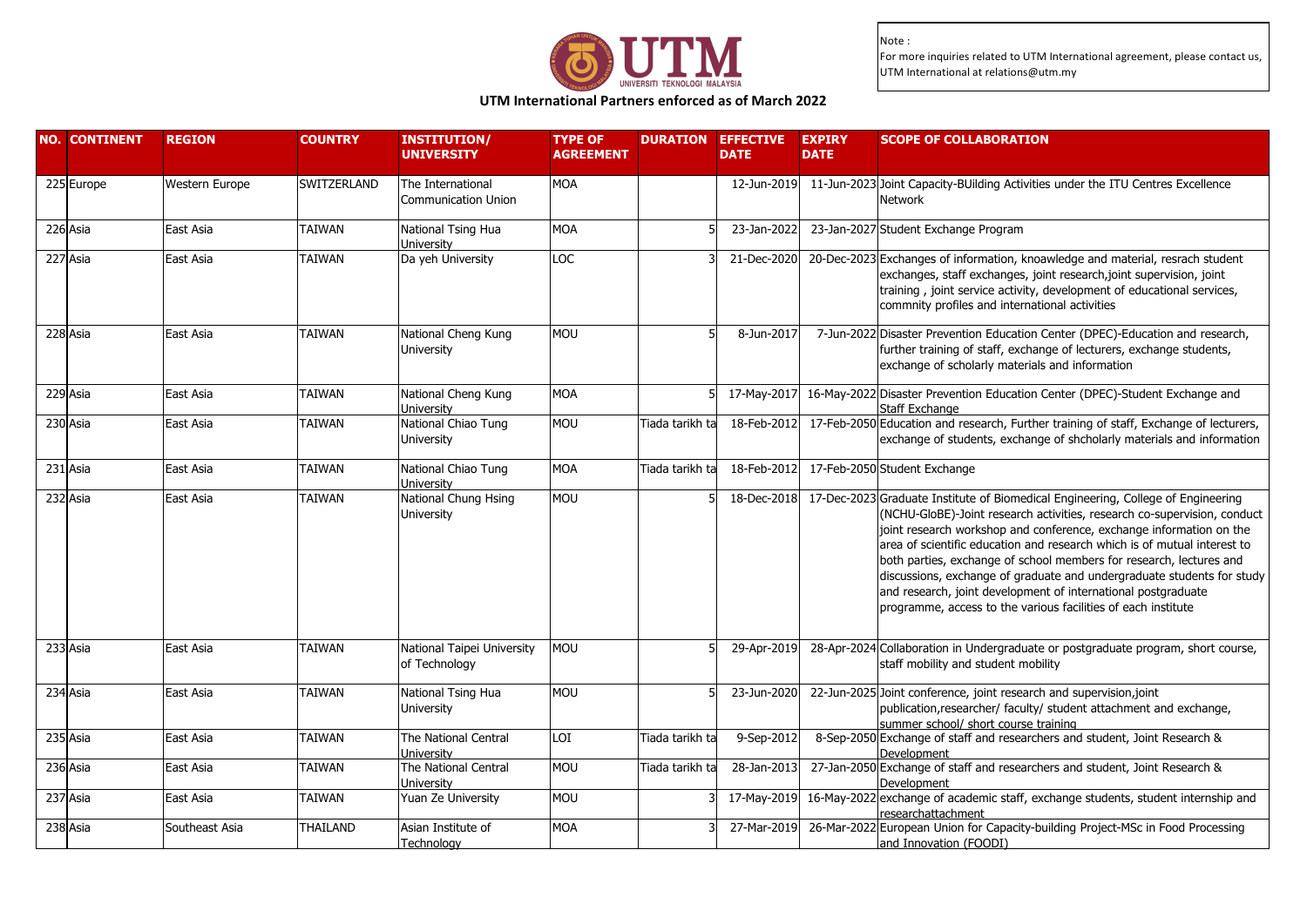

### **UTM International Partners enforced as of March 2022**

| <b>NO. CONTINENT</b> | <b>REGION</b>   | <b>COUNTRY</b>  | <b>INSTITUTION/</b><br><b>UNIVERSITY</b>                 | <b>TYPE OF</b><br><b>AGREEMENT</b> | <b>DURATION EFFECTIVE</b> | <b>DATE</b> | <b>EXPIRY</b><br><b>DATE</b> | <b>SCOPE OF COLLABORATION</b>                                                                                                                                                                                                                                                 |
|----------------------|-----------------|-----------------|----------------------------------------------------------|------------------------------------|---------------------------|-------------|------------------------------|-------------------------------------------------------------------------------------------------------------------------------------------------------------------------------------------------------------------------------------------------------------------------------|
| 239 Asia             | Southeast Asia  | <b>THAILAND</b> | King Mongkut's Institute of MOU<br>Technology Ladkrabang |                                    |                           | 9-Sep-2020  |                              | 8-Sep-2025 Education and research, further training of staff, exchange of lecturers,<br>exchange of students, exchange of scholarly materials and informations                                                                                                                |
| 240 Asia             | Southeast Asia  | <b>THAILAND</b> | King Mongkut's University<br>of Technology Thonburi      | <b>MOA</b>                         |                           | 21-Nov-2018 |                              | 23-Nov-2023 Collaboration in peoject funded by MTJA: Energy Recovery in Petroleum<br>Processing via integrated high performance technologies                                                                                                                                  |
| 241 Asia             | Southeast Asia  | <b>THAILAND</b> | Mahidol University                                       | <b>MOU</b>                         |                           | 17-Jan-2019 |                              | 16-Jan-2024 Exchange and visit academic staffs and student for research, teaching<br>and discussion, joint research, facilitate the excahnge of information,<br>joint teaching and the development of new degree and training programs                                        |
| 242 Asia             | Southeast Asia  | <b>THAILAND</b> | Malaysia-Thailand Joint<br>Authority (MTJA)              | <b>MOA</b>                         | Tiada tarikh ta           | 24-Aug-2016 |                              | 23-Aug-2050 Research Grant "Palm Oil Derivatives and Oleo-Chemical for Drilling<br>Application"                                                                                                                                                                               |
| 243 Asia             | Southeast Asia  | THAILAND        | Prince of Songkla University MOU                         |                                    |                           | 18-Apr-2017 |                              | 17-Apr-2022 Exchange of faculty member/ researchers,<br>Facilities of the acceptance of faculty members and researchers from<br>both universities who are preparing for their doctoral diseertations                                                                          |
| 244 Asia             | Southeast Asia  | THAILAND        | Prince of Songkla University MOA                         |                                    |                           | 10-Apr-2019 |                              | 9-Apr-2022 European Union for Capacity-building Project-MSc in Food Processing<br>and Innovation (FOODI)                                                                                                                                                                      |
| 245 Asia             | Southeast Asia  | THAILAND        | Thai-Nichi Institute of<br>Technology                    | LOC                                |                           | 17-Aug-2020 |                              | 16-Aug-2025 Educational and Research activities, Exchange of<br>lecturers/students/scholarly material and information, training of staff                                                                                                                                      |
| 246 Europe           | Southern Europe | <b>TURKEY</b>   | Adnan Menderes University MOA                            |                                    |                           | 8-Oct-2019  |                              | 7-Oct-2024 Mevlana Exchange Programme - Staff and student Mobility / Exchange                                                                                                                                                                                                 |
| 247 Europe           | Southern Europe | <b>TURKEY</b>   | <b>Ataturk University</b>                                | <b>MOU</b>                         |                           | 9-Dec-2020  |                              | 7-Oct-2024 Education & research, Further training of staff, exchange of lecturers,<br>exchange students, exchange of scholarly materials and information                                                                                                                      |
| 248 Europe           | Southern Europe | <b>TURKEY</b>   | <b>Ataturk University</b>                                | <b>MOA</b>                         |                           | 12-Jan-2022 |                              | 11-Jan-2025 Erasmus+ Programme - Staff and Student Mobility/ Exchange                                                                                                                                                                                                         |
| 249 Europe           | Southern Europe | <b>TURKEY</b>   | <b>Bilkent University</b>                                | <b>MOU</b>                         |                           | 20-Feb-2018 |                              | 19-Feb-2023 Joint research projects and publication, student and faulty exchange,<br>joint conferences and workshopsvisit by faculty, professional staff and<br>students                                                                                                      |
| 250 Europe           | Southern Europe | <b>TURKEY</b>   | Bolu Abant Izzet Baysal<br>University                    | <b>MOA</b>                         |                           | 9-Aug-2019  |                              | 8-Aug-2024 Mevlana Exchange Programme - Staff and student Mobility / Exchange                                                                                                                                                                                                 |
| 251 Europe           | Southern Europe | <b>TURKEY</b>   | <b>Bursa Technical University</b>                        | <b>MOA</b>                         |                           | 22-Jul-2019 |                              | 21-Jul-2022 Mevlana Exchange Programme - Staff and student Mobility / Exchange                                                                                                                                                                                                |
| 252 Europe           | Southern Europe | <b>TURKEY</b>   | Duzce University                                         | <b>MOU</b>                         |                           | 11-Sep-2018 |                              | 10-Sep-2023 Student and/or academic and administrative staff exchange,<br>Joint reseacrh activities,<br>exchange of publications, reports and other academic materials and<br>information,<br>development of joint degree programs,<br>support of internshins and sabbaticals |
| 253 Europe           | Southern Europe | <b>TURKEY</b>   | Firat University                                         | <b>MOU</b>                         |                           |             |                              | 30-May-2019 29-May-2024 Education and research, Further training of staff, Exchange of lecturers,<br>exchange of students, exchange of shcholarly materials and information                                                                                                   |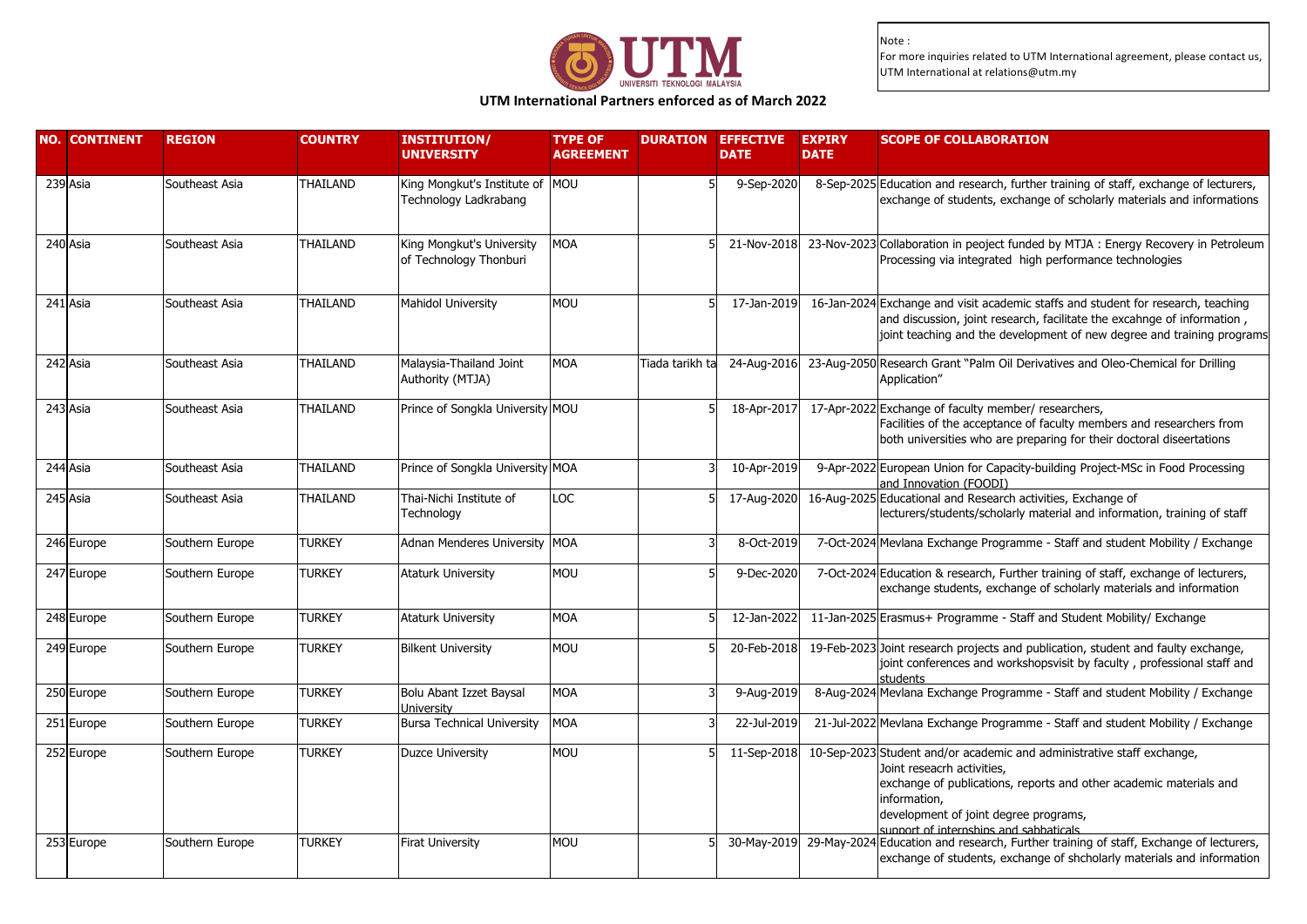

# **UTM International Partners enforced as of March 2022**

| 254 Europe<br><b>TURKEY</b><br><b>MOA</b><br>Southern Europe<br><b>Hacettepe University</b><br>30-Jan-2019<br>29-Jan-2024 Mevlana Exchange Programme - Staff and student Mobility / Exchange<br>255 Europe<br>29-Dec-2024 Mevlana Exchange Programme - Staff and student Mobility / Exchange<br><b>TURKEY</b><br><b>Istanbul University</b><br><b>MOA</b><br>30-Dec-2019<br>Southern Europe<br>256 Europe<br><b>TURKEY</b><br><b>MOA</b><br>7-Aug-2019<br>6-Aug-2024 Student exchange, exchange of faculty members, staff and lecturers for<br>Southern Europe<br><b>Istinye University</b><br>research and education purposes, development of common research<br>projects, mutual invitations for seminars, symposiums, other meeting<br>and educational activities organized in the field related to education,<br>science ad technics, mutual sharing of academic materials, publications<br>and information<br><b>TURKEY</b><br>1-Feb-2019 31-Dec-2024 Mevlana Exchange Programme - Staff and student Mobility / Exchange<br>257 Europe<br>Southern Europe<br>Karabuk University<br>MOA<br>258 Europe<br><b>TURKEY</b><br>MOU<br>10-Jul-2019<br>9-Jul-2024 Education and research. further training staff, exchange of lecturers,<br>Southern Europe<br>Konya Technical University<br>exchange of students, exchange of scholarly materials and information<br>259 Europe<br><b>TURKEY</b><br><b>MOA</b><br>10-Jul-2019<br>9-Jul-2024 Mevlana Exchange Programme - Staff and student Mobility / Exchange<br>Southern Europe<br>Manisa Celal University<br>260 Europe<br>30-Jun-2022 Education and research, Further training of staff, Exchange of lecturers,<br><b>TURKEY</b><br>Manisa Celal University<br><b>MOU</b><br>Southern Europe<br>1-Jul-2019<br>exchange of students, exchange of shcholarly materials and information<br>29-Jan-2050 Short term visit of staff, long term visit by research and technical staff,<br>261 Europe<br><b>TURKEY</b><br>Pamukkale University (PAU) MOU<br>Tiada tarikh ta<br>30-Jan-2017<br>Southern Europe<br>exchange student, joint research project, support by UTM for the<br>intriduction of lectures in english at PU, organized conferences,<br>workshop, academic exchange, reciprocal exchange of arts exhibitions<br><b>TURKEY</b><br><b>MOA</b><br>27-Nov-2020 26-Nov-2023 Student Exchange<br>262 Europe<br>Southern Europe<br>Sabanci University<br><b>TURKEY</b><br>263 Europe<br><b>MOA</b><br>29-Jan-2025 Mevlana Exchange Programme - Staff and student Mobility / Exchange<br>Southern Europe<br>Selcuk University<br>30-Jan-2020<br>264 Middle East / Asia Middle East<br>UNITED ARAB EMI Canadian University Dubai<br>LOC<br>17-Jun-2021<br>16-Jun-2024 Education and research collaboration, further training of staff, exchange<br>of lecturers and postgraduate students, exchange of scholarly materials<br>and information. joiunt seminars, workshops and conferences<br>265 Middle East / Asia Middle East<br><b>MOU</b><br>UNITED ARAB EMI Canadian University Dubai<br>15-Dec-2021<br>14-Dec-2024 Education and research collaboration, further training of staff, exchange<br>of lecturers and postgraduate students, exchange of scholarly materials<br>and information. joiunt seminars, workshops and conferences |  |
|-------------------------------------------------------------------------------------------------------------------------------------------------------------------------------------------------------------------------------------------------------------------------------------------------------------------------------------------------------------------------------------------------------------------------------------------------------------------------------------------------------------------------------------------------------------------------------------------------------------------------------------------------------------------------------------------------------------------------------------------------------------------------------------------------------------------------------------------------------------------------------------------------------------------------------------------------------------------------------------------------------------------------------------------------------------------------------------------------------------------------------------------------------------------------------------------------------------------------------------------------------------------------------------------------------------------------------------------------------------------------------------------------------------------------------------------------------------------------------------------------------------------------------------------------------------------------------------------------------------------------------------------------------------------------------------------------------------------------------------------------------------------------------------------------------------------------------------------------------------------------------------------------------------------------------------------------------------------------------------------------------------------------------------------------------------------------------------------------------------------------------------------------------------------------------------------------------------------------------------------------------------------------------------------------------------------------------------------------------------------------------------------------------------------------------------------------------------------------------------------------------------------------------------------------------------------------------------------------------------------------------------------------------------------------------------------------------------------------------------------------------------------------------------------------------------------------------------------------------------------------------------------------------------------------------------------------------------------------------------------------------------------------------------------------------------------------------------------------------------------------------------------------------------------------------------------------------------------------------------------------------------------------------------------------|--|
|                                                                                                                                                                                                                                                                                                                                                                                                                                                                                                                                                                                                                                                                                                                                                                                                                                                                                                                                                                                                                                                                                                                                                                                                                                                                                                                                                                                                                                                                                                                                                                                                                                                                                                                                                                                                                                                                                                                                                                                                                                                                                                                                                                                                                                                                                                                                                                                                                                                                                                                                                                                                                                                                                                                                                                                                                                                                                                                                                                                                                                                                                                                                                                                                                                                                                                 |  |
|                                                                                                                                                                                                                                                                                                                                                                                                                                                                                                                                                                                                                                                                                                                                                                                                                                                                                                                                                                                                                                                                                                                                                                                                                                                                                                                                                                                                                                                                                                                                                                                                                                                                                                                                                                                                                                                                                                                                                                                                                                                                                                                                                                                                                                                                                                                                                                                                                                                                                                                                                                                                                                                                                                                                                                                                                                                                                                                                                                                                                                                                                                                                                                                                                                                                                                 |  |
|                                                                                                                                                                                                                                                                                                                                                                                                                                                                                                                                                                                                                                                                                                                                                                                                                                                                                                                                                                                                                                                                                                                                                                                                                                                                                                                                                                                                                                                                                                                                                                                                                                                                                                                                                                                                                                                                                                                                                                                                                                                                                                                                                                                                                                                                                                                                                                                                                                                                                                                                                                                                                                                                                                                                                                                                                                                                                                                                                                                                                                                                                                                                                                                                                                                                                                 |  |
|                                                                                                                                                                                                                                                                                                                                                                                                                                                                                                                                                                                                                                                                                                                                                                                                                                                                                                                                                                                                                                                                                                                                                                                                                                                                                                                                                                                                                                                                                                                                                                                                                                                                                                                                                                                                                                                                                                                                                                                                                                                                                                                                                                                                                                                                                                                                                                                                                                                                                                                                                                                                                                                                                                                                                                                                                                                                                                                                                                                                                                                                                                                                                                                                                                                                                                 |  |
|                                                                                                                                                                                                                                                                                                                                                                                                                                                                                                                                                                                                                                                                                                                                                                                                                                                                                                                                                                                                                                                                                                                                                                                                                                                                                                                                                                                                                                                                                                                                                                                                                                                                                                                                                                                                                                                                                                                                                                                                                                                                                                                                                                                                                                                                                                                                                                                                                                                                                                                                                                                                                                                                                                                                                                                                                                                                                                                                                                                                                                                                                                                                                                                                                                                                                                 |  |
|                                                                                                                                                                                                                                                                                                                                                                                                                                                                                                                                                                                                                                                                                                                                                                                                                                                                                                                                                                                                                                                                                                                                                                                                                                                                                                                                                                                                                                                                                                                                                                                                                                                                                                                                                                                                                                                                                                                                                                                                                                                                                                                                                                                                                                                                                                                                                                                                                                                                                                                                                                                                                                                                                                                                                                                                                                                                                                                                                                                                                                                                                                                                                                                                                                                                                                 |  |
|                                                                                                                                                                                                                                                                                                                                                                                                                                                                                                                                                                                                                                                                                                                                                                                                                                                                                                                                                                                                                                                                                                                                                                                                                                                                                                                                                                                                                                                                                                                                                                                                                                                                                                                                                                                                                                                                                                                                                                                                                                                                                                                                                                                                                                                                                                                                                                                                                                                                                                                                                                                                                                                                                                                                                                                                                                                                                                                                                                                                                                                                                                                                                                                                                                                                                                 |  |
|                                                                                                                                                                                                                                                                                                                                                                                                                                                                                                                                                                                                                                                                                                                                                                                                                                                                                                                                                                                                                                                                                                                                                                                                                                                                                                                                                                                                                                                                                                                                                                                                                                                                                                                                                                                                                                                                                                                                                                                                                                                                                                                                                                                                                                                                                                                                                                                                                                                                                                                                                                                                                                                                                                                                                                                                                                                                                                                                                                                                                                                                                                                                                                                                                                                                                                 |  |
|                                                                                                                                                                                                                                                                                                                                                                                                                                                                                                                                                                                                                                                                                                                                                                                                                                                                                                                                                                                                                                                                                                                                                                                                                                                                                                                                                                                                                                                                                                                                                                                                                                                                                                                                                                                                                                                                                                                                                                                                                                                                                                                                                                                                                                                                                                                                                                                                                                                                                                                                                                                                                                                                                                                                                                                                                                                                                                                                                                                                                                                                                                                                                                                                                                                                                                 |  |
|                                                                                                                                                                                                                                                                                                                                                                                                                                                                                                                                                                                                                                                                                                                                                                                                                                                                                                                                                                                                                                                                                                                                                                                                                                                                                                                                                                                                                                                                                                                                                                                                                                                                                                                                                                                                                                                                                                                                                                                                                                                                                                                                                                                                                                                                                                                                                                                                                                                                                                                                                                                                                                                                                                                                                                                                                                                                                                                                                                                                                                                                                                                                                                                                                                                                                                 |  |
|                                                                                                                                                                                                                                                                                                                                                                                                                                                                                                                                                                                                                                                                                                                                                                                                                                                                                                                                                                                                                                                                                                                                                                                                                                                                                                                                                                                                                                                                                                                                                                                                                                                                                                                                                                                                                                                                                                                                                                                                                                                                                                                                                                                                                                                                                                                                                                                                                                                                                                                                                                                                                                                                                                                                                                                                                                                                                                                                                                                                                                                                                                                                                                                                                                                                                                 |  |
|                                                                                                                                                                                                                                                                                                                                                                                                                                                                                                                                                                                                                                                                                                                                                                                                                                                                                                                                                                                                                                                                                                                                                                                                                                                                                                                                                                                                                                                                                                                                                                                                                                                                                                                                                                                                                                                                                                                                                                                                                                                                                                                                                                                                                                                                                                                                                                                                                                                                                                                                                                                                                                                                                                                                                                                                                                                                                                                                                                                                                                                                                                                                                                                                                                                                                                 |  |
| 266 Middle East / Asia Middle East<br>UNITED ARAB EMI United Arab Emirates<br>LOC<br>15-Dec-2021 14-Dec-2024 Education and research collaboration, further training of staff, exchange<br>of lecturers and postgraduate students, exchange of scholarly materials<br>University<br>and information. joiunt seminars, workshops and conferences                                                                                                                                                                                                                                                                                                                                                                                                                                                                                                                                                                                                                                                                                                                                                                                                                                                                                                                                                                                                                                                                                                                                                                                                                                                                                                                                                                                                                                                                                                                                                                                                                                                                                                                                                                                                                                                                                                                                                                                                                                                                                                                                                                                                                                                                                                                                                                                                                                                                                                                                                                                                                                                                                                                                                                                                                                                                                                                                                  |  |
| 267 Europe<br>UNITED KINGDOM Alpha Science International MOA<br>25-Jun-2022 exclusive co-publisher/ distributer of the English<br>Northern Europe<br>26-Jun-2019<br>Limited                                                                                                                                                                                                                                                                                                                                                                                                                                                                                                                                                                                                                                                                                                                                                                                                                                                                                                                                                                                                                                                                                                                                                                                                                                                                                                                                                                                                                                                                                                                                                                                                                                                                                                                                                                                                                                                                                                                                                                                                                                                                                                                                                                                                                                                                                                                                                                                                                                                                                                                                                                                                                                                                                                                                                                                                                                                                                                                                                                                                                                                                                                                     |  |
| <b>MOU</b><br>268 Europe<br>UNITED KINGDOM British Council<br>Tiada tarikh ta<br>7-Oct-2010<br>6-Oct-2050 Academic Collaboration<br>Northern Europe                                                                                                                                                                                                                                                                                                                                                                                                                                                                                                                                                                                                                                                                                                                                                                                                                                                                                                                                                                                                                                                                                                                                                                                                                                                                                                                                                                                                                                                                                                                                                                                                                                                                                                                                                                                                                                                                                                                                                                                                                                                                                                                                                                                                                                                                                                                                                                                                                                                                                                                                                                                                                                                                                                                                                                                                                                                                                                                                                                                                                                                                                                                                             |  |
| 269 Europe<br>UNITED KINGDOM Liverpool John Moores<br>15-Mar-2022 Reliability and Safety Engineering and Technology for large maritime<br>Northern Europe<br><b>MOA</b><br>16-Mar-2018<br>engineering systems (RESET) Consortium and Partnership<br><b>University</b>                                                                                                                                                                                                                                                                                                                                                                                                                                                                                                                                                                                                                                                                                                                                                                                                                                                                                                                                                                                                                                                                                                                                                                                                                                                                                                                                                                                                                                                                                                                                                                                                                                                                                                                                                                                                                                                                                                                                                                                                                                                                                                                                                                                                                                                                                                                                                                                                                                                                                                                                                                                                                                                                                                                                                                                                                                                                                                                                                                                                                           |  |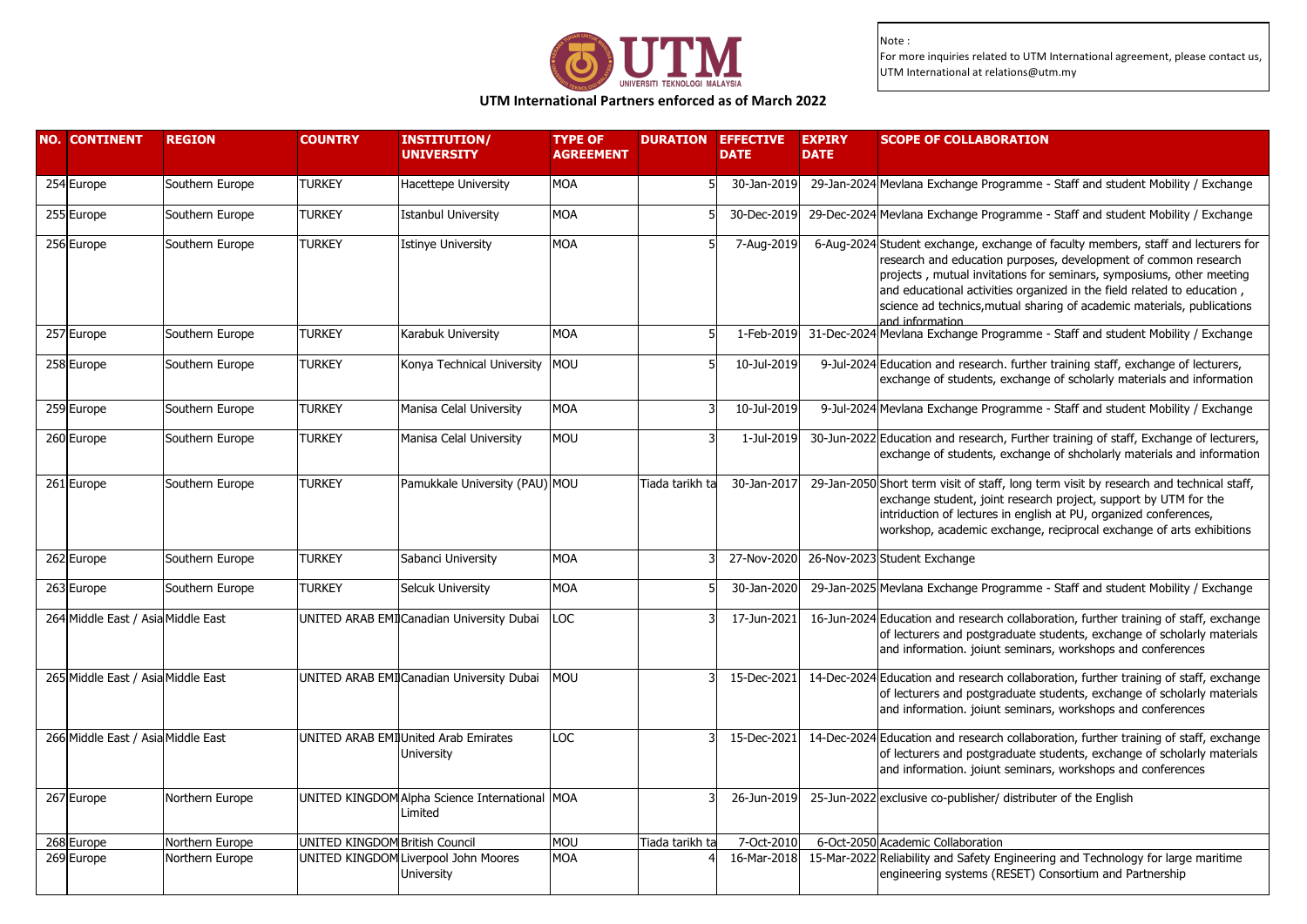

# **UTM International Partners enforced as of March 2022**

| <b>NO. CONTINENT</b> | <b>REGION</b>   | <b>COUNTRY</b>                    | <b>INSTITUTION/</b><br><b>UNIVERSITY</b>            | <b>TYPE OF</b><br><b>AGREEMENT</b> | <b>DURATION EFFECTIVE</b><br><b>DATE</b> | <b>EXPIRY</b><br><b>DATE</b> | <b>SCOPE OF COLLABORATION</b>                                                                                                                                                                                                                                                                                   |
|----------------------|-----------------|-----------------------------------|-----------------------------------------------------|------------------------------------|------------------------------------------|------------------------------|-----------------------------------------------------------------------------------------------------------------------------------------------------------------------------------------------------------------------------------------------------------------------------------------------------------------|
| 270 Europe           | Northern Europe | UNITED KINGDOM Nottingham Trent   | University                                          | <b>MOU</b>                         | 1-Feb-2020                               |                              | 31-Jan-2025 collabortion in research, staff exchange, student exchange, material                                                                                                                                                                                                                                |
| 271 Europe           | Northern Europe |                                   | UNITED KINGDOM Oxford Brookes University            | <b>MOU</b>                         | 19-Apr-2017                              |                              | 18-Apr-2022 Education and Research, further trainign of staff, exchange of lecturers,<br>exchange of students, exchange of scholarly materials and information                                                                                                                                                  |
| 272 Europe           | Northern Europe | UNITED KINGDOM Royal Academy of   | Engineering                                         | <b>MOA</b>                         | 1-Mar-2020                               |                              | 29-Feb-2024 Safer End of Engineered Life-Offshore and Ships                                                                                                                                                                                                                                                     |
| 273 Europe           | Northern Europe |                                   | UNITED KINGDOM Royal Academy of<br>Engineering      | <b>MOA</b>                         | 1-Oct-2020                               |                              | 30-Sep-2022 Raising The Quality of Engineering Education in Indonesia                                                                                                                                                                                                                                           |
| 274 Europe           | Northern Europe | UNITED KINGDOM University of Kent |                                                     | <b>MOU</b>                         | 2-Oct-2017                               |                              | 1-Oct-2022 Exchange staff and students, joint research projects, exchange of<br>academic publications and information                                                                                                                                                                                           |
| 275 Europe           | Northern Europe | UNITED KINGDOM University of Kent |                                                     | <b>MOA</b>                         | 2-Oct-2017                               |                              | 1-Oct-2022 Student Exchange                                                                                                                                                                                                                                                                                     |
| 276 Europe           | Northern Europe | UNITED KINGDOM University of Kent |                                                     | <b>MOA</b>                         | 21-Jul-2019                              |                              | 20-Jul-2022 Articulation Arrangement in the Academic Discipline of Industrial<br>Mathematics and Actuarial Science                                                                                                                                                                                              |
| 277 Europe           | Northern Europe |                                   | UNITED KINGDOM University of Newcastle<br>Upon Tyne | <b>MOU</b>                         | 27-Nov-2017                              |                              | 26-Nov-2022 Joint research activities, joint teaching anf development of new degree<br>and training programmes, visit of interchange of staff and graduate<br>student, student exchange                                                                                                                         |
| 278 Europe           | Northern Europe |                                   | UNITED KINGDOM University of Newcastle<br>Upon Tyne | <b>MOA</b>                         | 13-Feb-2019                              |                              | 12-Feb-2024 UKRI CGRF Water Collaboration                                                                                                                                                                                                                                                                       |
| 279 Europe           | Northern Europe | UNITED KINGDOM University of York |                                                     | <b>MOU</b>                         | 5-Oct-2020                               |                              | 4-Oct-2023 explore further opportunities for joing programmes of research, initially<br>in biorefining of oil palm redisues, explore opportunities for bids for<br>funding, exchange pf academic staff and early career researchers,<br>explore interdisciplinary opportunities to indentified research themes, |
| 280 Europe           | Northern Europe |                                   | UNITED KINGDOM University of Salford                | <b>MOA</b>                         | 3-Aug-2020                               |                              | 2-Aug-2023 Project Technology Enhanced Staeholder collaboration for supporting<br>Risk-Sensitive Urban Development [TRANSCEND]                                                                                                                                                                                  |
| 281 North America    | North America   | UNITED STATES                     | Framingham States<br>University                     | <b>MOU</b>                         | 19-Jun-2019                              |                              | 18-Jun-2024 Faculty exchange, student exchange, internship program, curriculum<br>review, exchange information and publications, joint research activities<br>and teaching programmes, student joint supervision, joint seminars,<br>confences                                                                  |
| 282 North America    | North America   | UNITED STATES                     | Mississippi State University LOC                    |                                    | 14-Aug-2019                              |                              | 13-Aug-2022 exchanges of informations, and material, student exchanges, joint<br>research, staff excahges, joint supervision, joint research training, joint<br>service activity, development of educational services, community profiles<br>and international activities                                       |
| 283 North America    | North America   | UNITED STATES                     | Western Michigan<br><b>University</b>               | <b>MOA</b>                         | 21-Feb-2018                              |                              | 20-Feb-2023 joint project, exchange staff and student, echange of knowledge, other<br>educational development                                                                                                                                                                                                   |
| 284 Asia             | Central Asia    | <b>UZBEKISTAN</b>                 | Samarkand State University MOU                      |                                    | 15-Apr-2019                              |                              | 14-Apr-2022 Joint Conference, joint research and supervision, joint publication,<br>researcher/faculty/student attachement and exchange, summer school,<br>short courses and training                                                                                                                           |
| 285 Asia             | Southeast Asia  | <b>VIETNAM</b>                    | Industrial university Ho Chi LOC<br>Minh City       |                                    | 3-Jul-2019                               |                              | 2-Jul-2022 Exchange of faculty and / or staff, exchange of students, exchange of<br>internship, joint reseaarch activities and publications, participantion in<br>seminars and academic meetings, special short term academic programs                                                                          |